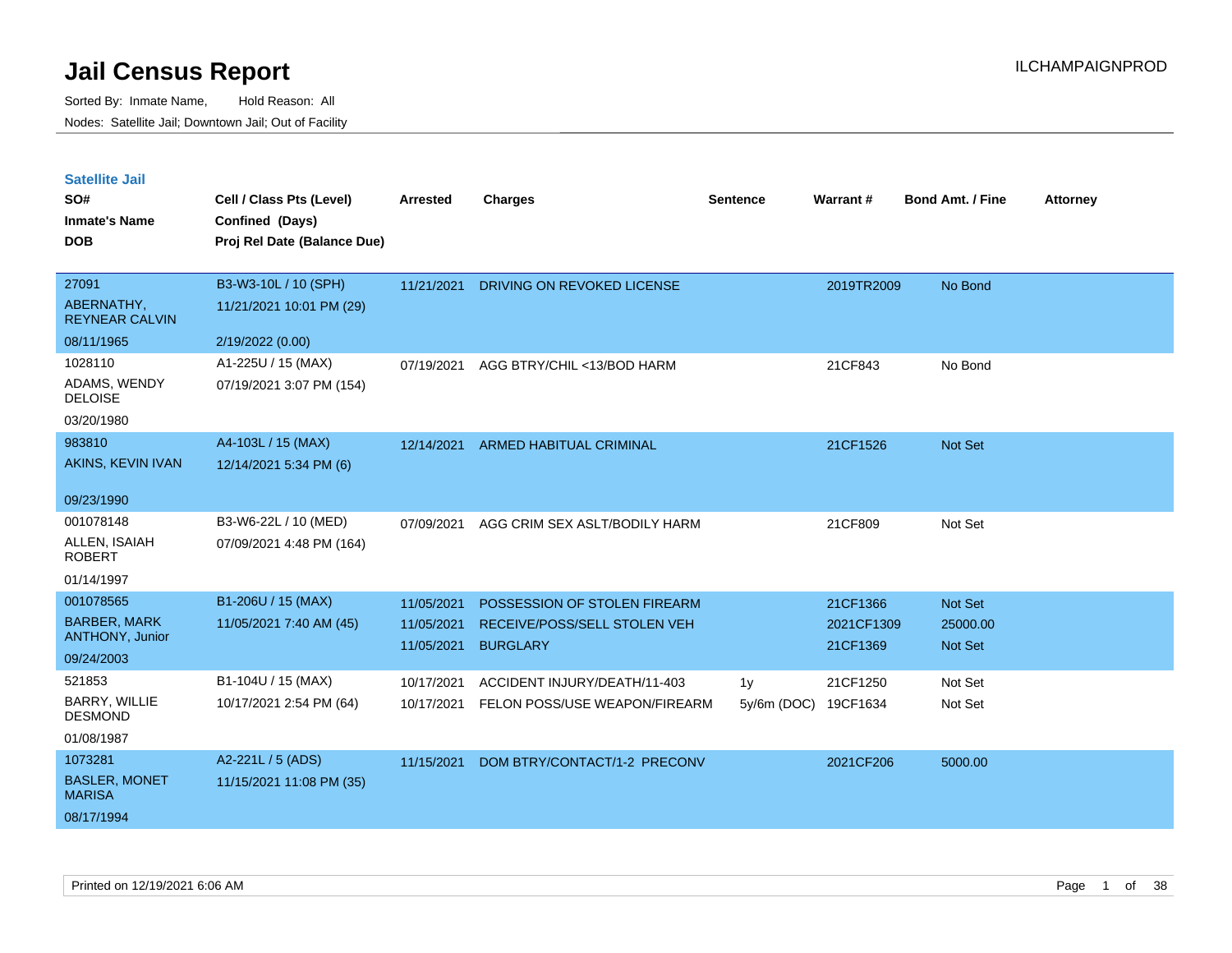| roaco. Calcinio dan, Downtown dan, Cal or Fability |                             |                 |                                    |                 |                 |                         |                 |
|----------------------------------------------------|-----------------------------|-----------------|------------------------------------|-----------------|-----------------|-------------------------|-----------------|
| SO#                                                | Cell / Class Pts (Level)    | <b>Arrested</b> | <b>Charges</b>                     | <b>Sentence</b> | <b>Warrant#</b> | <b>Bond Amt. / Fine</b> | <b>Attorney</b> |
| Inmate's Name                                      | Confined (Days)             |                 |                                    |                 |                 |                         |                 |
| DOB                                                | Proj Rel Date (Balance Due) |                 |                                    |                 |                 |                         |                 |
|                                                    |                             |                 |                                    |                 |                 |                         |                 |
| 987871                                             | BOOKF-2 / 10 (MED)          | 12/18/2021      | DRVG ON SUSP LICENSE/FTA           |                 | 2011TR1607      | 7500.00                 |                 |
| <b>BATSCH, KRISTY</b><br>ARLENE                    | 12/19/2021 12:33 AM (1)     |                 |                                    |                 |                 |                         |                 |
| 10/09/1984                                         |                             |                 |                                    |                 |                 |                         |                 |
| 55826                                              | B1-102L / 15 (MAX)          | 10/22/2021      | MFG/DEL 100<400 GR COCA/ANLG       |                 | 21CF1284        | Not Set                 |                 |
| BEAUREGARD.<br><b>MAURICE RONALD,</b>              | 10/22/2021 7:57 AM (59)     |                 |                                    |                 |                 |                         |                 |
| 06/19/1982                                         |                             |                 |                                    |                 |                 |                         |                 |
| 969121                                             | <b>BOOKH-1 / 15 (MAX)</b>   | 11/25/2021      | <b>CRIM TRESPASS TO RESIDENCE</b>  |                 | 21CF1444        | Not Set                 |                 |
| <b>BECKLEY, ANTHONY</b><br><b>PATRICK</b>          | 11/25/2021 7:16 PM (25)     |                 |                                    |                 |                 |                         |                 |
| 06/30/1989                                         |                             |                 |                                    |                 |                 |                         |                 |
| 001078535                                          | B2-T2-07U / 15 (SPH)        | 10/26/2021      | <b>CRIM SEX ASSAULT/FORCE</b>      |                 | 21CF1305        | Not Set                 |                 |
| BERRY, DAVID ISAAC                                 | 10/26/2021 10:52 AM (55)    |                 |                                    |                 |                 |                         |                 |
|                                                    |                             |                 |                                    |                 |                 |                         |                 |
| 09/23/2000                                         |                             |                 |                                    |                 |                 |                         |                 |
| 1057334                                            | B4-221U / 15 (MAX)          | 10/27/2021      | MURDER/INTENT TO KILL/INJURE       |                 |                 | No Bond                 |                 |
| <b>BEVERLY, DAVID</b><br>BENJAMIN                  | 10/27/2021 1:42 PM (54)     |                 |                                    |                 |                 |                         |                 |
| 03/31/1987                                         |                             |                 |                                    |                 |                 |                         |                 |
| 29626                                              | B1-105U / 10 (MED)          | 11/09/2021      | MFG/DEL 15<100 GR COCA/ANALOG      |                 | 21CF1387        | Not Set                 |                 |
| BISHOP, DARRELL<br>EDWARD                          | 11/09/2021 4:46 PM (41)     |                 |                                    |                 |                 |                         |                 |
| 07/18/1968                                         |                             |                 |                                    |                 |                 |                         |                 |
| 963337                                             | A3-116L / 10 (ADS)          | 12/14/2021      | CRIMINAL DAMAGE <\$500/SCHOOL      |                 | 21CF262         | <b>Not Set</b>          |                 |
| <b>BONE, DALLAS</b><br><b>LOWELL</b>               | 12/14/2021 11:37 AM (6)     |                 |                                    |                 |                 |                         |                 |
| 06/12/1984                                         |                             |                 |                                    |                 |                 |                         |                 |
| 1027929                                            | BOOKH-7 / 15 (MAX)          | 12/18/2021      | HOME INVASION/CAUSE INJURY         |                 | 2021CFAWOW      | No Bond                 |                 |
| <b>BROUGHTON, MARK</b><br>ANTHONY, Junior          | 12/18/2021 2:55 AM (2)      | 12/18/2021      | RESIST/OBSTRUCTING A PEACE OFFICEL |                 | 2021CMAWOW      | Not Set                 |                 |
| 02/15/1990                                         |                             |                 |                                    |                 |                 |                         |                 |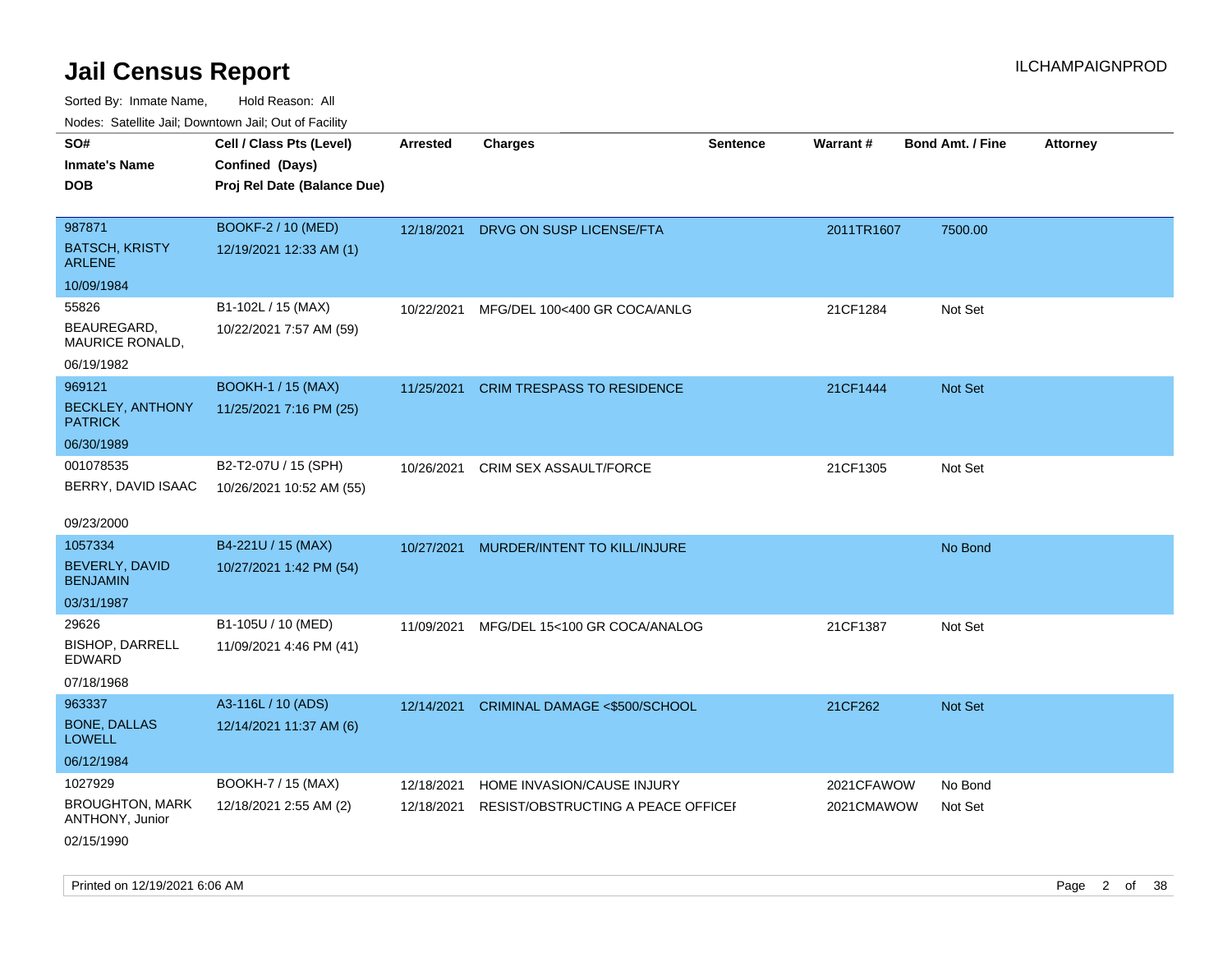Sorted By: Inmate Name, Hold Reason: All Nodes: Satellite Jail; Downtown Jail; Out of Facility

| ivodes. Satellite Jali, Downtown Jali, Out of Facility |                             |                 |                                          |                 |            |                         |                 |
|--------------------------------------------------------|-----------------------------|-----------------|------------------------------------------|-----------------|------------|-------------------------|-----------------|
| SO#                                                    | Cell / Class Pts (Level)    | <b>Arrested</b> | <b>Charges</b>                           | <b>Sentence</b> | Warrant#   | <b>Bond Amt. / Fine</b> | <b>Attorney</b> |
| Inmate's Name                                          | Confined (Days)             |                 |                                          |                 |            |                         |                 |
| <b>DOB</b>                                             | Proj Rel Date (Balance Due) |                 |                                          |                 |            |                         |                 |
|                                                        |                             |                 |                                          |                 |            |                         |                 |
| 001078691                                              | <b>BOOKF-2 / 5 (MIN)</b>    | 12/18/2021      | DOMESTIC BATTERY                         |                 | 21CMAWOW   | Not Set                 |                 |
| <b>BROWN, ALICIAN</b><br><b>DENISE</b>                 | 12/18/2021 3:15 PM (2)      |                 |                                          |                 |            |                         |                 |
| 05/24/2002                                             |                             |                 |                                          |                 |            |                         |                 |
| 51247                                                  | B1-202U / 10 (MED)          | 04/15/2021      | FELON POSS/USE WEAPON/FIREARM            |                 | 21CF411    | Not Set                 |                 |
| BROWN, DANTE<br>MAURICE                                | 04/15/2021 6:24 PM (249)    |                 |                                          |                 |            |                         |                 |
| 04/19/1979                                             |                             |                 |                                          |                 |            |                         |                 |
| 29957                                                  | B4-223U / 15 (MAX)          | 11/13/2021      | FELON POSS/USE WEAPON/FIREARM            |                 | 21CF1390   | <b>Not Set</b>          |                 |
| <b>BROWN, RODNEY</b><br>Louis                          | 11/13/2021 8:57 PM (37)     | 11/13/2021      | AGG CRIM SX AB/>5 YR OLDER VIC           |                 | 2019CF0718 | 250000.00               |                 |
| 01/07/1968                                             |                             |                 |                                          |                 |            |                         |                 |
| 001077945                                              | A1-226L / 10 (MED)          | 11/13/2021      | AGG ASLT PEACE OFF/FIRE/ER WRK           |                 | 2021CF637  | 1000.00                 |                 |
| BROWN, SIDREA                                          | 11/13/2021 10:49 AM (37)    | 11/13/2021      | <b>BURGLARY</b>                          |                 | 2021CF543  | 50000.00                |                 |
| RENEIA                                                 |                             | 11/17/2021      | <b>BURGLARY</b>                          |                 | 21CF1264   | 1000.00                 |                 |
| 07/23/1992                                             |                             |                 |                                          |                 |            |                         |                 |
| 988541                                                 | B3-W1-02L / 5 (MIN)         | 12/06/2021      | POSSESSING A CONTROLLED SUBSTAND         |                 | 2020CF1195 | No Bond                 |                 |
| <b>BURDETTE, SHANE</b><br><b>DILLON</b>                | 12/06/2021 2:57 PM (14)     |                 |                                          |                 |            |                         |                 |
| 11/29/1991                                             | 1/3/2022 (0.00)             |                 |                                          |                 |            |                         |                 |
| 56936                                                  | B2-T1-01U / 15 (SPH)        | 11/01/2021      | PUBLIC INDECENCY/EXPOSURE/3+             | 3y/0m/0d (DO    |            | Not Set                 |                 |
| CALDWELL, STEVEN<br>ANDRE                              | 11/01/2021 1:09 PM (49)     |                 |                                          |                 |            |                         |                 |
| 04/19/1982                                             |                             |                 |                                          |                 |            |                         |                 |
| 39474                                                  | B1-101U / 10 (ADS)          |                 | 07/06/2021 MFG/DEL 15<100 GR HEROIN/ANLG |                 | 21CF792    | <b>Not Set</b>          |                 |
| <b>CAMPBELL, AARON</b><br>JACOB                        | 07/06/2021 11:56 PM (167)   |                 |                                          |                 |            |                         |                 |
| 07/18/1974                                             |                             |                 |                                          |                 |            |                         |                 |
| 958898                                                 | B4-123L / 15 (MAX)          | 11/18/2021      | AGGRAVATED DOMESTIC BATTERY              |                 | 21CF1409   | Not Set                 |                 |
| CHAMBERS, GARY<br>DANTE                                | 11/18/2021 5:10 AM (32)     |                 |                                          |                 |            |                         |                 |
| 05/24/1973                                             |                             |                 |                                          |                 |            |                         |                 |

Printed on 12/19/2021 6:06 AM **Page 3 of 38**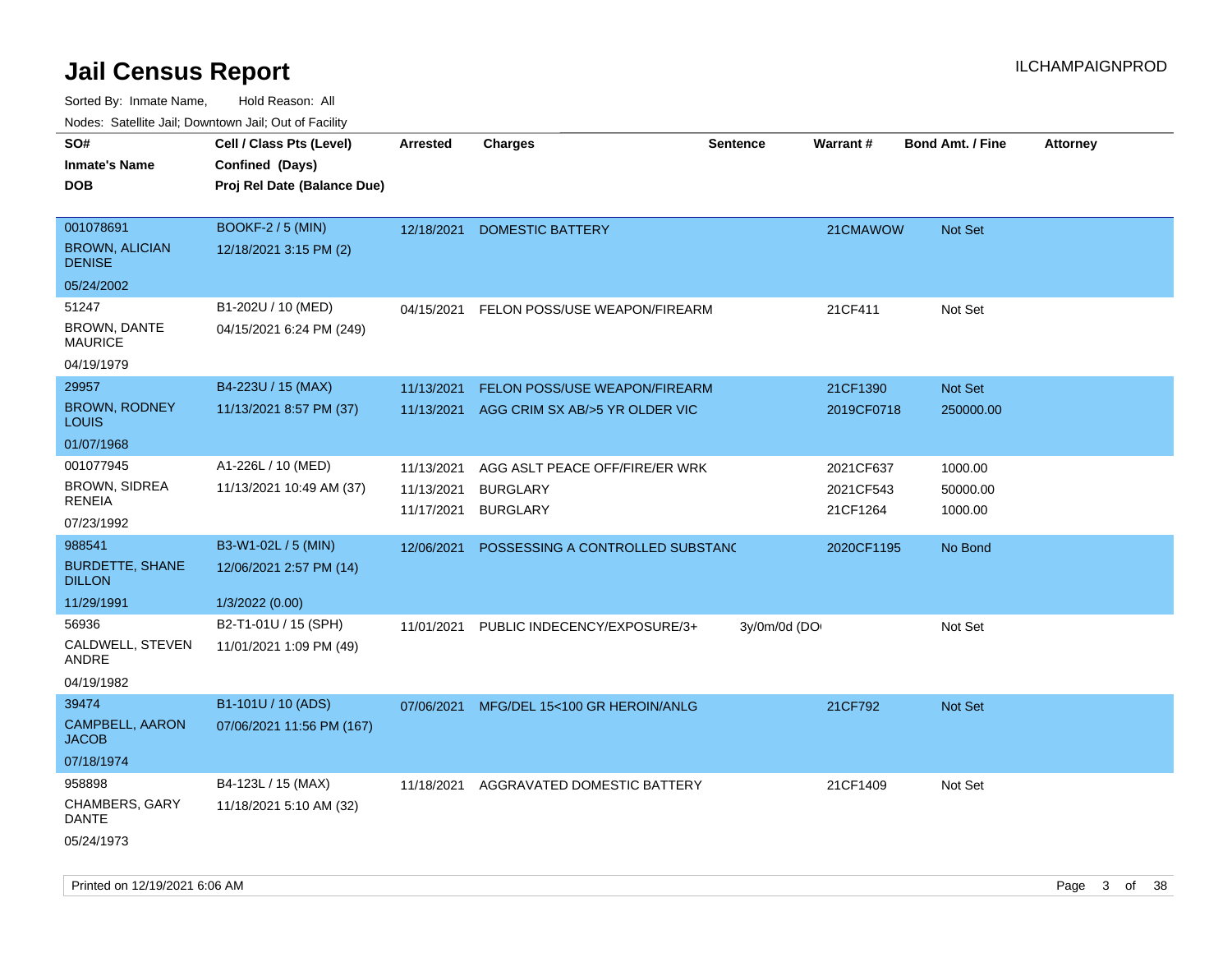| SO#                                    | Cell / Class Pts (Level)                    | <b>Arrested</b> | <b>Charges</b>                          | <b>Sentence</b> | Warrant#   | <b>Bond Amt. / Fine</b> | <b>Attorney</b> |
|----------------------------------------|---------------------------------------------|-----------------|-----------------------------------------|-----------------|------------|-------------------------|-----------------|
| <b>Inmate's Name</b>                   | Confined (Days)                             |                 |                                         |                 |            |                         |                 |
| <b>DOB</b>                             | Proj Rel Date (Balance Due)                 |                 |                                         |                 |            |                         |                 |
|                                        |                                             |                 |                                         |                 |            |                         |                 |
| 34805                                  | B1-106U / 15 (MAX)                          | 10/01/2021      | <b>DOMESTIC BATTERY</b>                 |                 | 21CF1183   | Not Set                 |                 |
|                                        | CONERLY, KIN JOSEPH 10/01/2021 1:53 AM (80) | 10/01/2021      | <b>ARMED HABITUAL CRIMINAL</b>          |                 | 21CF1184   | <b>Not Set</b>          |                 |
|                                        |                                             | 10/06/2021      | POSS STOLEN VEHICLE > \$25,000          |                 | 19CF1786   | Not Set                 |                 |
| 11/16/1971                             |                                             |                 |                                         |                 |            |                         |                 |
| 1074319                                | B2-T1-04L / 15 (SPH)                        | 10/12/2021      | AGGRAVATED CRUELTY TO ANIMALS           |                 | 21CF1238   | Not Set                 |                 |
| <b>CRAIG, DAVUCCI</b><br><b>DAVION</b> | 10/12/2021 11:36 AM (69)                    | 10/14/2021      | <b>MURDER</b>                           |                 | 21CF1239   | Not Set                 |                 |
| 08/02/2001                             |                                             |                 |                                         |                 |            |                         |                 |
| 001077549                              | B2-T3-10L / 10 (SPH)                        | 12/22/2020      | <b>PRED CRIM SEX ASLT/VICTIM &lt;13</b> |                 | 2020CF1469 | Not Set                 |                 |
| CRISTOBAL-MATEO,<br><b>CRISTOBAL</b>   | 12/22/2020 1:17 PM (363)                    |                 |                                         |                 |            |                         |                 |
| 12/02/1988                             |                                             |                 |                                         |                 |            |                         |                 |
| 1023587                                | B1-203U / 15 (MAX)                          | 09/24/2021      | MFG/DEL CANNABIS/2.5-10 GRAMS           |                 | 21CF1155   | Not Set                 |                 |
| DAVIS, MARTIN<br><b>DENNIS</b>         | 09/24/2021 9:38 PM (87)                     | 09/24/2021      | ARMED HABITUAL CRIMINAL                 |                 | 2021-CF681 | 500000.00               |                 |
| 12/02/1994                             |                                             |                 |                                         |                 |            |                         |                 |
| 001078538                              | B1-205L / 10 (MED)                          | 10/26/2021      | <b>CRIM SEX ASSAULT/FORCE</b>           |                 | 21CF1301   | Not Set                 |                 |
| DAWKINS, LEN                           | 10/26/2021 8:18 PM (55)                     |                 |                                         |                 |            |                         |                 |
| 03/23/1987                             |                                             |                 |                                         |                 |            |                         |                 |
| 56972                                  | B3-W8-32L / 10 (MED)                        | 08/30/2021      | POSS STOLEN VEHICLE > \$25,000          |                 | 21CF1044   | Not Set                 |                 |
| DAY, DANIEL JOSEPH                     | 08/30/2021 3:07 PM (112)                    | 09/04/2021      | <b>BURGLARY</b>                         |                 | 21CF1054   | Not Set                 |                 |
|                                        |                                             |                 |                                         |                 |            |                         |                 |
| 10/16/1982                             |                                             |                 |                                         |                 |            |                         |                 |
| 989143                                 | B3-W2-06L / 10 (MED)                        | 09/27/2021      | STALKING/CAUSE PERSON DISTRESS          | 2y (DOC)        | 21CF1149   | 50000.00                |                 |
| DIAL, CLAYTON COLE                     | 09/27/2021 4:12 PM (84)                     | 09/27/2021      | POSSESSION OF METH<5 GRAMS              | 3y (DOC)        |            | 9430.00                 |                 |
| 07/28/1991                             |                                             |                 |                                         |                 |            |                         |                 |
| 515892                                 | B4-224U / 15 (MAX)                          | 11/18/2021      | AGG DOMESTIC BATTERY/STRANGLE           | 4y (DOC)        | 15CF1432   | No Bond                 |                 |
| DISHMAN, BYRON<br><b>EUJEAN</b>        | 11/18/2021 2:33 PM (32)                     |                 |                                         |                 |            |                         |                 |
| 07/30/1983                             |                                             |                 |                                         |                 |            |                         |                 |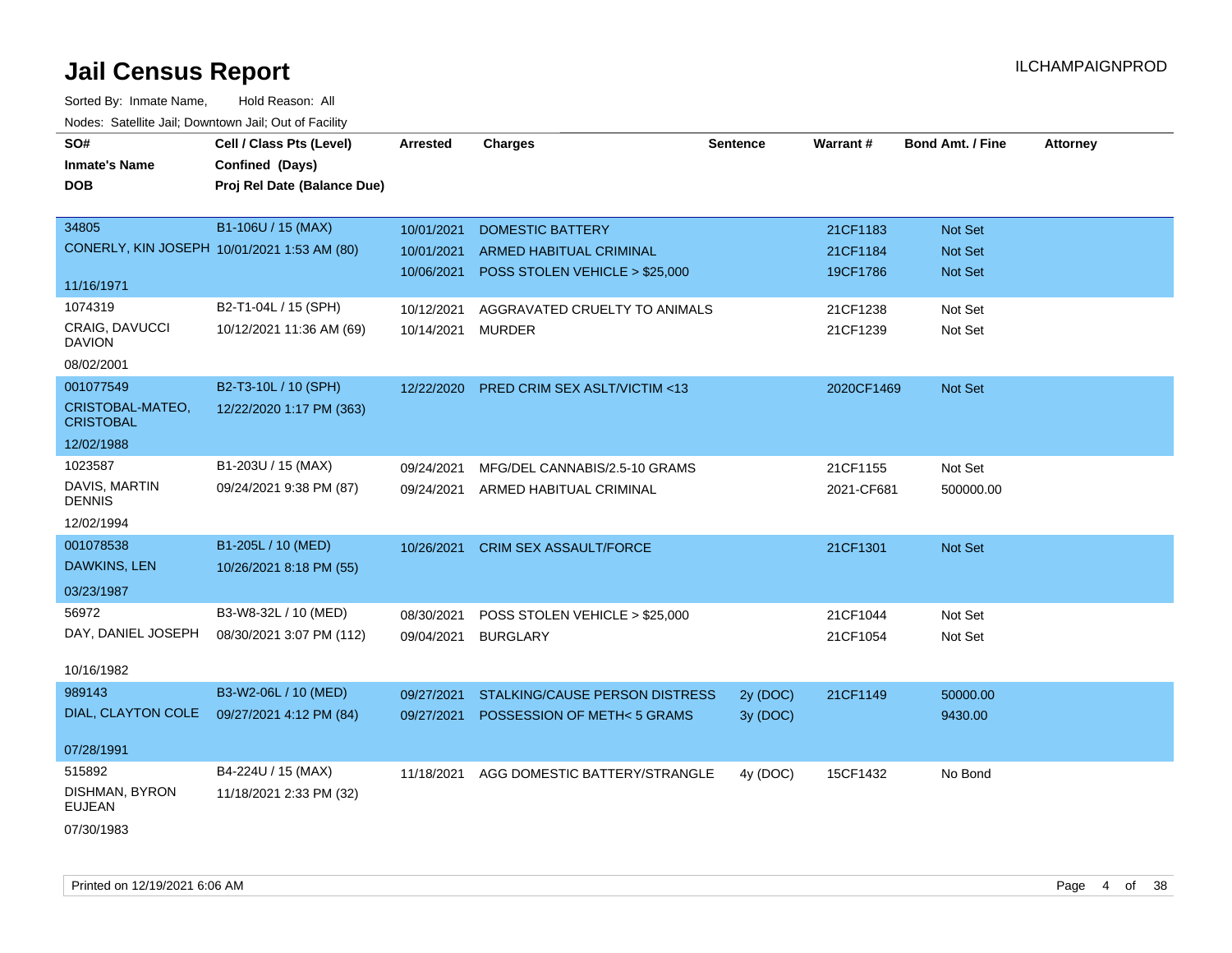Sorted By: Inmate Name, Hold Reason: All Nodes: Satellite Jail; Downtown Jail; Out of Facility

| SO#<br><b>Inmate's Name</b>                | Cell / Class Pts (Level)<br>Confined (Days) | <b>Arrested</b>   | <b>Charges</b>                            | <b>Sentence</b> | Warrant#    | <b>Bond Amt. / Fine</b> | <b>Attorney</b> |
|--------------------------------------------|---------------------------------------------|-------------------|-------------------------------------------|-----------------|-------------|-------------------------|-----------------|
| <b>DOB</b>                                 | Proj Rel Date (Balance Due)                 |                   |                                           |                 |             |                         |                 |
| 25659                                      | B4-125L / 15 (MAX)                          | 06/15/2021        | <b>RESIDENTIAL BURGLARY</b>               |                 | 2020CF1218  | 50000.00                |                 |
| DORRIS, LORENZO                            | 06/15/2021 6:17 AM (188)                    | 06/15/2021        | <b>BURGLARY</b>                           |                 | 21CF689     | <b>Not Set</b>          |                 |
| 07/19/1966                                 |                                             |                   |                                           |                 |             |                         |                 |
| 1076663                                    | A4-101L / 15 (MAX)                          | 07/15/2020        | *ARMED HABITUAL CRIMINAL                  | 18y             | 2020-CF783  | 500000.00               |                 |
| DYE, KENNE YAKIEM                          | 07/15/2020 11:49 AM (523)                   | 01/02/2021        | <b>RESIST/OBSTRUCT WITH INJURY</b>        | 2y              | 21CF2       | Not Set                 |                 |
| 05/30/1988                                 |                                             |                   |                                           |                 |             |                         |                 |
| 1024895                                    | A4-106U / 10 (ADS)                          | 12/15/2021        | MFG/DEL 100<400 GR COCA/ANLG              |                 | 21CF1535    | Not Set                 |                 |
| <b>EDWARDS, GEORGE</b><br><b>CORTEZ</b>    | 12/15/2021 12:26 PM (5)                     | 12/15/2021        | <b>AGGRAVATED BATTERY</b>                 |                 | 21CF1536    | <b>Not Set</b>          |                 |
| 06/19/1994                                 |                                             |                   |                                           |                 |             |                         |                 |
| 987328                                     | A2-122L / 10 (MED)                          | 12/11/2021        | AGG ASLT PEACE OFF/FIRE/ER WRK            |                 | 21CF1515    | Not Set                 |                 |
| ERVIN, DEIDRA ANN<br><b>RUTH</b>           | 12/11/2021 8:48 PM (9)                      |                   |                                           |                 |             |                         |                 |
| 04/15/1991                                 |                                             |                   |                                           |                 |             |                         |                 |
| 45194                                      | B3-W1-01U / 10 (MED)                        | 10/20/2021        | DOMESTIC BATTERY/OTHER PRIOR              |                 | 21CF1265    | Not Set                 |                 |
| <b>FALLS, ANDREW</b>                       | 10/20/2021 12:59 AM (61)                    |                   |                                           |                 |             |                         |                 |
| 08/15/1976                                 |                                             |                   |                                           |                 |             |                         |                 |
| 527081                                     | B3-W6-24L / 10 (MED)                        |                   | 09/06/2021 ARSON/REAL/PERSONAL PROP>\$150 |                 | 2021 CF 797 | 25000.00                |                 |
| FERGUSON,<br><b>CHRISTOPHER</b>            | 09/06/2021 1:18 PM (105)                    |                   |                                           |                 |             |                         |                 |
| 12/21/1981                                 |                                             |                   |                                           |                 |             |                         |                 |
| 1039744                                    | B4-DR / 15 (MAX)                            | 12/06/2021 MURDER |                                           |                 | 20CF959     | 1000000.00              |                 |
| <b>FONVILLE, TREVOY</b><br><b>JERMAINE</b> | 12/06/2021 10:52 AM (14)                    |                   |                                           |                 |             |                         |                 |
| 01/13/1996                                 |                                             |                   |                                           |                 |             |                         |                 |
| 518395                                     | B2-T3-12L / 15 (SPH)                        | 07/07/2020        | <b>CRIMINAL SEXUAL ASSAULT</b>            |                 | 2020-CF735  | 250000.00               |                 |
|                                            | FRANDLE, MARK RYAN 07/07/2020 3:42 PM (531) |                   |                                           |                 |             |                         |                 |

09/10/1985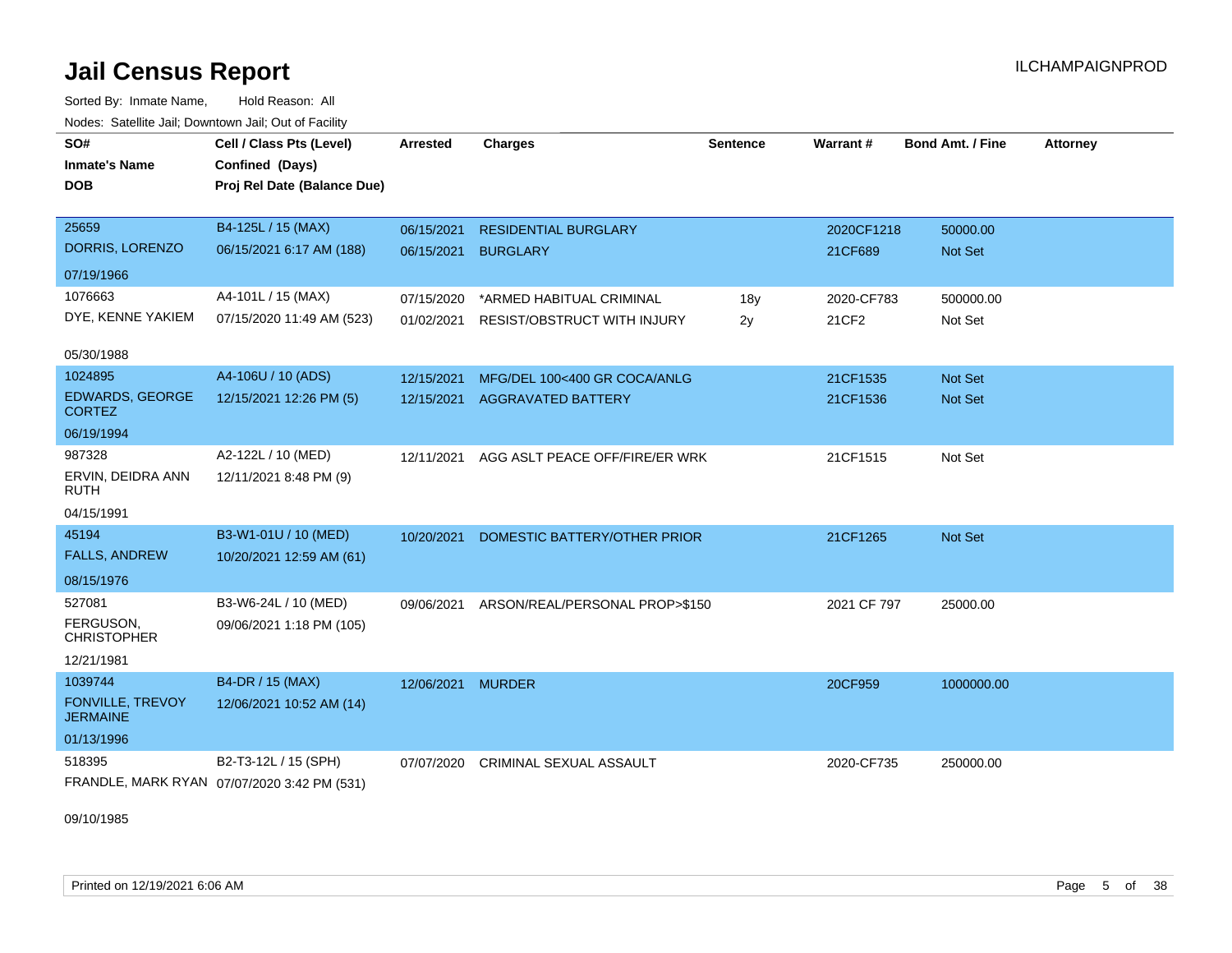Sorted By: Inmate Name, Hold Reason: All Nodes: Satellite Jail; Downtown Jail; Out of Facility

| SO#                                   | Cell / Class Pts (Level)    | <b>Arrested</b> | <b>Charges</b>                          | <b>Sentence</b> | <b>Warrant#</b> | <b>Bond Amt. / Fine</b> | <b>Attorney</b> |
|---------------------------------------|-----------------------------|-----------------|-----------------------------------------|-----------------|-----------------|-------------------------|-----------------|
| <b>Inmate's Name</b>                  | Confined (Days)             |                 |                                         |                 |                 |                         |                 |
| <b>DOB</b>                            | Proj Rel Date (Balance Due) |                 |                                         |                 |                 |                         |                 |
|                                       |                             |                 |                                         |                 |                 |                         |                 |
| 001077934                             | A1-224L / 10 (MED)          | 08/22/2021      | AGG DUI/ACCIDENT/DEATH                  |                 | 21CF1024        | Not Set                 |                 |
| <b>FREED, LOGAN</b><br><b>SUZANNE</b> | 08/22/2021 11:45 PM (120)   | 08/22/2021      | <b>DOMESTIC BATTERY</b>                 |                 | 21 CM 172       | 10000.00                |                 |
| 08/18/1996                            |                             |                 |                                         |                 |                 |                         |                 |
| 001078290                             | A1-125U / 10 (ADS)          | 08/19/2021      | MACHINE GUN/AUTO WEAPON/VEH             |                 | 21CF1012        | Not Set                 |                 |
| FREEMAN, ANGEL<br><b>JANILA KAY</b>   | 08/19/2021 1:26 AM (123)    |                 |                                         |                 |                 |                         |                 |
| 12/25/1995                            |                             |                 |                                         |                 |                 |                         |                 |
| 1068518                               | A4-106L / 5 (ADS)           | 12/16/2021      | <b>BURGLARY</b>                         |                 | 21CF54          | 10000.00                |                 |
| <b>FULFORD, WILLIE</b>                | 12/15/2021 11:16 PM (5)     | 12/16/2021      | <b>BURGLARY</b>                         |                 | 21CF416         | 10000.00                |                 |
| Junior<br>12/12/1963                  |                             | 12/16/2021      | <b>RESIST/OBSTRUCT WITH INJURY</b>      |                 | 21C370          | 5000.00                 |                 |
| 001078450                             | B3-W1-04L / 10 (MED)        | 10/26/2021      | <b>AGGRAVATED BATTERY</b>               |                 |                 | Not Set                 |                 |
| GAMBLE, HAKEEM                        | 10/26/2021 1:01 PM (55)     |                 |                                         |                 |                 | No Bond                 |                 |
| <b>DARION</b>                         |                             | 10/26/2021      | BURGLARY W/O CAUSING DAMAGE             |                 |                 |                         |                 |
| 12/17/1999                            | 12/23/2021 (0.00)           |                 |                                         |                 |                 |                         |                 |
| 001078633                             | B2-T4-13U / 15 (MAX)        | 12/01/2021      | <b>PRED CRIM SEX ASLT/VICTIM &lt;13</b> |                 | 21CF1416        | 250000.00               |                 |
| GONZALEZ-GUILLEN,<br><b>EDWARD</b>    | 12/01/2021 12:08 PM (19)    |                 |                                         |                 |                 |                         |                 |
| 08/25/2002                            |                             |                 |                                         |                 |                 |                         |                 |
| 001078607                             | B4-221L / 15 (MAX)          | 11/22/2021      | FELON POSS/USE FIREARM/PAROLE           |                 | 21CF1437        | Not Set                 |                 |
| GRAY, WILLIAM<br>DA'VON               | 11/22/2021 2:57 PM (28)     | 11/22/2021      | ATTEMPT (FIRST DEGREE MURDER)           |                 | 21CF1435        | Not Set                 |                 |
| 04/18/1984                            |                             |                 |                                         |                 |                 |                         |                 |
| 56342                                 | B1-104L / 10 (MED)          | 10/21/2021      | <b>ARMED HABITUAL CRIMINAL</b>          |                 | 21CF1279        | Not Set                 |                 |
| <b>GRIFFIN, NATHAN</b>                | 10/21/2021 4:20 PM (60)     | 10/21/2021      | THEFT CONTROL INTENT <\$500             |                 | 17CF1451        | 10000.00                |                 |
| <b>EUGENE</b>                         |                             | 10/21/2021      | DRIVING ON REVOKED LICENSE              |                 | 20TR1979        | 3000.00                 |                 |
| 02/24/1969                            |                             |                 |                                         |                 |                 |                         |                 |
| 001078692                             | <b>BOOKH-3 / 5 (MIN)</b>    | 12/19/2021      | POSSESSING A CONTROLLED SUBSTAND        |                 | 2021CFAWOW      | Not Set                 |                 |
| HAMMOND, ANTONIO                      | 12/19/2021 12:05 AM (1)     | 12/19/2021      | DUI ANY AMOUNT OF DRUG                  |                 | 2021DTAWOW      | Not Set                 |                 |

04/18/1986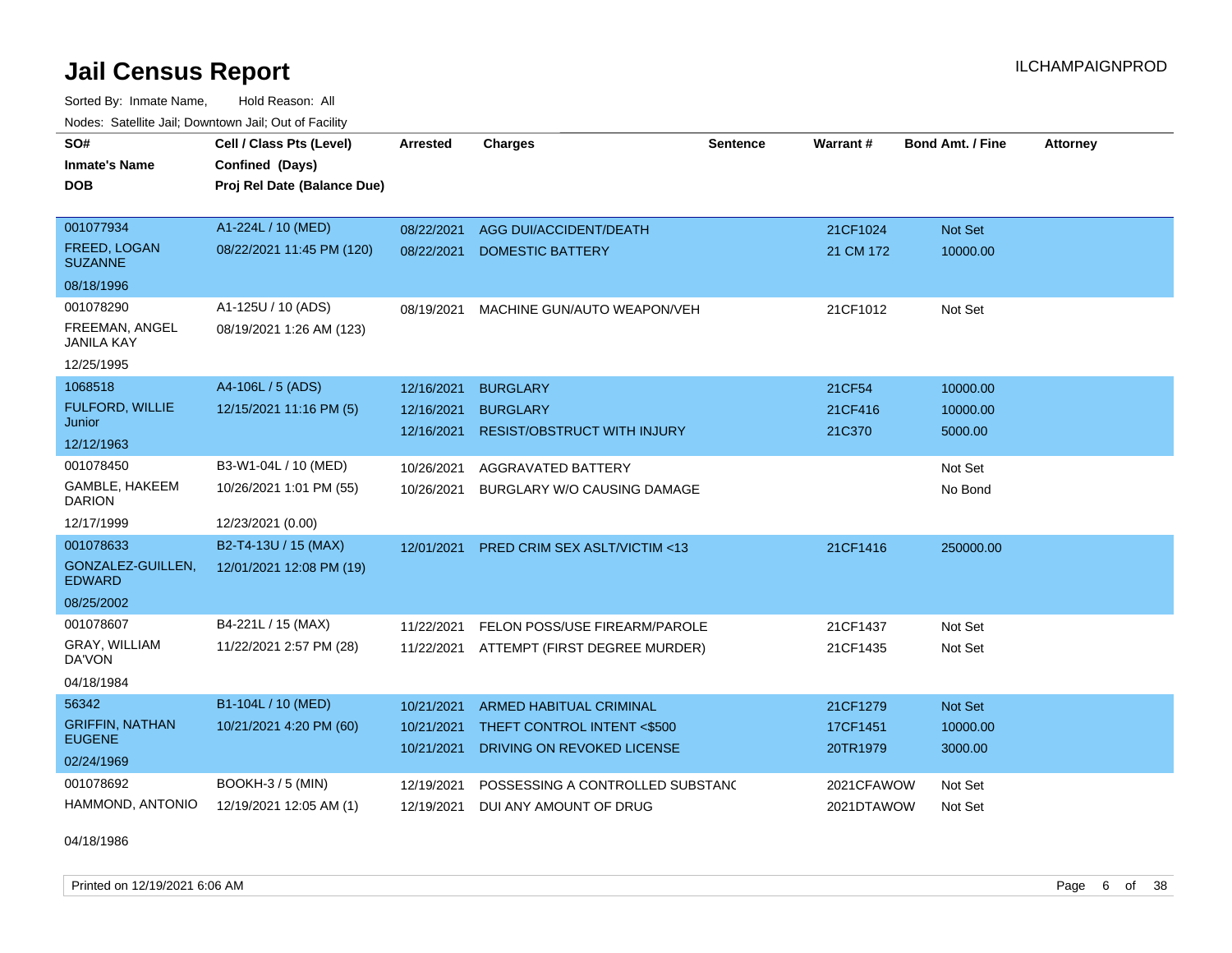| SO#<br><b>Inmate's Name</b>                | Cell / Class Pts (Level)    | <b>Arrested</b>          | <b>Charges</b>                                                  | <b>Sentence</b> | Warrant#                 | <b>Bond Amt. / Fine</b>          | <b>Attorney</b> |
|--------------------------------------------|-----------------------------|--------------------------|-----------------------------------------------------------------|-----------------|--------------------------|----------------------------------|-----------------|
|                                            | Confined (Days)             |                          |                                                                 |                 |                          |                                  |                 |
| <b>DOB</b>                                 | Proj Rel Date (Balance Due) |                          |                                                                 |                 |                          |                                  |                 |
|                                            |                             |                          |                                                                 |                 |                          |                                  |                 |
| 518288                                     | <b>BOOKH-3/5 (MIN)</b>      | 12/19/2021               | DRIVING ON SUSPENDED LICENSE                                    |                 | 19TR5573                 | 3000.00                          |                 |
| HARDEN, DUSTIN LEVI 12/19/2021 2:35 AM (1) |                             | 12/19/2021               | POSSESSION OF METH< 5 GRAMS                                     |                 | 2021CFAWOW               | <b>Not Set</b>                   |                 |
| 03/28/1984                                 |                             | 12/19/2021               | OPERATE UNINSURED MTR VEHICLE                                   |                 | 2021TRAWOW               | <b>Not Set</b>                   |                 |
|                                            |                             | 12/19/2021               | UNLWFL DISP TTL/CERTIF/PLT-1ST                                  |                 | 2021TRAWOW               | <b>Not Set</b>                   |                 |
| 1071098                                    | B1-201U / 15 (MAX)          | 11/06/2021               | AGG CRIM SEX ASSAULT/FIREARM                                    |                 | 21CF1368                 | Not Set                          |                 |
| <b>HARRIS, SHEMAR</b><br><b>HARLEM</b>     | 11/06/2021 8:22 AM (44)     |                          |                                                                 |                 |                          |                                  |                 |
| 07/22/2000                                 |                             |                          |                                                                 |                 |                          |                                  |                 |
| 001078685                                  | A3-113L / 5 (MIN)           | 12/16/2021               | <b>RESIDENTIAL BURGLARY</b>                                     |                 | 21CF1544                 | Not Set                          |                 |
| HATHORN, MELVIN<br><b>NATHANIEL</b>        | 12/16/2021 10:18 AM (4)     |                          |                                                                 |                 |                          |                                  |                 |
| 02/27/1999                                 |                             |                          |                                                                 |                 |                          |                                  |                 |
| 965829                                     | BOOKH-4 / 10 (ADS)          | 09/09/2021               | HRSMT/NO CONVERSATION/KILL                                      |                 | 2021CF1072               | 25000.00                         |                 |
| HEINZ, ANDREW<br><b>MICHAEL</b>            | 09/09/2021 5:21 PM (102)    | 09/13/2021               | PROBATION VIOLATION                                             |                 | 21CF7                    | Not Set                          |                 |
| 07/01/1987                                 |                             |                          |                                                                 |                 |                          |                                  |                 |
| 1060703                                    | <b>BOOKH-5 / 10 (MED)</b>   | 12/17/2021               | <b>DOMESTIC BATTERY</b>                                         |                 | 2021CFAWOW               | <b>Not Set</b>                   |                 |
| HERNANDEZ,<br><b>GUADALUPE</b>             | 12/17/2021 11:28 PM (3)     | 12/17/2021<br>12/17/2021 | RESIST/OBSTRUCTING A PEACE OFFICEF<br><b>AGGRAVATED BATTERY</b> |                 | 2021CMAWOW<br>2021CFAWOW | <b>Not Set</b><br><b>Not Set</b> |                 |
| 05/22/1996                                 |                             |                          |                                                                 |                 |                          |                                  |                 |
| 001078488                                  | B2-T3-11U / 15 (SPH)        | 10/14/2021               | PRED CRIM SEX ASLT/VICTIM <13                                   |                 | 21CF1232                 | 500000.00                        |                 |
| HERNANDEZ-LOPEZ,<br><b>ERNESTO</b>         | 10/14/2021 3:15 PM (67)     | 10/14/2021               | <b>FUGITIVE FROM JUSTICE</b>                                    |                 | 21CF1246                 | Not Set                          |                 |
| 11/28/1975                                 |                             |                          |                                                                 |                 |                          |                                  |                 |
| 975293                                     | B2-T4-14L / 10 (SPH)        | 07/21/2021               | <b>STALKING</b>                                                 |                 | 2021CF863                | Not Set                          |                 |
| <b>HILL, JACOB MILES</b>                   | 07/21/2021 8:43 PM (152)    | 07/21/2021               | VIO ORDER/PRIOR VIO OF ORDER                                    |                 | 21CF914                  | No Bond                          |                 |
|                                            |                             | 07/25/2021               | <b>PAROLE REVOCATION</b>                                        |                 | CH2104646                | <b>Not Set</b>                   |                 |
| 02/06/1988                                 |                             | 08/18/2021               | <b>HARASS WITNESS/FAMILY MBR/REP</b>                            |                 | 21CF992                  | Not Set                          |                 |
|                                            |                             | 09/09/2021               | AGG STALKING/BODILY HARM                                        |                 | 21CF1073                 | Not Set                          |                 |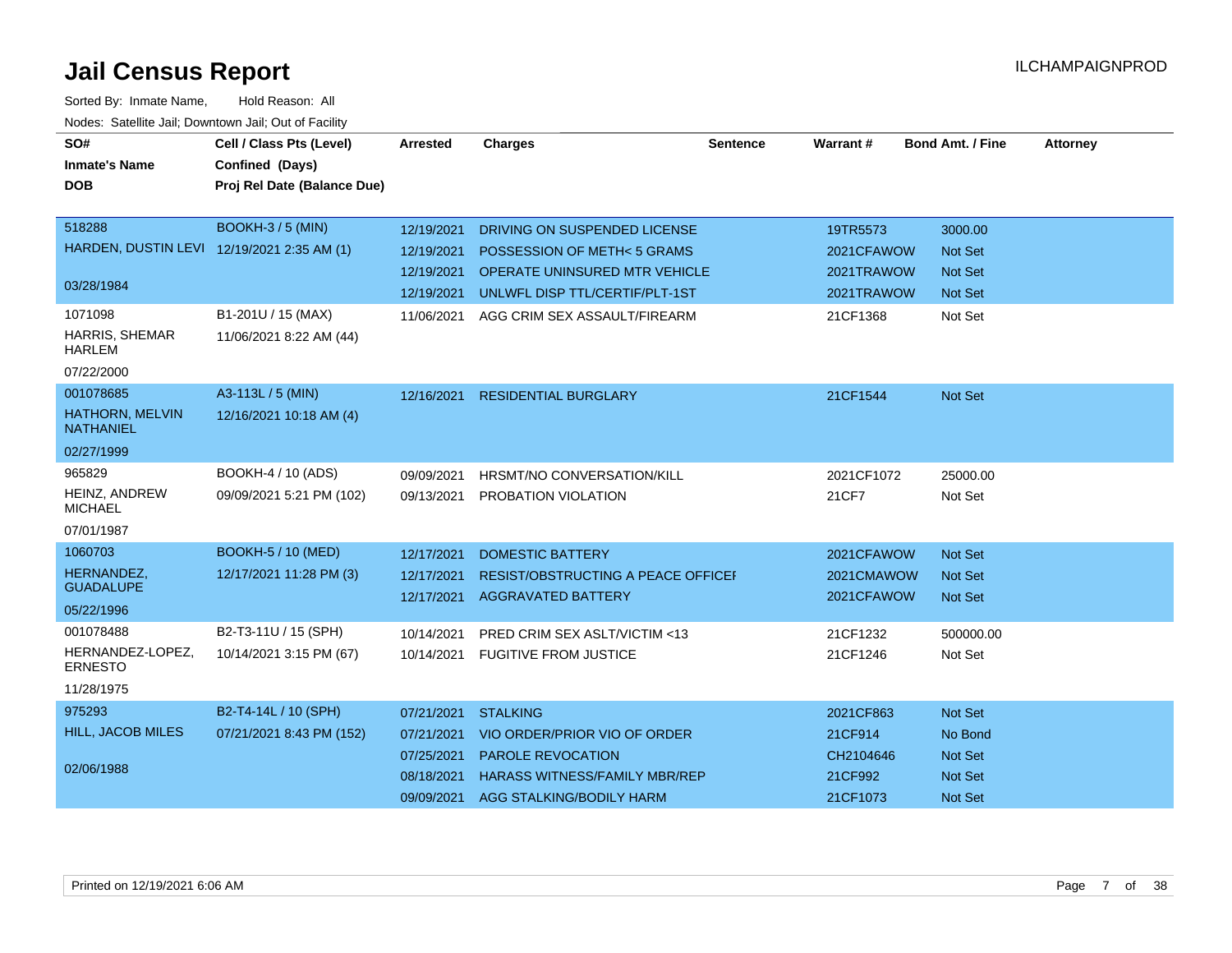| roaco. Calcinio dan, Downtown dan, Cal or Fability |                                             |            |                                          |                 |                 |                         |                 |
|----------------------------------------------------|---------------------------------------------|------------|------------------------------------------|-----------------|-----------------|-------------------------|-----------------|
| SO#                                                | Cell / Class Pts (Level)                    | Arrested   | Charges                                  | <b>Sentence</b> | <b>Warrant#</b> | <b>Bond Amt. / Fine</b> | <b>Attorney</b> |
| Inmate's Name                                      | Confined (Days)                             |            |                                          |                 |                 |                         |                 |
| <b>DOB</b>                                         | Proj Rel Date (Balance Due)                 |            |                                          |                 |                 |                         |                 |
|                                                    |                                             |            |                                          |                 |                 |                         |                 |
| 48471                                              | B1-207L / 15 (MAX)                          | 08/08/2021 | AGG BATTERY/DISCHARGE FIREARM            |                 | 21CF946         | <b>Not Set</b>          |                 |
| <b>HILL, RAMESH</b><br>JERMAINE                    | 08/08/2021 4:45 AM (134)                    |            |                                          |                 |                 |                         |                 |
| 12/11/1978                                         |                                             |            |                                          |                 |                 |                         |                 |
| 49618                                              | B1-107U / 10 (MED)                          | 10/26/2021 | AGG FLEEING POLICE/21 MPH OVER           |                 | 21CF1529        | No Bond                 |                 |
| HITES, STEVEN<br>WAYNE                             | 10/26/2021 7:42 AM (55)                     |            |                                          |                 |                 |                         |                 |
| 12/31/1979                                         |                                             |            |                                          |                 |                 |                         |                 |
| 1043704                                            | B4-223L / 15 (MAX)                          | 07/13/2021 | ARMED ROBBERY/ARMED W/FIREARM            | 12y (DOC)       | 21CF815         | <b>Not Set</b>          |                 |
| <b>HOUSTON, STEVEN</b><br><b>CORDELL</b>           | 07/13/2021 5:56 AM (160)                    |            |                                          |                 |                 |                         |                 |
| 01/24/1989                                         |                                             |            |                                          |                 |                 |                         |                 |
| 999198                                             | B4-222L / 15 (MAX)                          | 11/30/2021 | FELON POSS/USE FIREARM PRIOR             |                 | 21CF1377        | 500000.00               |                 |
| HOWARD, BRION LIN                                  | 11/30/2021 10:41 AM (20)                    |            |                                          |                 |                 |                         |                 |
|                                                    |                                             |            |                                          |                 |                 |                         |                 |
| 06/10/1992                                         |                                             |            |                                          |                 |                 |                         |                 |
| 1061996                                            | A1-226U / 5 (MIN)                           | 10/30/2021 | DRVG UNDER INFLUENCE OF DRUG             | 180d (CJ)       |                 | No Bond                 |                 |
| HUBBARD, REBEKIAH                                  | 10/30/2021 1:37 PM (51)                     | 10/30/2021 | RETAIL THEFT/DISP MERCH/<\$300           |                 | 2018CF1302      | 20000.00                |                 |
| <b>DIONA</b>                                       |                                             | 10/31/2021 | USE FORGED CR/DEBIT CARD/<\$300          | 2y (DOC)        |                 | No Bond                 |                 |
| 04/08/1998                                         |                                             |            |                                          |                 |                 |                         |                 |
| 953555                                             | B4-122L / 15 (MAX)                          | 03/10/2021 | <b>CRIM TRESPASS TO RESIDENCE</b>        |                 | 21CF272         | Not Set                 |                 |
|                                                    | HUNT, TAVARIS EARL 03/10/2021 4:58 AM (285) | 04/14/2021 | AGG FLEEING POLICE/21 MPH OVER           | 3y (DOC)        | 2020CF94        | 10000.00                |                 |
| 12/29/1987                                         |                                             |            |                                          |                 |                 |                         |                 |
| 001078639                                          | B1-206L / 10 (MED)                          | 12/02/2021 | <b>FUGITIVE FROM JUSTICE</b>             |                 | 21CF1465        | <b>Not Set</b>          |                 |
| JACKSON, GREGORY<br>LYNN                           | 12/02/2021 3:43 AM (18)                     |            |                                          |                 |                 |                         |                 |
| 11/22/1994                                         |                                             |            |                                          |                 |                 |                         |                 |
| 38993                                              | B4-126L / 15 (MAX)                          |            | 02/13/2021 ATTEMPT (FIRST DEGREE MURDER) |                 | 21CF181         | Not Set                 |                 |
| JACKSON, LAMONT                                    | 02/13/2021 7:45 AM (310)                    |            |                                          |                 |                 |                         |                 |
| <b>JEREMIE</b>                                     |                                             |            |                                          |                 |                 |                         |                 |
| 07/31/1973                                         |                                             |            |                                          |                 |                 |                         |                 |
|                                                    |                                             |            |                                          |                 |                 |                         |                 |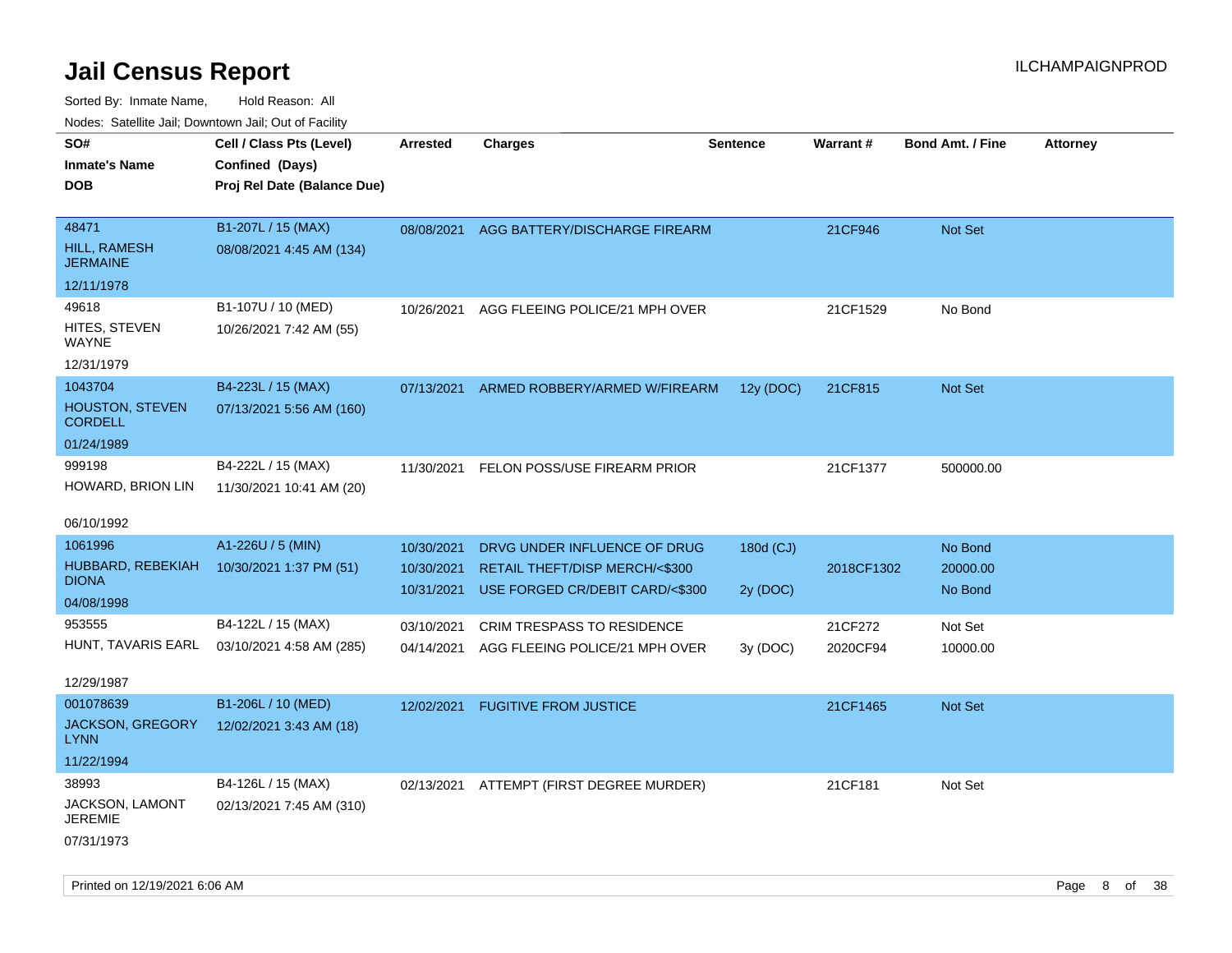Sorted By: Inmate Name, Hold Reason: All Nodes: Satellite Jail; Downtown Jail; Out of Facility

| SO#                               | Cell / Class Pts (Level)                   | <b>Arrested</b> | <b>Charges</b>                       | <b>Sentence</b> | Warrant#    | <b>Bond Amt. / Fine</b> | <b>Attorney</b> |
|-----------------------------------|--------------------------------------------|-----------------|--------------------------------------|-----------------|-------------|-------------------------|-----------------|
| <b>Inmate's Name</b>              | Confined (Days)                            |                 |                                      |                 |             |                         |                 |
| <b>DOB</b>                        | Proj Rel Date (Balance Due)                |                 |                                      |                 |             |                         |                 |
|                                   |                                            |                 |                                      |                 |             |                         |                 |
| 001078689                         | <b>BOOKH-3 / 15 (MAX)</b>                  | 12/17/2021      | AGG UUW/PERSON/LOADED FIREARM        |                 | 2021CFAWOW  | No Bond                 |                 |
| <b>JACKSON, PRENTISS</b>          | 12/18/2021 12:39 AM (2)                    | 12/17/2021      | POSSESSION OF STOLEN FIREARM         |                 | 2021CFAWOW  | Not Set                 |                 |
|                                   |                                            |                 |                                      |                 |             |                         |                 |
| 09/02/2003                        |                                            |                 |                                      |                 |             |                         |                 |
| 001077487                         | B3-W8-30L / 10 (MED)                       | 12/03/2020      | FELON POSS/USE WEAPON/FIREARM        |                 | 20CF1377    | Not Set                 |                 |
| <b>JACKSON, TERREL</b><br>DANDRE  | 12/03/2020 10:18 AM (382)                  | 11/09/2021      | AGG DISCHARGE FIREARM/OCC VEH        |                 | 21CR0331401 | No Bond                 |                 |
| 08/11/1990                        |                                            |                 |                                      |                 |             |                         |                 |
| 001077864                         | B1-103L / 15 (MAX)                         | 04/18/2021      | <b>FELON POSS/USE WEAPON/FIREARM</b> |                 | 21CF428     | Not Set                 |                 |
| D                                 | JAMERSON, ANTHONY 04/18/2021 7:21 PM (246) |                 |                                      |                 |             |                         |                 |
| 01/26/1990                        |                                            |                 |                                      |                 |             |                         |                 |
| 001077437                         | B3-W4-16L / 10 (MED)                       | 08/23/2021      | DOM BTRY/CONTACT/1-2 PRECONV         |                 | 21CF1025    | Not Set                 |                 |
| JOHNSON, ANTONIO<br>LASHAUN       | 08/23/2021 7:48 PM (119)                   |                 |                                      |                 |             |                         |                 |
| 01/06/1980                        |                                            |                 |                                      |                 |             |                         |                 |
| 1071536                           | <b>BOOKH-8 / 15 (MED)</b>                  | 06/17/2021      | ATTEMPT (FIRST DEGREE MURDER)        |                 | 21CF702     | Not Set                 |                 |
| JOHNSON, ZACHERY<br><b>EDWARD</b> | 06/17/2021 2:00 AM (186)                   |                 |                                      |                 |             |                         |                 |
| 10/30/1987                        |                                            |                 |                                      |                 |             |                         |                 |
| 001078645                         | B4-222U / 10 (MED)                         | 12/02/2021      | AGG DISCHARGE FIREARM                |                 | 21CF1478    | No Bond                 |                 |
| JONES, KELVIN<br><b>KHYRIC</b>    | 12/02/2021 6:56 PM (18)                    |                 |                                      |                 |             |                         |                 |
| 02/27/2001                        |                                            |                 |                                      |                 |             |                         |                 |
| 956822                            | B1-107L / 15 (MAX)                         | 11/25/2021      | AGGRAVATED DOMESTIC BATTERY          |                 | 21CF1442    | Not Set                 |                 |
| JONES, MARIO                      | 11/25/2021 10:37 AM (25)                   | 11/25/2021      | PAROLE REVOCATION                    |                 | CH2106361   | No Bond                 |                 |
| <b>NATHANIEL</b>                  |                                            | 11/25/2021      | UNLAWFUL RESTRAINT                   |                 | 21CF1443    | Not Set                 |                 |
| 10/27/1987                        |                                            |                 |                                      |                 |             |                         |                 |
| 1008468                           | B4-226U / 10 (MED)                         | 12/01/2021      | FELON POSS/USE WEAPON/FIREARM        |                 | 21CF1472    | Not Set                 |                 |
| JONES, MARTEZ<br><b>LAMONTE</b>   | 12/01/2021 1:28 PM (19)                    | 12/02/2021      | PROBATION VIOLATION                  |                 | 20CF1151    | Not Set                 |                 |
| 06/22/1993                        |                                            |                 |                                      |                 |             |                         |                 |

Printed on 12/19/2021 6:06 AM **Page 9 of 38**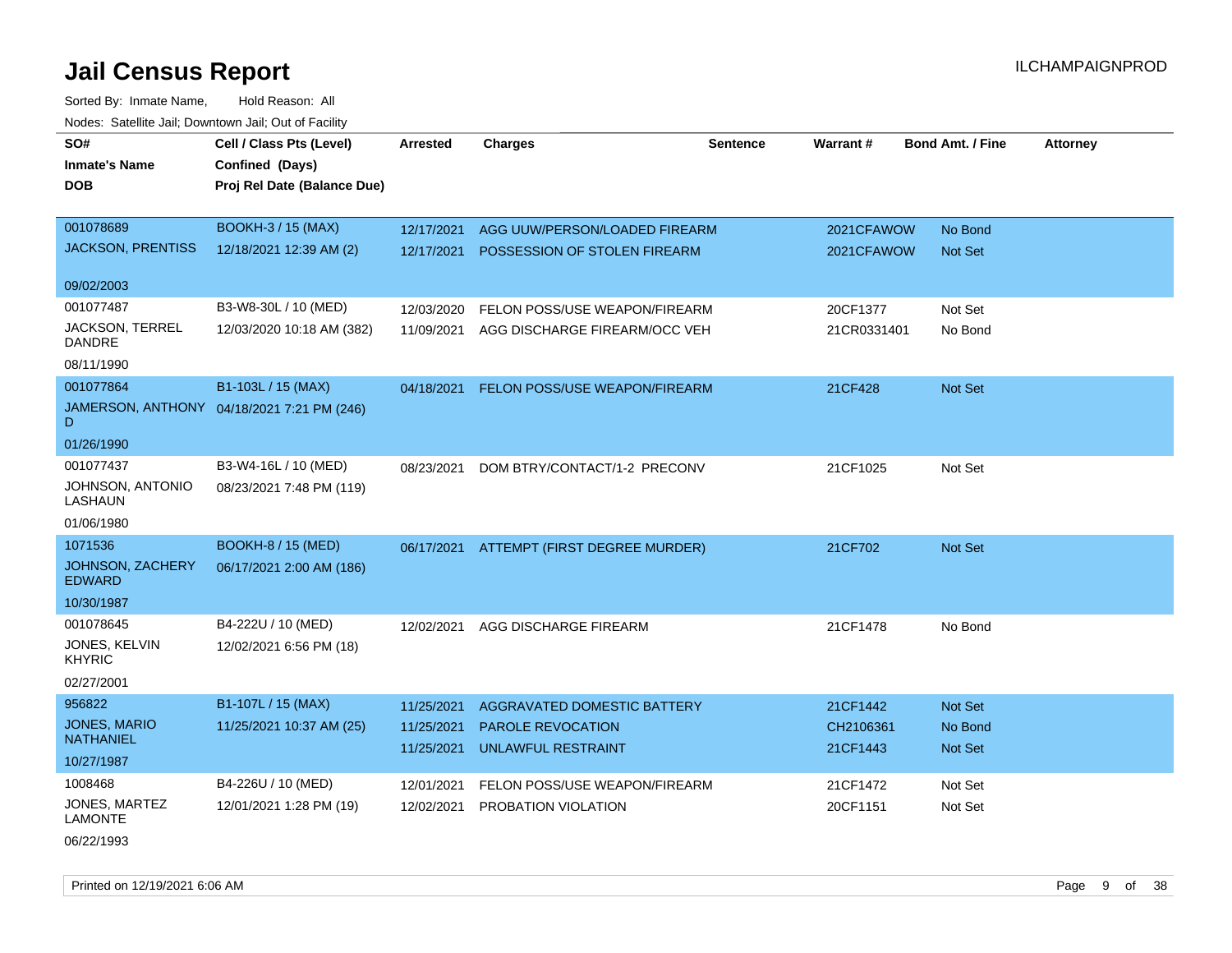| SO#<br><b>Inmate's Name</b><br>DOB                  | Cell / Class Pts (Level)<br>Confined (Days)<br>Proj Rel Date (Balance Due) | Arrested                 | <b>Charges</b>                                                          | <b>Sentence</b> | Warrant#                | <b>Bond Amt. / Fine</b> | <b>Attorney</b> |
|-----------------------------------------------------|----------------------------------------------------------------------------|--------------------------|-------------------------------------------------------------------------|-----------------|-------------------------|-------------------------|-----------------|
| 001077877<br><b>JORDAN, PATRICK</b><br><b>RODEL</b> | A4-101U / 10 (MED)<br>04/24/2021 3:53 PM (240)                             | 04/24/2021               | AGG DISCHARGE FIREARM/OCC BLDG                                          | 5y (DOC)        |                         | Not Set                 |                 |
| 10/22/2002                                          |                                                                            |                          |                                                                         |                 |                         |                         |                 |
| 506244<br><b>JOSLIN, JASON LEE</b>                  | B1-204L / 15 (MAX)<br>07/15/2021 4:38 AM (158)                             | 07/15/2021               | ARMED ROBBERY/ARMED W/FIREARM                                           |                 | 2021CF791               | 250000.00               |                 |
| 12/22/1985                                          |                                                                            |                          |                                                                         |                 |                         |                         |                 |
| 66662<br>KINTNER, WESLEY J                          | A3-112L / 10 (ADS)<br>12/05/2021 1:57 PM (15)                              | 12/05/2021               | POSS AMT CON SUB EXCEPT(A)/(D)                                          |                 | 18CF597                 | 200000.00               |                 |
| 04/15/1986                                          |                                                                            |                          |                                                                         |                 |                         |                         |                 |
| 65642<br><b>KRAUS, SIMSON</b><br>01/17/1972         | <b>BOOKH-3 / 5 (MIN)</b><br>12/18/2021 5:52 AM (2)                         | 12/18/2021               | RETAIL THEFT/DISP MERCH/<\$300                                          |                 | 2021CFAWOW              | Not Set                 |                 |
| 001078693                                           | <b>BOOKH-6 / 5 (MIN)</b>                                                   | 12/19/2021               | OBSTRUCT JUST/DESTROY EVIDENCE                                          |                 | 2021CFAWOW              | Not Set                 |                 |
| LARGE, JOSHUA DALE 12/19/2021 4:54 AM (1)           |                                                                            | 12/19/2021               | THEFT/STOLEN/>\$500 <10K                                                |                 | 2021CFAWOW              | Not Set                 |                 |
| 10/27/1985                                          |                                                                            | 12/19/2021<br>12/19/2021 | DRIVING DURING REVOCATION<br><b>RETAIL THEFT</b>                        |                 | 2021TRAWOW<br>2021CM216 | Not Set<br>5000.00      |                 |
| 26787                                               | BOOKH-3 / 10 (MED)                                                         | 12/18/2021               | <b>RESIDENTIAL BURGLARY</b>                                             |                 | 2021CFAWOW              | Not Set                 |                 |
| LAURENT, JOHN<br>WAYNE                              | 12/18/2021 9:30 PM (2)                                                     | 12/18/2021               | POSSESSING A CONTROLLED SUBSTANC                                        |                 | 2021CFAWOW              | Not Set                 |                 |
| 02/01/1967                                          |                                                                            |                          |                                                                         |                 |                         |                         |                 |
| 1070011                                             | B4-124U / 15 (MAX)                                                         | 08/03/2021               | AGG DISCH FIREARM/1ST AID PERS                                          |                 | 21CF929                 | Not Set                 |                 |
| LAWS, WILLIAM<br>ZARAK, Third                       | 08/03/2021 3:53 PM (139)                                                   |                          |                                                                         |                 |                         |                         |                 |
| 07/06/1999                                          |                                                                            |                          |                                                                         |                 |                         |                         |                 |
| 548089                                              | B1-204U / 15 (MAX)                                                         | 12/04/2020               | ATTEMPT (FIRST DEGREE MURDER)                                           |                 | 20CF1378                | Not Set                 |                 |
| LEWIS, LAWRENCE<br>PAUL, Third<br>02/08/1993        | 12/04/2020 4:42 AM (381)                                                   | 12/04/2020               | METH DELIVERY/100<400 GRAMS<br>12/04/2020 AGG DOMESTIC BATTERY/STRANGLE |                 | 20CF1481<br>18CF1507    | Not Set<br>10000.00     |                 |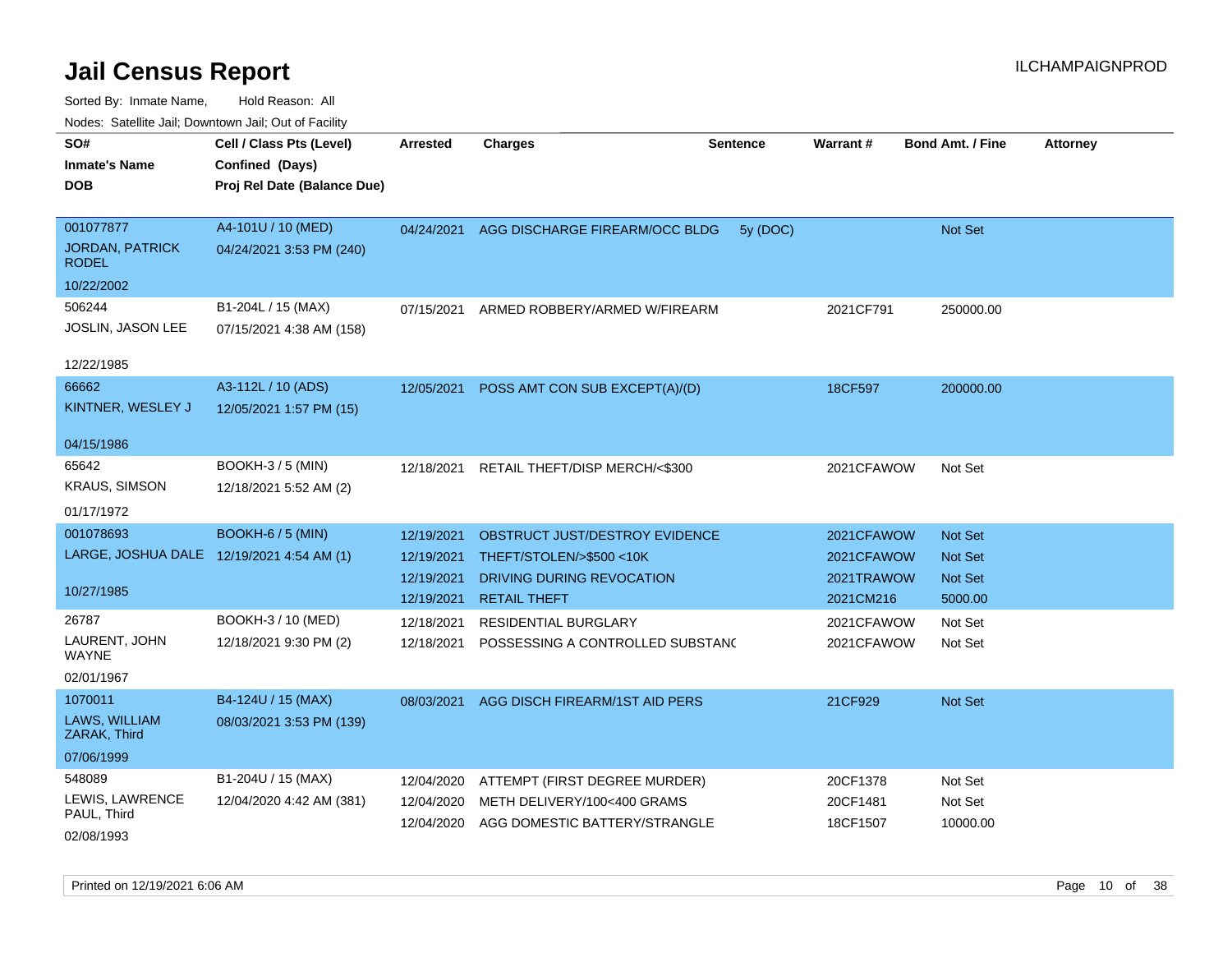| SO#<br><b>Inmate's Name</b>       | Cell / Class Pts (Level)<br>Confined (Days)  | <b>Arrested</b> | <b>Charges</b>                 | <b>Sentence</b>       | Warrant#     | <b>Bond Amt. / Fine</b> | <b>Attorney</b> |
|-----------------------------------|----------------------------------------------|-----------------|--------------------------------|-----------------------|--------------|-------------------------|-----------------|
| <b>DOB</b>                        | Proj Rel Date (Balance Due)                  |                 |                                |                       |              |                         |                 |
| 001077524                         | B2-T4-15U / 10 (SPH)                         | 12/14/2020      | <b>AGG BATTERY/JUDGE/EMT</b>   |                       | 2020-CF-1212 | 10000.00                |                 |
| LEWIS, TREVOR                     | 12/14/2020 5:16 PM (371)                     | 12/14/2020      | <b>RESIDENTIAL ARSON</b>       |                       | 2020-CF-1388 | 150000.00               |                 |
| <b>DANIEL</b><br>06/03/2002       |                                              | 12/14/2020      | AGG BATTERY/PUBLIC PLACE       |                       | 2020-CF-1231 | 50000.00                |                 |
|                                   |                                              | 12/14/2020      | AGG BATTERY/PEACE OFFICER      |                       | 2020-CF-1211 | 10000.00                |                 |
| 001077621                         | B1-205U / 10 (MED)                           | 12/05/2021      | AGG ASLT PEACE OFF/FIRE/ER WRK |                       | 2021CF64     | 100000.00               |                 |
|                                   | LINDSEY, DONALD RAY 12/05/2021 10:23 AM (15) |                 |                                |                       |              |                         |                 |
| 08/19/1996                        |                                              |                 |                                |                       |              |                         |                 |
| 542800                            | B4-122U / 15 (MAX)                           | 12/03/2021      | MFG/DEL CANNABIS/>5,000 GRAMS  | 54m (DOC)             | 20-CF-917    | No Bond                 |                 |
| LOVE, REGINALD<br><b>MONTEAS</b>  | 12/03/2021 10:00 AM (17)                     | 12/03/2021      | RECKLESS CONDUCT/BODILY HARM   |                       | 18CM187      | 1000.00                 |                 |
| 11/11/1985                        |                                              |                 |                                |                       |              |                         |                 |
| 1065002                           | B3-W4-13U / 10 (MED)                         | 11/16/2021      | DOMESTIC BTRY/CONTACT/VIO O/P  |                       | 2019CF001781 | 25000.00                |                 |
| LOVELESS, DUSTIN<br><b>DEE</b>    | 11/16/2021 11:41 AM (34)                     | 11/16/2021      | DOM BTRY/CONTACT/1-2 PRECONV   |                       | 2021CF000494 | 25000.00                |                 |
| 06/17/1982                        |                                              |                 |                                |                       |              |                         |                 |
| 1072891                           | B2-DR / 5 (SPH)                              | 11/29/2021      | AGG CRIM SEX ABUSE/BODILY HARM | 3y/0m/0d (DOI 19CF664 |              | No Bond                 |                 |
| <b>MALAK, ATILCAN</b>             | 11/29/2021 8:57 AM (21)                      |                 |                                |                       |              |                         |                 |
| 02/17/1997                        |                                              |                 |                                |                       |              |                         |                 |
| 1000869                           | B1-106L / 15 (MAX)                           | 09/11/2021      | FELON POSS/USE WEAPON/FIREARM  |                       | 21CF1102     | Not Set                 |                 |
| MARTIN, MANNIX<br><b>TILMOND</b>  | 09/12/2021 12:40 AM (99)                     |                 |                                |                       |              |                         |                 |
| 07/19/1991                        |                                              |                 |                                |                       |              |                         |                 |
| 48792                             | B4-225U / 10 (MED)                           | 11/19/2021      | AGG BATTERY/DISCHARGE FIREARM  |                       | 21CF1425     | Not Set                 |                 |
| MCCLAIN, HURCHEL<br><b>JOSEPH</b> | 11/20/2021 4:11 AM (30)                      |                 |                                |                       |              |                         |                 |
| 05/01/1979                        |                                              |                 |                                |                       |              |                         |                 |
| 001077938                         | BOOKH-2 / 15 (ADS)                           | 05/10/2021      | AGG KIDNAPING DISCH FIR/HARM   |                       | 21CF532      | Not Set                 |                 |
| MCGAHA,<br><b>CHRISTOPHER D</b>   | 05/10/2021 7:02 PM (224)                     | 05/11/2021      | <b>MURDER</b>                  |                       | 2021-CF-215  | No Bond                 |                 |
| 07/27/1991                        |                                              | 05/27/2021      | ESCAPE FROM DEPT OF CORRECTION |                       | 21CF600      | Not Set                 |                 |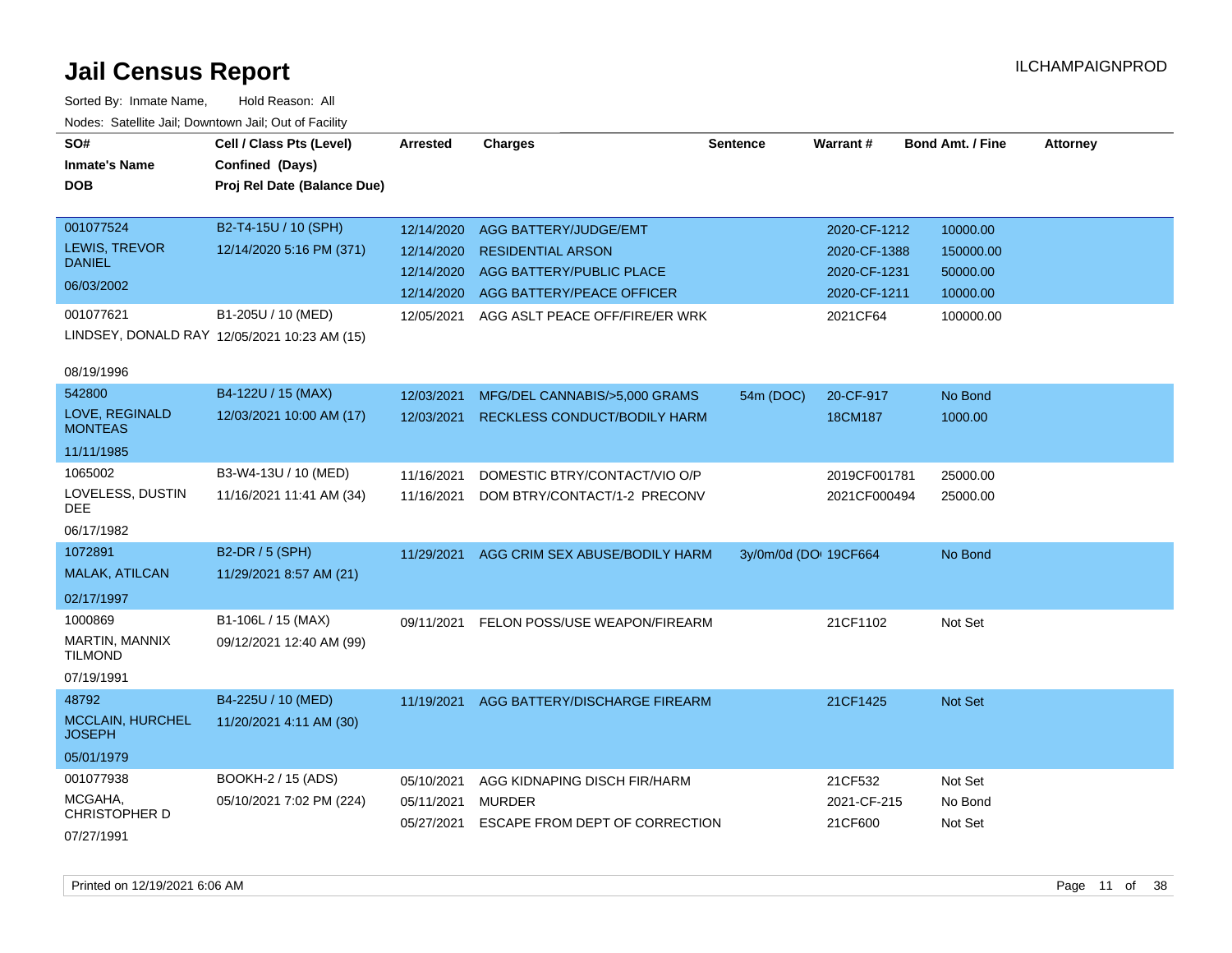| indues. Satellite Jali, Downtown Jali, Out of Facility |                                              |                 |                                           |                 |          |                  |                 |
|--------------------------------------------------------|----------------------------------------------|-----------------|-------------------------------------------|-----------------|----------|------------------|-----------------|
| SO#                                                    | Cell / Class Pts (Level)                     | <b>Arrested</b> | <b>Charges</b>                            | <b>Sentence</b> | Warrant# | Bond Amt. / Fine | <b>Attorney</b> |
| <b>Inmate's Name</b>                                   | Confined (Days)                              |                 |                                           |                 |          |                  |                 |
| <b>DOB</b>                                             | Proj Rel Date (Balance Due)                  |                 |                                           |                 |          |                  |                 |
|                                                        |                                              |                 |                                           |                 |          |                  |                 |
| 1043071                                                | A2-220L / 10 (MED)                           | 11/08/2021      | CRIM DMG/GOVT PROP/<\$500                 |                 | 21CF1378 | Not Set          |                 |
| <b>MERRELL-</b><br>SUTHERLAND, ALICIA                  | 11/08/2021 2:22 AM (42)                      |                 |                                           |                 |          |                  |                 |
| 11/26/1972                                             |                                              |                 |                                           |                 |          |                  |                 |
| 41584                                                  | B4-227U / 15 (MAX)                           | 12/01/2021      | ARMED HABITUAL CRIMINAL                   |                 | 21CF1467 | Not Set          |                 |
| MILLER, JOSE LOVELL 12/02/2021 1:04 AM (18)            |                                              |                 |                                           |                 |          |                  |                 |
|                                                        |                                              |                 |                                           |                 |          |                  |                 |
| 10/07/1975                                             |                                              |                 |                                           |                 |          |                  |                 |
| 001077902                                              | A2-123L / 5 (ADS)                            | 11/21/2021      | CRIM DAMAGE TO PROPERTY <\$500            |                 | 21CF1427 | <b>Not Set</b>   |                 |
| MOFFETT, CAROLYN                                       | 11/21/2021 10:31 AM (29)                     | 11/23/2021      | BATTERY/CAUSE BODILY HARM                 |                 | 21CM187  | Not Set          |                 |
| <b>REENE</b>                                           |                                              |                 |                                           |                 |          |                  |                 |
| 10/23/1988                                             |                                              |                 |                                           |                 |          |                  |                 |
| 39106                                                  | B4-227L / 10 (MED)                           | 10/12/2021      | DOMESTIC BATTERY/OTHER PRIOR              |                 | 21CF1217 | Not Set          |                 |
| MOORE, ANDREW LEE, 10/12/2021 1:02 AM (69)<br>Junior   |                                              |                 |                                           |                 |          |                  |                 |
| 04/12/1973                                             |                                              |                 |                                           |                 |          |                  |                 |
| 48033                                                  | A4-102L / 5 (ADS)                            | 12/04/2021      | DOMESTIC BATTERY/OTHER PRIOR              |                 | 21CF1482 | Not Set          |                 |
| MOORE,                                                 | 12/04/2021 4:38 PM (16)                      |                 |                                           |                 |          |                  |                 |
| <b>CHRISTOPHER ALLEN</b>                               |                                              | 12/06/2021      | AGG DUI/LIC SUSP OR REVOKED               |                 | 19CF354  | 50000.00         |                 |
| 07/02/1976                                             |                                              | 12/06/2021      | DRIVING ON REVOKED LICENSE                |                 | 21CF854  | 50000.00         |                 |
| 1076384                                                | A1-227L / 5 (MIN)                            |                 | 10/28/2021 RETAIL THEFT/DISP MERCH/<\$300 |                 | 21CM149  | 12500.00         |                 |
|                                                        | MURPHY, AZIA CIMONE 10/29/2021 12:49 AM (52) |                 |                                           |                 |          |                  |                 |
|                                                        |                                              |                 |                                           |                 |          |                  |                 |
| 09/23/1995                                             |                                              |                 |                                           |                 |          |                  |                 |
| 001078517                                              | B1-201L / 15 (MAX)                           |                 | 10/19/2021 ATTEMPT (FIRST DEGREE MURDER)  |                 | 21CF1267 | Not Set          |                 |
| <b>NELSON, RORY</b><br><b>DEMOND</b>                   | 10/19/2021 3:55 AM (62)                      |                 |                                           |                 |          |                  |                 |
| 08/14/1984                                             |                                              |                 |                                           |                 |          |                  |                 |
| 1064664                                                | B3-W4-15U / 10 (MED)                         | 12/01/2021      | DOMESTIC BATTERY                          |                 | 20CF1443 | No Bond          |                 |
| NEVAREZ, OSCAR<br><b>DEWEY</b>                         | 12/01/2021 4:46 PM (19)                      |                 |                                           |                 |          |                  |                 |
| 09/26/1996                                             | 12/29/2021 (0.00)                            |                 |                                           |                 |          |                  |                 |
|                                                        |                                              |                 |                                           |                 |          |                  |                 |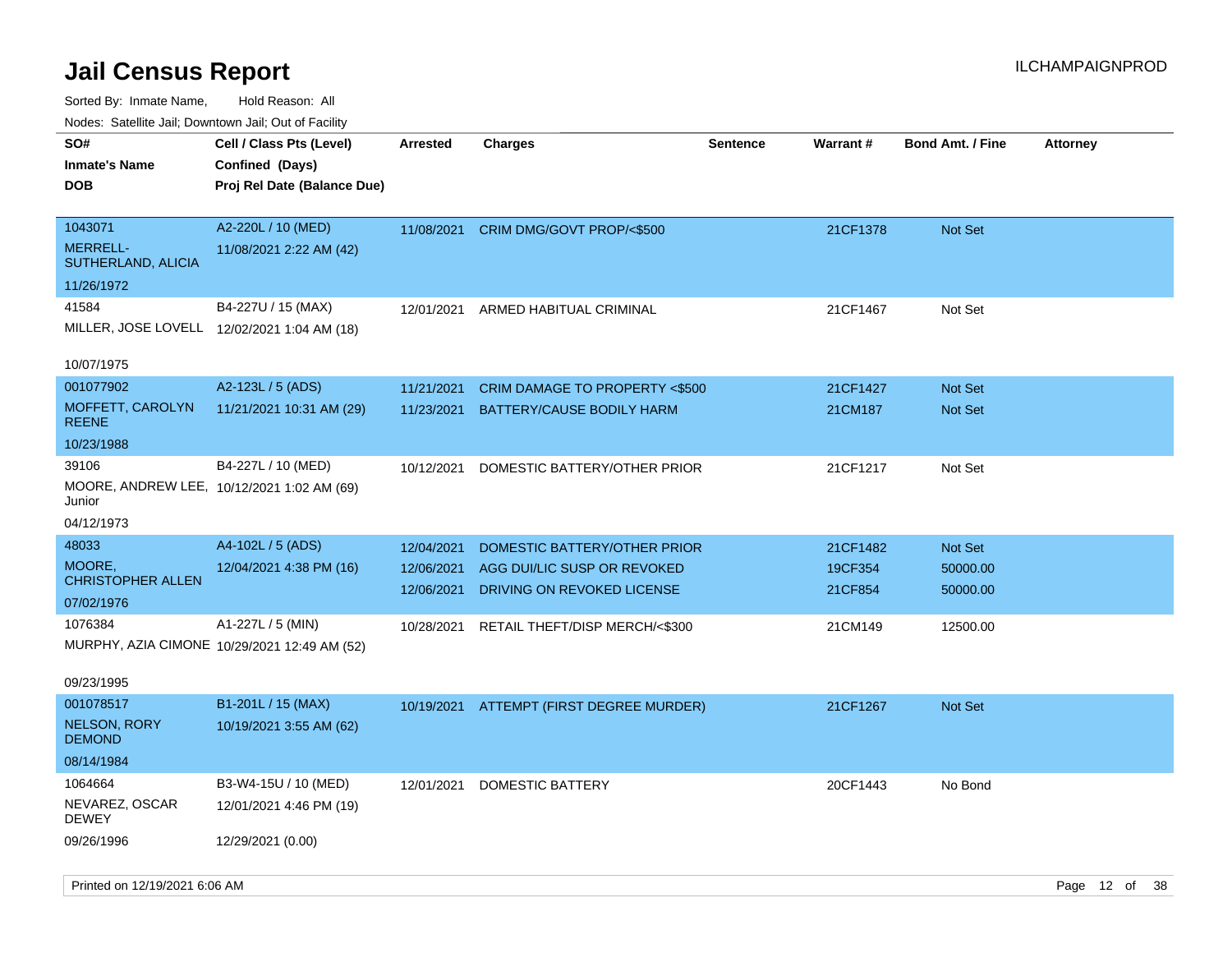| SO#<br><b>Inmate's Name</b><br><b>DOB</b> | Cell / Class Pts (Level)<br>Confined (Days)<br>Proj Rel Date (Balance Due) | Arrested   | <b>Charges</b>                       | <b>Sentence</b> | Warrant#  | <b>Bond Amt. / Fine</b> | <b>Attorney</b> |
|-------------------------------------------|----------------------------------------------------------------------------|------------|--------------------------------------|-----------------|-----------|-------------------------|-----------------|
| 1073913                                   | A2-120L / 5 (MIN)                                                          | 12/16/2021 | <b>RESIDENTIAL BURGLARY</b>          |                 | 21CF1537  | 100.00                  |                 |
| OSBORNE, NICHOLE<br><b>MARIE</b>          | 12/16/2021 4:17 AM (4)                                                     | 12/16/2021 | <b>CRIMINAL TRESPASS TO VEHICLES</b> |                 | 2021CM423 | 1500.00                 |                 |
| 06/22/1979                                |                                                                            | 12/16/2021 | <b>RETAIL THEFT</b>                  |                 | 21CM522   | 5000.00                 |                 |
| 1064809                                   | B4-127L / 10 (MED)                                                         | 11/03/2021 | CRIMINAL TRESPASS TO LAND            |                 | 21CF1318  | 50000.00                |                 |
| PARKER, ALVIN<br>JARELL                   | 11/03/2021 2:39 PM (47)                                                    | 11/08/2021 | FELON POSS/USE FIREARM PRIOR         |                 | 21CF635   | 25000.00                |                 |
| 08/24/1982                                |                                                                            |            |                                      |                 |           |                         |                 |
| 1063325                                   | A3-111L / 10 (ADS)                                                         | 12/09/2021 | <b>DOMESTIC BATTERY</b>              |                 | 21CF1502  | Not Set                 |                 |
| PICKENS, JOSEPH<br><b>PARNELL</b>         | 12/09/2021 4:43 AM (11)                                                    |            |                                      |                 |           |                         |                 |
| 04/27/1978                                |                                                                            |            |                                      |                 |           |                         |                 |
| 999352                                    | B4-225L / 10 (MED)                                                         | 09/09/2021 | <b>VIOLATE OP/OTHER PRIOR</b>        |                 | 21CF1092  | Not Set                 |                 |
| PIRLOT, JUSTIN LEE                        | 09/09/2021 11:28 AM (102)                                                  | 10/23/2021 | <b>FALSE REPORT OF OFFENSE</b>       |                 | 2019CF836 | 5000.00                 |                 |
| 11/08/1982                                |                                                                            |            |                                      |                 |           |                         |                 |
| 50638                                     | A3-111U / 10 (ADS)                                                         | 12/09/2021 | HRSMT/THREATEN PERSON/KILL           |                 | 21CF1511  | Not Set                 |                 |
| RANEY, DONALD LEE                         | 12/09/2021 7:54 PM (11)                                                    |            |                                      |                 |           |                         |                 |
| 06/17/1980                                |                                                                            |            |                                      |                 |           |                         |                 |
| 001078669                                 | A4-105U / 10 (MED)                                                         | 12/10/2021 | AGG DISCHARGE FIREARM/BLDG/SCH       |                 | 21CF1507  | Not Set                 |                 |
| RANGEL, ADRIAN                            | 12/10/2021 12:53 AM (10)                                                   |            |                                      |                 |           |                         |                 |
| 11/25/2000                                |                                                                            |            |                                      |                 |           |                         |                 |
| 1069524                                   | B4-224L / 15 (MAX)                                                         | 08/08/2021 | MFG/DEL CANNABIS/30-500 GRAMS        |                 | 21CF953   | Not Set                 |                 |
| RAY-DAVIS, KAMARI<br><b>DAYVON</b>        | 08/09/2021 2:44 AM (133)                                                   |            |                                      |                 |           |                         |                 |
| 03/30/2000                                |                                                                            |            |                                      |                 |           |                         |                 |
| 45473                                     | B1-202L / 15 (MAX)                                                         | 11/23/2021 | CHIL SEX OFFEN/RESIDE DAY CARE       |                 | 21CF1275  | 10000.00                |                 |
| REXROAD, CALVIN<br>ALLEN                  | 11/23/2021 6:27 PM (27)                                                    | 11/23/2021 | <b>VIOLATE SEX OFFENDER REGIS</b>    |                 | 21CF546   | 50000.00                |                 |
| 10/04/1970                                |                                                                            |            |                                      |                 |           |                         |                 |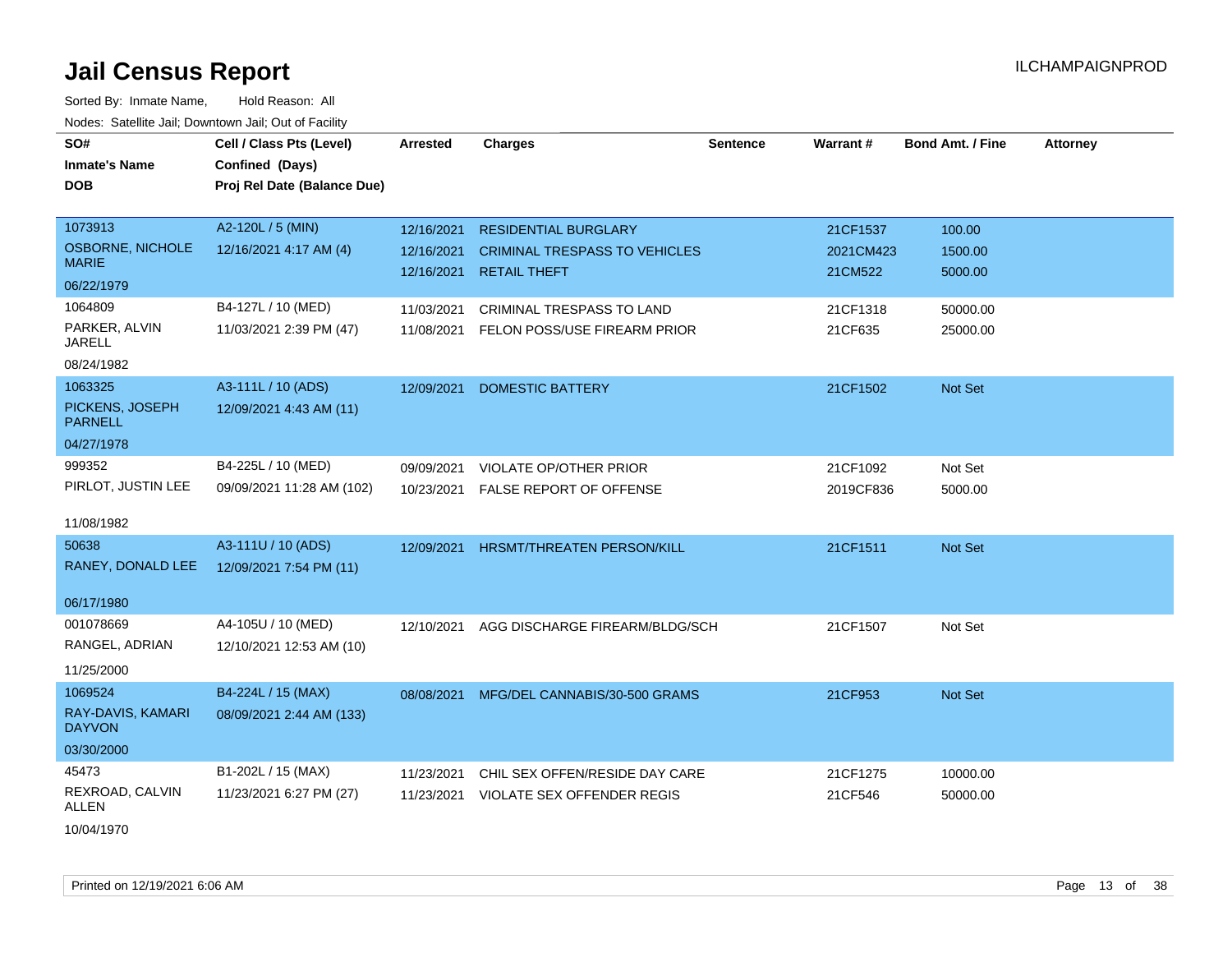Sorted By: Inmate Name, Hold Reason: All

| Nodes: Satellite Jail; Downtown Jail; Out of Facility |                             |            |                                    |                 |           |                         |                 |
|-------------------------------------------------------|-----------------------------|------------|------------------------------------|-----------------|-----------|-------------------------|-----------------|
| SO#                                                   | Cell / Class Pts (Level)    | Arrested   | <b>Charges</b>                     | <b>Sentence</b> | Warrant#  | <b>Bond Amt. / Fine</b> | <b>Attorney</b> |
| <b>Inmate's Name</b>                                  | Confined (Days)             |            |                                    |                 |           |                         |                 |
| <b>DOB</b>                                            | Proj Rel Date (Balance Due) |            |                                    |                 |           |                         |                 |
|                                                       |                             |            |                                    |                 |           |                         |                 |
| 001078602                                             | <b>BOOKF-1 / 10 (MED)</b>   | 11/21/2021 | AGGRAVATED DOMESTIC BATTERY        |                 | 21CF1428  | Not Set                 |                 |
| RICHARDSON,<br><b>JOHNNY LINDAL</b>                   | 11/21/2021 10:00 AM (29)    |            |                                    |                 |           |                         |                 |
| 06/27/2000                                            |                             |            |                                    |                 |           |                         |                 |
| 979485                                                | B2-T4-16L / 15 (ADS)        | 03/12/2021 | PRED CRIM SEX ASLT/VICTIM <13      |                 | 21CF282   | Not Set                 |                 |
| RODRIGUEZ, JOSHUA<br><b>ANTHONY</b>                   | 03/12/2021 1:57 PM (283)    |            |                                    |                 |           |                         |                 |
| 04/06/1990                                            |                             |            |                                    |                 |           |                         |                 |
| 61330                                                 | B4-121L / 15 (MAX)          | 12/01/2021 | <b>ARMED HABITUAL CRIMINAL</b>     |                 | 21CF1473  | Not Set                 |                 |
| <b>RUFFIN, JONATHON</b><br><b>CECIL</b>               | 12/01/2021 5:34 AM (19)     | 12/01/2021 | <b>PAROLE REVOCATION</b>           |                 | CH2107545 | No Bond                 |                 |
| 05/10/1984                                            |                             |            |                                    |                 |           |                         |                 |
| 1071161                                               | B4-124L / 15 (MAX)          | 08/18/2021 | DELIVERY OF OR POSSESSION OF W/INT |                 | 21CF1008  | No Bond                 |                 |
| SANDERS, MARKELL<br>LAMAR                             | 08/18/2021 6:18 PM (124)    |            |                                    |                 |           |                         |                 |
| 02/02/2000                                            |                             |            |                                    |                 |           |                         |                 |
| 59178                                                 | A4-104L / 15 (MAX)          | 12/13/2021 | POSS AMT CON SUB EXCEPT(A)/(D)     |                 | 20CF221   | 5000.00                 |                 |
| <b>SANDERS, MICHAEL</b><br><b>JEAN</b>                | 12/13/2021 4:17 PM (7)      | 12/13/2021 | AGG DISCHARGE FIREARM/OCC VEH      |                 | 21CF1274  | 1500000.00              |                 |
| 12/22/1967                                            |                             |            |                                    |                 |           |                         |                 |
| 1047469                                               | B3-W5-18L / 10 (MED)        | 07/03/2021 | CRIMINAL SEX ASSAULT/CONSENT       |                 | 21CF773   | Not Set                 |                 |
| SCHINDLER, RICHARD<br><b>ALLEN</b>                    | 07/03/2021 10:25 PM (170)   |            |                                    |                 |           |                         |                 |
| 10/16/1979                                            |                             |            |                                    |                 |           |                         |                 |
| 001078441                                             | BOOKF-3 / 15 (ADS)          | 10/01/2021 | ARMED HABITUAL CRIMINAL            |                 | 21CF1182  | Not Set                 |                 |
| SINGLETON, CORRIE<br><b>DERRELL</b>                   | 10/01/2021 12:36 PM (80)    |            |                                    |                 |           |                         |                 |
| 05/07/1983                                            |                             |            |                                    |                 |           |                         |                 |
| 38305                                                 | B2-T2-06L / 10 (SPH)        | 03/18/2020 | <b>CRIMINAL SEXUAL ABUSE</b>       |                 | 20CF-343  | 500000.00               |                 |
| STOVER, JOSH<br><b>ANDREW</b>                         | 03/18/2020 10:24 AM (642)   |            |                                    |                 |           |                         |                 |
| 08/18/1973                                            |                             |            |                                    |                 |           |                         |                 |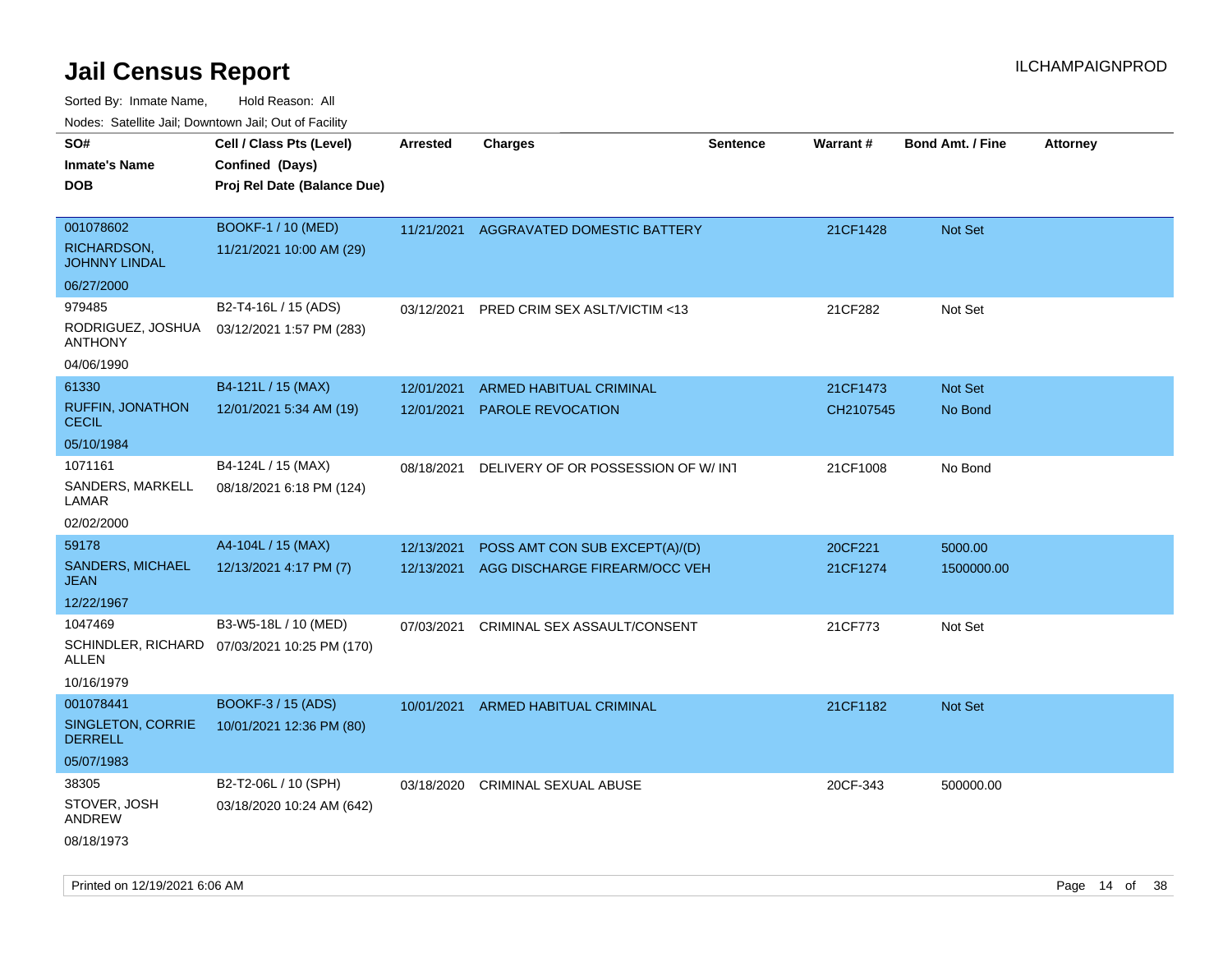Sorted By: Inmate Name, Hold Reason: All

| Nodes: Satellite Jail; Downtown Jail; Out of Facility |                             |            |                                     |                 |           |                  |                 |
|-------------------------------------------------------|-----------------------------|------------|-------------------------------------|-----------------|-----------|------------------|-----------------|
| SO#                                                   | Cell / Class Pts (Level)    | Arrested   | <b>Charges</b>                      | <b>Sentence</b> | Warrant#  | Bond Amt. / Fine | <b>Attorney</b> |
| <b>Inmate's Name</b>                                  | Confined (Days)             |            |                                     |                 |           |                  |                 |
| <b>DOB</b>                                            | Proj Rel Date (Balance Due) |            |                                     |                 |           |                  |                 |
|                                                       |                             |            |                                     |                 |           |                  |                 |
| 001078436                                             | B2-T1-02L / 10 (SPH)        | 09/30/2021 | <b>CRIMINAL SEX ASSAULT/CONSENT</b> |                 | 20CF255   | 150000.00        |                 |
| STRONG, CORTEZ                                        | 09/30/2021 2:47 PM (81)     |            |                                     |                 |           |                  |                 |
| 04/13/1996                                            |                             |            |                                     |                 |           |                  |                 |
| 1030307                                               | B1-105L / 10 (MED)          | 11/28/2021 | DOMESTIC BATTERY/OTHER PRIOR        |                 | 21CF1450  | No Bond          |                 |
| SUTTON, FRANKIE<br><b>DMARVIO</b>                     | 11/28/2021 11:16 PM (22)    |            |                                     |                 |           |                  |                 |
| 07/03/1983                                            |                             |            |                                     |                 |           |                  |                 |
| 1066794                                               | B3-W2-07U / 5 (MIN)         | 09/07/2021 | <b>VIOLATE OP/OTHER PRIOR</b>       |                 | 21CF1061  | Not Set          |                 |
| TAYLOR, STANLEY<br><b>JAMES</b>                       | 09/07/2021 7:01 AM (104)    |            |                                     |                 |           |                  |                 |
| 01/05/1994                                            |                             |            |                                     |                 |           |                  |                 |
| 949990                                                | A4-107L / 15 (MAX)          | 07/27/2021 | WARRANT OUT OF COUNTY               |                 | 21TR49    | 1500.00          |                 |
| THATCH, CALVIN<br><b>ANTHONY</b>                      | 07/27/2021 5:12 PM (146)    | 07/27/2021 | AGG DISCHARGE FIREARM/OCC VEH       | $2y/6m$ (DOC)   | 2021CF829 | 750000.00        |                 |
| 07/09/1986                                            |                             |            |                                     |                 |           |                  |                 |
| 001078471                                             | B4-127U / 10 (MED)          | 10/11/2021 | AGG UUW/VEHICLE/<21                 |                 | 21CF1210  | 100.00           |                 |
| THATCH, OMARION<br><b>DIAMONTE</b>                    | 10/11/2021 1:26 AM (70)     |            |                                     |                 |           |                  |                 |
| 09/05/2003                                            |                             |            |                                     |                 |           |                  |                 |
| 21252                                                 | B4-121U / 15 (MAX)          | 10/18/2021 | MFG/DEL 1<15 GR COCAINE/ANLG        |                 | 2021CF172 | 25000.00         |                 |
| THOMAS, ELIJAH                                        | 10/18/2021 12:35 AM (63)    |            |                                     |                 |           |                  |                 |
| 07/31/1962                                            |                             |            |                                     |                 |           |                  |                 |
| 32058                                                 | B4-123U / 15 (MAX)          | 06/14/2021 | <b>AGG DISCH FIREARM</b>            |                 | 21CF690   | <b>Not Set</b>   |                 |
| THOMPSON, STEVEN<br><b>ONEAL</b>                      | 06/14/2021 6:44 AM (189)    |            |                                     |                 |           |                  |                 |
| 03/14/1969                                            |                             |            |                                     |                 |           |                  |                 |
| 001077662                                             | A4-107U / 15 (MAX)          | 02/03/2021 | ARMED ROBBERY/ARMED W/FIREARM       | 12y (DOC)       | 21CF123   | 250000.00        |                 |
| TIPSORD, NOAH LEE                                     | 02/03/2021 4:33 PM (320)    |            |                                     |                 |           |                  |                 |

08/14/1998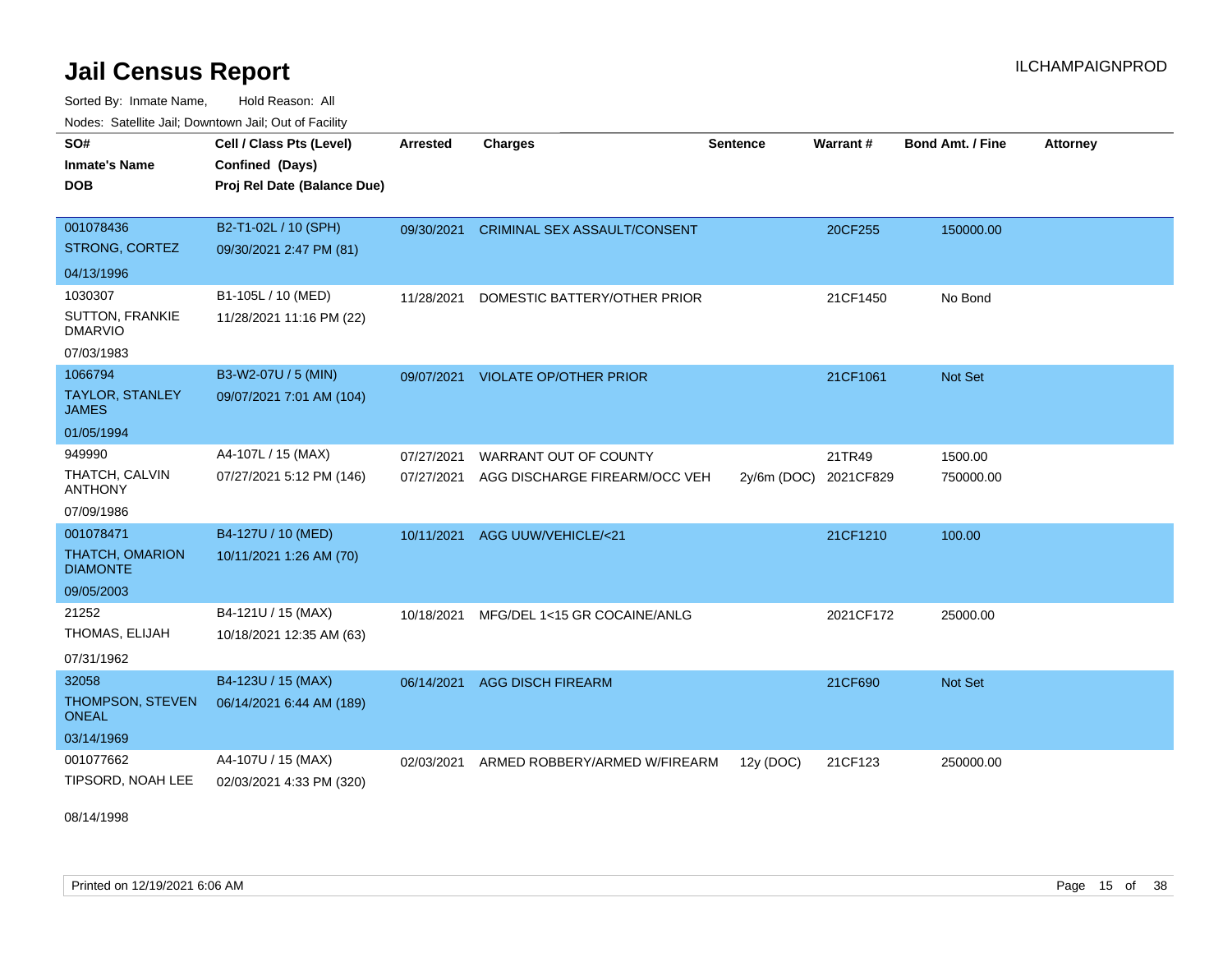| rouco. Calcinic Jan, Downtown Jan, Out of Facility |                             |                 |                                         |                 |                 |                         |                 |
|----------------------------------------------------|-----------------------------|-----------------|-----------------------------------------|-----------------|-----------------|-------------------------|-----------------|
| SO#                                                | Cell / Class Pts (Level)    | <b>Arrested</b> | <b>Charges</b>                          | <b>Sentence</b> | <b>Warrant#</b> | <b>Bond Amt. / Fine</b> | <b>Attorney</b> |
| Inmate's Name                                      | Confined (Days)             |                 |                                         |                 |                 |                         |                 |
| DOB                                                | Proj Rel Date (Balance Due) |                 |                                         |                 |                 |                         |                 |
|                                                    |                             |                 |                                         |                 |                 |                         |                 |
| 32910                                              | B3-W4-14L / 10 (MED)        | 10/04/2021      | DOM BTRY/HARM/1-2 PRECONV               |                 | 21CF1189        | <b>Not Set</b>          |                 |
| TULL, CHRISTOPHER<br>MICHAEL                       | 10/04/2021 10:53 PM (77)    |                 |                                         |                 |                 |                         |                 |
| 04/02/1971                                         |                             |                 |                                         |                 |                 |                         |                 |
| 56994                                              | A3-114L / 15 (MAX)          | 12/09/2021      | STALKING/CAUSE FEAR FOR SAFETY          |                 | 21CF1514        | Not Set                 |                 |
| TURNER, ROBERT<br>EARL, Senior                     | 12/09/2021 9:23 PM (11)     | 12/13/2021      | PAROLE REVOCATION                       |                 | CH2107735       | Not Set                 |                 |
| 09/07/1982                                         |                             |                 |                                         |                 |                 |                         |                 |
| 1070737                                            | A1-124U / 15 (MAX)          | 10/14/2021      | AGG KIDNAPG/<13/INTEL DISABL            |                 | 2020CF418       | 250000.00               |                 |
| <b>WASHINGTON,</b><br><b>JASTINA VIRGINIA</b>      | 10/14/2021 12:02 PM (67)    |                 |                                         |                 |                 |                         |                 |
| 04/11/2000                                         |                             |                 |                                         |                 |                 |                         |                 |
| 977140                                             | B1-203L / 10 (MED)          | 10/24/2021      | ARMED HABITUAL CRIMINAL                 |                 | 21CF1289        | Not Set                 |                 |
| WEBSTER, DERRIAL<br>DEVON                          | 10/24/2021 2:46 AM (57)     |                 |                                         |                 |                 |                         |                 |
| 01/14/1990                                         |                             |                 |                                         |                 |                 |                         |                 |
| 1070971                                            | A3-217U / 5 (ADS)           | 12/07/2021      | <b>IDENTITY THEFT/&lt;\$300</b>         |                 | 20CF922         | <b>Not Set</b>          |                 |
| <b>WEIR, CLINTON</b><br><b>HOWARD</b>              | 12/08/2021 3:45 AM (12)     | 12/07/2021      | <b>RECKLESS DRIVING</b>                 |                 | 19TR2348        | <b>Not Set</b>          |                 |
| 03/15/1983                                         |                             |                 |                                         |                 |                 |                         |                 |
| 001078328                                          | B1-207U / 15 (MAX)          | 08/30/2021      | FELON POSS/USE WEAPON/FIREARM           |                 | 21CF1045        | Not Set                 |                 |
| WHITE, JUSTIN<br>STEVEN                            | 08/30/2021 10:48 AM (112)   |                 |                                         |                 |                 |                         |                 |
| 10/25/1995                                         |                             |                 |                                         |                 |                 |                         |                 |
| 1019420                                            | A3-115L / 10 (ADS)          |                 | 12/14/2021 METH MANUFACTURING/15<100 GR | 8y (DOC)        | 21CF205         | No Bond                 |                 |
| WILLIAMS,<br><b>MARSHAWN ANTONIO</b>               | 12/14/2021 1:56 PM (6)      |                 |                                         |                 |                 |                         |                 |
| 06/02/1994                                         |                             |                 |                                         |                 |                 |                         |                 |
| 638552                                             | B2-DR / 5 (SPH)             | 10/07/2021      | CHILD PORNOGRAPHY/PHOTOGRAPH            |                 | 2021CF1207      | No Bond                 |                 |
| WILLIAMS, MICHAEL<br>JAMES                         | 10/07/2021 12:20 PM (74)    |                 |                                         |                 |                 |                         |                 |
| 03/29/1964                                         |                             |                 |                                         |                 |                 |                         |                 |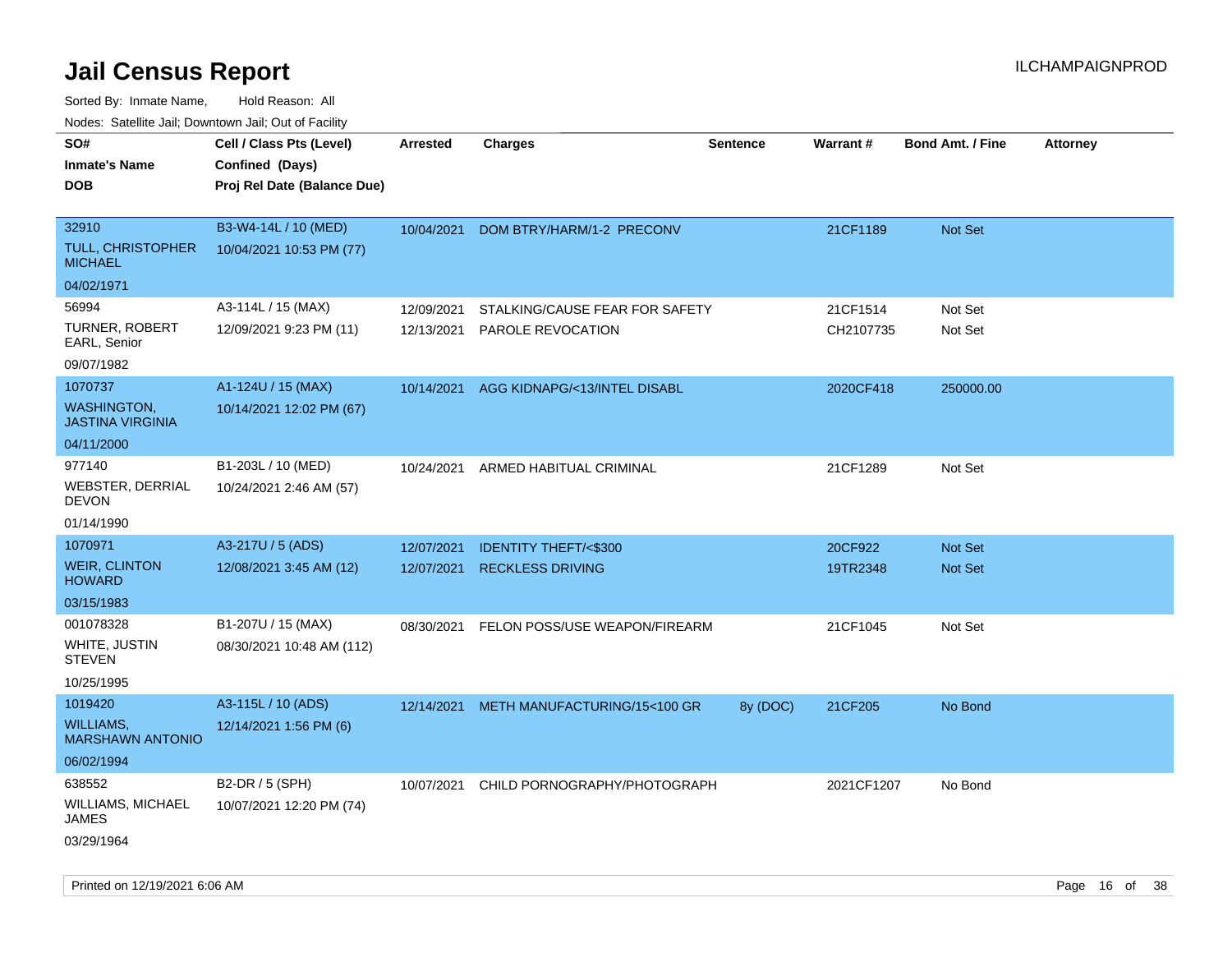| SO#<br><b>Inmate's Name</b><br><b>DOB</b>                        | Cell / Class Pts (Level)<br>Confined (Days)<br>Proj Rel Date (Balance Due) | Arrested   | Charges                     | <b>Sentence</b> | Warrant#    | <b>Bond Amt. / Fine</b> | <b>Attorney</b> |
|------------------------------------------------------------------|----------------------------------------------------------------------------|------------|-----------------------------|-----------------|-------------|-------------------------|-----------------|
| 1066370<br><b>WILLIAMS, REONTE</b><br><b>REMIR</b><br>05/14/1999 | B1-101L / 15 (MAX)<br>07/28/2021 5:40 AM (145)                             | 07/28/2021 | ARMED VIOLENCE/CATEGORY III |                 | 2021 CF 882 | <b>Not Set</b>          |                 |
| <b>Total Satellite Jail: 127</b>                                 |                                                                            | Males: 112 | Females: 15<br>Unknown: 0   |                 |             |                         |                 |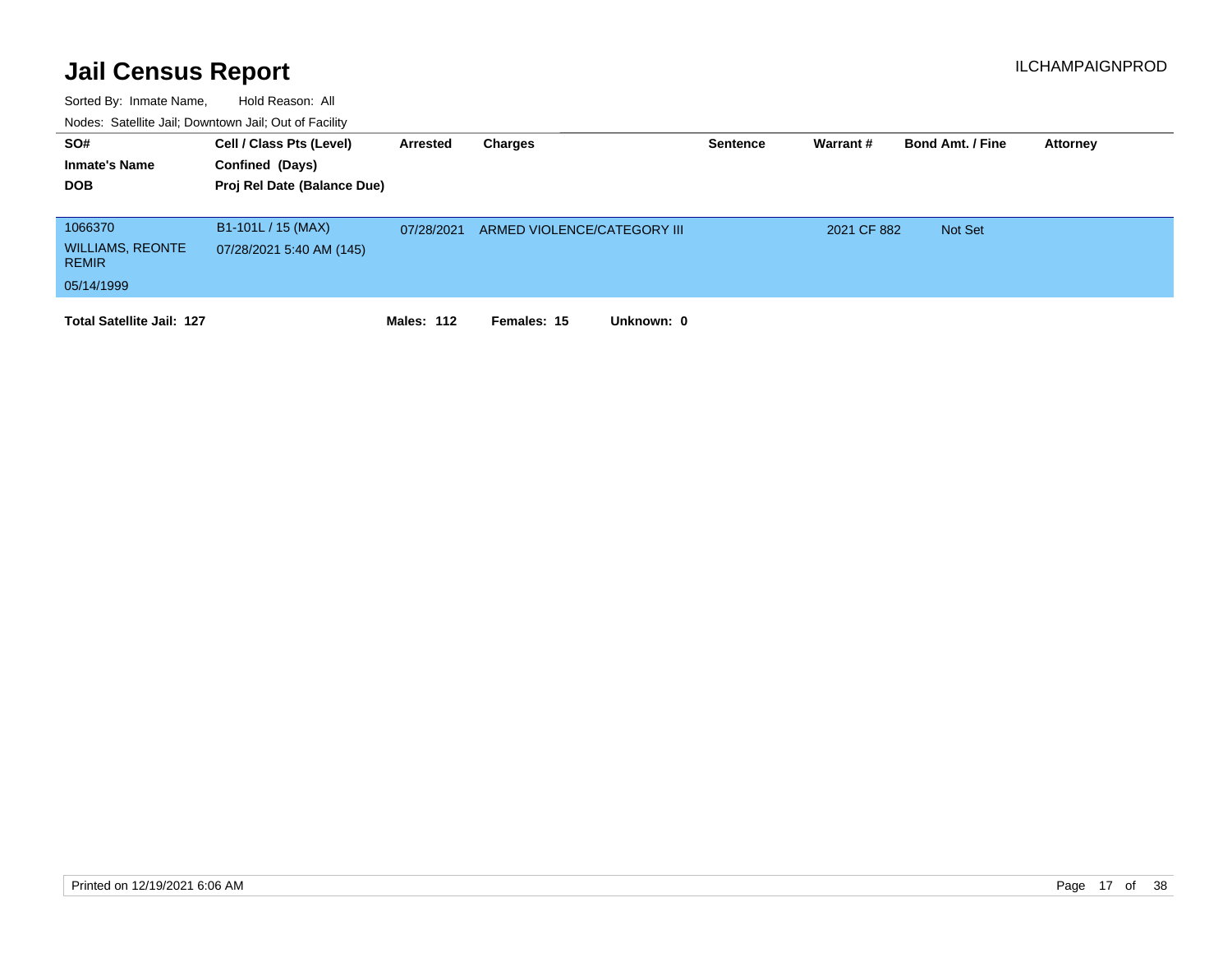| <b>Downtown Jail</b><br>SO#<br><b>Inmate's Name</b><br><b>DOB</b> | Cell / Class Pts (Level)<br>Confined (Days)<br>Proj Rel Date (Balance Due) | <b>Arrested</b>                        | <b>Charges</b>                                                       | <b>Sentence</b> | Warrant#             | <b>Bond Amt. / Fine</b>         | <b>Attorney</b> |
|-------------------------------------------------------------------|----------------------------------------------------------------------------|----------------------------------------|----------------------------------------------------------------------|-----------------|----------------------|---------------------------------|-----------------|
| 1073165                                                           | G4L / 5 (MIN)                                                              | 04/30/2021                             | UNLWFL POSS/DRIVER/VEH/STOLEN                                        |                 | 21CF486              | Not Set                         |                 |
| <b>ACKERMAN, CODY</b><br><b>JAMES</b>                             | 04/30/2021 4:48 PM (234)                                                   | 04/30/2021                             | FORGERY/ISSUE/DELIVER DOCUMENT                                       |                 | 19CF143              | 75000.00                        |                 |
| 02/01/1989                                                        |                                                                            | 04/30/2021<br>05/03/2021               | <b>BURGLARY</b><br>FORGERY/ISSUE/DELIVER DOCUMENT                    |                 | 21CF516<br>2018CF689 | Not Set<br>2500.00 / 75.00      |                 |
| 001078634<br>ADAMS, JESSE RAY<br>10/31/1992                       | G4U / 5 (MIN)<br>12/01/2021 12:57 PM (19)                                  | 12/01/2021                             | POSS STOLEN VEHICLE > \$25,000                                       |                 | 21CF1411             | 5000.00                         |                 |
| 1059371                                                           | F5U / 15 (MAX)                                                             | 11/15/2021                             | <b>RESIDENTIAL BURGLARY</b>                                          | 10y (DOC)       | 2021CF154            | No Bond                         |                 |
| <b>BECKETT, ANQWAUN</b><br><b>JAWAUN</b>                          | 11/15/2021 11:01 AM (35)                                                   | 11/15/2021                             | AGG BATTERY/PEACE OFFICER                                            | 5y (DOC)        | 2021CF154            | No Bond                         |                 |
| 11/14/1996                                                        |                                                                            |                                        |                                                                      |                 |                      |                                 |                 |
| 517915<br><b>BOXLEY, CHARLES</b><br><b>OMAR</b><br>01/10/1985     | C4L / 5 (MIN)<br>08/03/2021 2:18 PM (139)                                  | 08/03/2021<br>08/03/2021<br>08/03/2021 | <b>BURGLARY</b><br><b>BURGLARY</b><br>FORGERY/ISSUE/DELIVER DOCUMENT |                 | 21CF289<br>21CF679   | 20000.00<br>20000.00<br>No Bond |                 |
| 1067476                                                           | C1U / 10 (MED)                                                             | 11/13/2021                             | AGG DOMESTIC BATTERY/STRANGLE                                        |                 | 20CF575              | 5000.00                         |                 |
| <b>BROWN, JAMES</b><br><b>BRONELL</b>                             | 11/13/2021 2:35 AM (37)                                                    | 11/13/2021                             | <b>RESIDENTIAL BURGLARY</b>                                          |                 | 21CF385              | 25000.00                        |                 |
| 01/08/1996                                                        |                                                                            |                                        |                                                                      |                 |                      |                                 |                 |
| 1075941<br><b>BROWN, LIONEL</b><br><b>TERRELL</b>                 | G2L / 5 (MIN)<br>10/08/2021 5:16 PM (73)                                   | 10/08/2021                             | <b>HARASS WITNESS/FAMILY MBR/REP</b>                                 |                 | 2021CF1188           | 500000.00                       |                 |
| 10/19/1981                                                        |                                                                            |                                        |                                                                      |                 |                      |                                 |                 |
| 61904<br><b>BURNETT, TIMOTHY</b><br><b>LYNN</b><br>09/09/1983     | D4 / 15 (ADS)<br>10/23/2021 5:43 PM (58)                                   | 10/23/2021                             | <b>ROBBERY</b>                                                       |                 | 21CF1287             | Not Set                         |                 |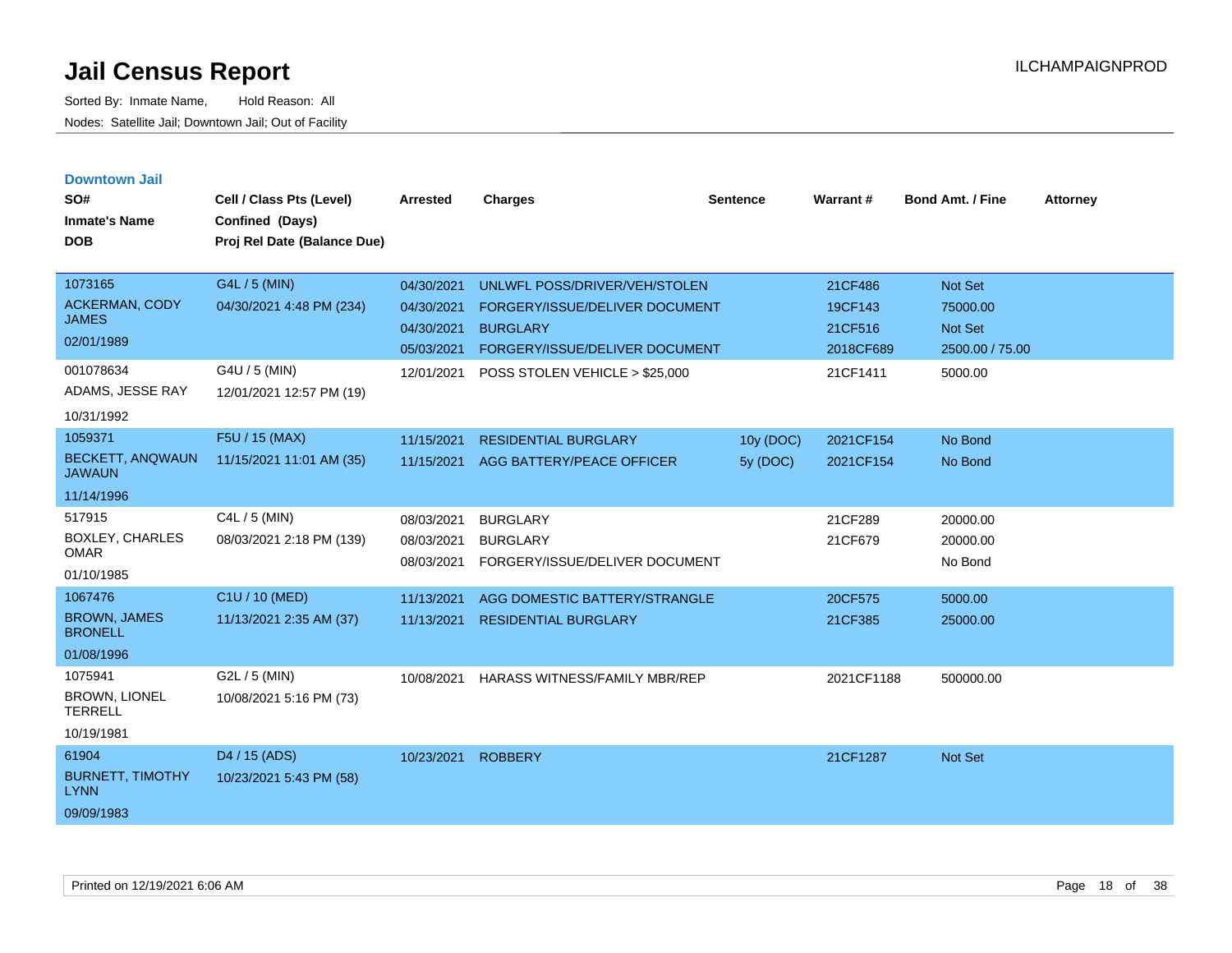Sorted By: Inmate Name, Hold Reason: All Nodes: Satellite Jail; Downtown Jail; Out of Facility

| voues. Saleline Jali, Downtown Jali, Out of Facility |                             |                 |                                |                 |            |                         |                 |
|------------------------------------------------------|-----------------------------|-----------------|--------------------------------|-----------------|------------|-------------------------|-----------------|
| SO#                                                  | Cell / Class Pts (Level)    | <b>Arrested</b> | <b>Charges</b>                 | <b>Sentence</b> | Warrant#   | <b>Bond Amt. / Fine</b> | <b>Attorney</b> |
| <b>Inmate's Name</b>                                 | Confined (Days)             |                 |                                |                 |            |                         |                 |
| DOB                                                  | Proj Rel Date (Balance Due) |                 |                                |                 |            |                         |                 |
|                                                      |                             |                 |                                |                 |            |                         |                 |
| 1075361                                              | J6L / 5 (ADS)               | 04/16/2021      | <b>BURGLARY</b>                |                 | 21CF414    | Not Set                 |                 |
| <b>COWART, TORREY</b><br><b>BENJAMEN, Junior</b>     | 04/16/2021 9:17 PM (248)    |                 |                                |                 |            |                         |                 |
| 11/22/1987                                           |                             |                 |                                |                 |            |                         |                 |
| 1067370                                              | E3L / 15 (MAX)              | 11/05/2021      | FIREARM/FOID INVALID/NOT ELIG  |                 | 21CF1370   | Not Set                 |                 |
| DAVIS, AUSTIN<br><b>CHRISTOPHER</b>                  | 11/06/2021 12:23 AM (44)    |                 |                                |                 |            |                         |                 |
| 08/11/1997                                           |                             |                 |                                |                 |            |                         |                 |
| 56063                                                | H4L / 10 (ADS)              | 11/24/2021      | <b>FUGITIVE FROM JUSTICE</b>   |                 | 21CF1454   | Not Set                 |                 |
| <b>DAVIS, DAMIEN</b><br><b>DOMINIQUE</b>             | 09/18/2021 4:25 AM (93)     |                 |                                |                 |            |                         |                 |
| 02/28/1977                                           |                             |                 |                                |                 |            |                         |                 |
| 1066719                                              | C5L / 10 (MED)              | 06/09/2021      | RET THEFT/DISP MERCH/>\$300    |                 | 19CF959    | 5000.00                 |                 |
| DAVIS, TAVEON                                        | 06/09/2021 10:50 PM (194)   | 06/09/2021      | AGG DOMESTIC BATTERY/STRANGLE  |                 | 21CF310    | 100000.00               |                 |
| <b>CORNELIUS</b>                                     |                             | 06/09/2021      | RETAIL THEFT/DISP MERCH/<\$300 |                 | 19CM897    | 3000.00                 |                 |
| 12/21/1997                                           |                             |                 |                                |                 |            |                         |                 |
| 001078223                                            | G6L / 5 (MIN)               | 11/09/2021      | AGG DUI/NO VALID DL            |                 | 21CF1382   | <b>Not Set</b>          |                 |
| DIEGO-MATEO,<br><b>JOAQUIN</b>                       | 11/09/2021 10:52 PM (41)    |                 |                                |                 |            |                         |                 |
| 01/23/2002                                           |                             |                 |                                |                 |            |                         |                 |
| 571307                                               | J3L / 15 (ADS)              | 09/14/2020      | CRIM SEXUAL ABUSE/CONSENT      |                 | 2020CF1026 | Not Set                 |                 |
| DOMINGO-<br>CASTANEDA,                               | 09/14/2020 11:19 PM (462)   | 09/14/2020      | PRED CRIM SEX ASLT/VICTIM <13  |                 | 2020CF1025 | Not Set                 |                 |
| 09/29/1989                                           |                             |                 |                                |                 |            |                         |                 |
| 527379                                               | C9U / 15 (ADS)              | 10/25/2021      | <b>ARMED HABITUAL CRIMINAL</b> |                 | 21CF1297   | <b>Not Set</b>          |                 |
| DRAKE, MARCELL<br>DEON                               | 10/25/2021 5:05 PM (56)     | 10/27/2021      | AGG DOMESTIC BATTERY/STRANGLE  |                 | 21CF1245   | Not Set                 |                 |
| 04/20/1987                                           |                             |                 |                                |                 |            |                         |                 |
| 959292                                               | K1 / 15 (ADS)               | 04/01/2021      | ATTEMPT (FIRST DEGREE MURDER)  |                 | 2020CF565  | 2000000.00              |                 |
| DUNCAN, COREYON<br>ANTHONY                           | 04/01/2021 8:46 PM (263)    | 12/17/2021      | <b>MURDER</b>                  |                 | 21CF1542   | Not Set                 |                 |

01/17/1989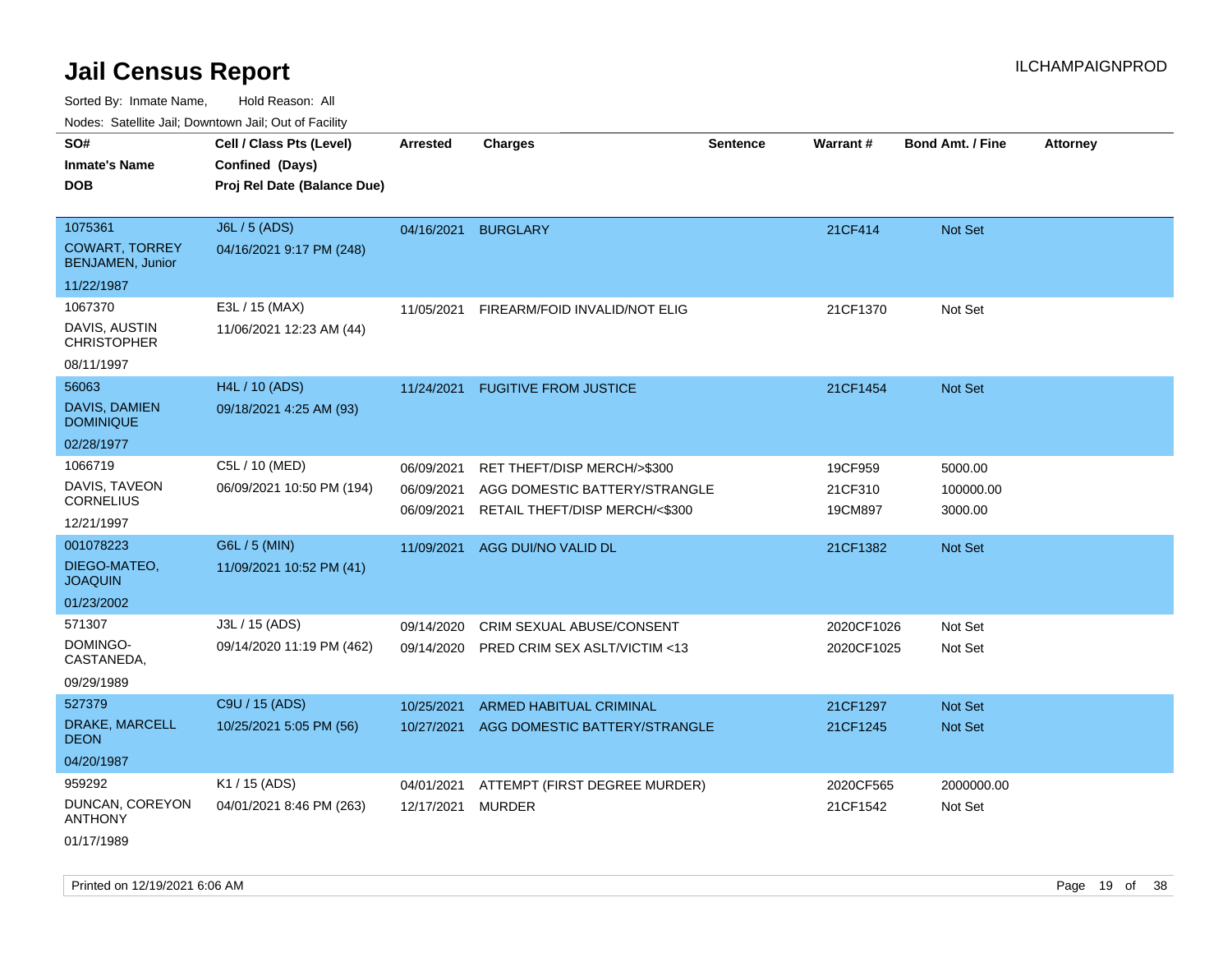| Todoo. Catolino can, Bowritown can, Oat or I domt   |                                                                            |                 |                                    |                 |            |                         |                 |
|-----------------------------------------------------|----------------------------------------------------------------------------|-----------------|------------------------------------|-----------------|------------|-------------------------|-----------------|
| SO#<br><b>Inmate's Name</b><br><b>DOB</b>           | Cell / Class Pts (Level)<br>Confined (Days)<br>Proj Rel Date (Balance Due) | <b>Arrested</b> | <b>Charges</b>                     | <b>Sentence</b> | Warrant#   | <b>Bond Amt. / Fine</b> | <b>Attorney</b> |
| 1053207<br><b>FAUST, JAQUAVEON</b><br><b>LAVELL</b> | K2 / 15 (SPH)<br>06/06/2019 2:24 PM (928)                                  | 06/06/2019      | MURDER/INTENT TO KILL/INJURE       |                 | 2019-CF849 | 2000000.00              |                 |
| 07/25/1996                                          |                                                                            |                 |                                    |                 |            |                         |                 |
| 962759                                              | E6L / 5 (ADS)                                                              | 07/16/2021      | <b>METH DELIVERY&lt;5 GRAMS</b>    |                 | 21CF833    | Not Set                 |                 |
|                                                     | FINLEY, KEVIN DANTE 07/16/2021 9:44 PM (157)                               | 07/29/2021      | AGG CRIM SEX ASSAULT/FELONY        |                 | 21CF891    | No Bond                 |                 |
| 12/28/1988                                          |                                                                            |                 |                                    |                 |            |                         |                 |
| 524764                                              | G3L / 5 (MIN)                                                              | 09/18/2021      | METH DELIVERY/15<100 GRAMS         |                 | 21CF627    | 50000.00                |                 |
| <b>FISCUS, ROBERT</b><br><b>LOWELL</b>              | 09/18/2021 10:50 AM (93)                                                   |                 |                                    |                 |            |                         |                 |
| 02/17/1986                                          |                                                                            |                 |                                    |                 |            |                         |                 |
| 55731<br>FULLILOVE,<br><b>CHRISTOPHER</b>           | E4L / 15 (ADS)<br>12/07/2021 3:44 PM (13)                                  | 12/07/2021      | THEFT CONTROL INTENT \$500<10K     |                 | 2019CF1448 | No Bond                 |                 |
| 09/25/1980                                          |                                                                            |                 |                                    |                 |            |                         |                 |
| 1068917                                             | H <sub>1</sub> L / 5 (MIN)                                                 | 08/11/2021      | VIO ORDER/PRIOR VIO OF ORDER       |                 | 21CF965    | Not Set                 |                 |
| <b>GARCIA, JUAN</b><br><b>CARLOS</b>                | 08/11/2021 9:24 PM (131)                                                   |                 |                                    |                 |            |                         |                 |
| 10/21/1997                                          |                                                                            |                 |                                    |                 |            |                         |                 |
| 32913                                               | 11 / 15 (ADS)                                                              | 12/03/2021      | PRED CRIM SEX ASLT/VICTIM <13      |                 | 21CF1481   | Not Set                 |                 |
| GROB, WARREN A,<br>Junior                           | 12/03/2021 4:24 PM (17)                                                    |                 |                                    |                 |            |                         |                 |
| 12/07/1950                                          |                                                                            |                 |                                    |                 |            |                         |                 |
| 977825                                              | G9L / 5 (ADS)                                                              | 11/25/2021      | RET THEFT/DISP MERCH/>\$300        | 4y (DOC)        | 21CF203    | Not Set                 |                 |
| <b>GWIN, RAYMOND</b><br><b>CHARLES</b>              | 11/25/2021 2:23 PM (25)                                                    |                 |                                    |                 |            |                         |                 |
| 09/30/1989                                          |                                                                            |                 |                                    |                 |            |                         |                 |
| 1073611                                             | G5L / 5 (MIN)                                                              | 02/09/2021      | DELIVERY OF OR POSSESSION OF W/INT |                 | 21CF160    | Not Set                 |                 |
| HAYES, CAMERON<br><b>TAYLOR MALEEK</b>              | 02/09/2021 3:10 PM (314)                                                   | 02/09/2021      | MFG 15>100 GR ECSTASY/ANALOG       |                 | 21CF121    | 500000.00               |                 |
| 08/10/1998                                          |                                                                            |                 |                                    |                 |            |                         |                 |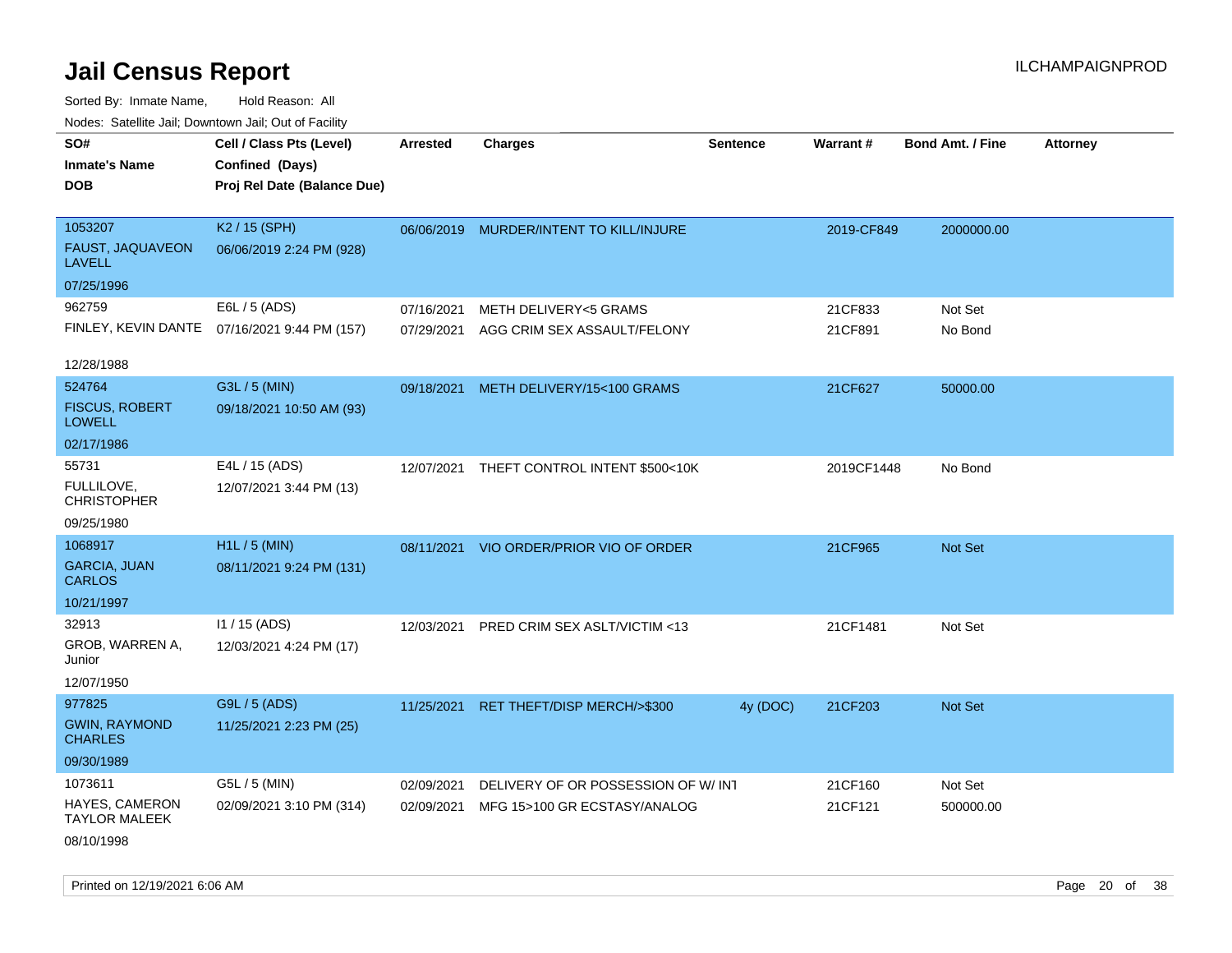| SO#<br><b>Inmate's Name</b><br>DOB         | Cell / Class Pts (Level)<br>Confined (Days)<br>Proj Rel Date (Balance Due) | Arrested   | <b>Charges</b>                | <b>Sentence</b> | <b>Warrant#</b> | <b>Bond Amt. / Fine</b> | Attorney |
|--------------------------------------------|----------------------------------------------------------------------------|------------|-------------------------------|-----------------|-----------------|-------------------------|----------|
| 544770                                     | F6L / 10 (MED)                                                             | 08/14/2021 | AGGRAVATED DOMESTIC BATTERY   |                 | 21CF977         | No Bond                 |          |
| <b>HAYES, DEVON</b><br><b>JERMAINE</b>     | 08/14/2021 2:56 AM (128)                                                   | 08/14/2021 | AGG DOMESTIC BATTERY/STRANGLE |                 | 2021CF514       | 25000.00                |          |
| 11/07/1987                                 |                                                                            |            |                               |                 |                 |                         |          |
| 1038973                                    | I3 / 10 (MED)                                                              | 11/05/2021 | AGG DOMESTIC BATTERY/STRANGLE |                 | 21CF1365        | Not Set                 |          |
| HAYS, DAMIEN CLYDE 11/05/2021 8:59 PM (45) |                                                                            |            |                               |                 |                 |                         |          |
| 03/19/1994                                 |                                                                            |            |                               |                 |                 |                         |          |
| 1015002                                    | J1L / 10 (ADS)                                                             | 07/22/2021 | <b>AGGRAVATED BATTERY</b>     | 2y (DOC)        | 2021CF861       | Not Set                 |          |
| HERRERA, ANDREW<br><b>WESLEY</b>           | 07/22/2021 9:17 PM (151)                                                   |            |                               |                 |                 |                         |          |
| 12/17/1993                                 |                                                                            |            |                               |                 |                 |                         |          |
| 1024228                                    | K3 / 15 (SPH)                                                              | 04/24/2018 | *MURDER/INTENT TO KILL/INJURE |                 | 2018-CF1170     | 5000000.00              |          |
| HILL, JAMONTE<br>RASHAD                    | 04/24/2018 4:07 PM (1,336)                                                 |            |                               |                 |                 |                         |          |
| 05/23/1994                                 |                                                                            |            |                               |                 |                 |                         |          |
| 1063119                                    | J7L / 10 (MED)                                                             | 11/05/2021 | <b>BURGLARY</b>               |                 | 2018CF877       | 10000.00                |          |
| HUNT, KHALLEEL<br><b>MALIK</b>             | 11/05/2021 7:47 AM (45)                                                    |            |                               |                 |                 |                         |          |
| 03/28/1999                                 |                                                                            |            |                               |                 |                 |                         |          |
| 29206                                      | J5L / 15 (SPH)                                                             | 11/09/2021 | AGGRAVATED BATTERY            |                 |                 | No Bond                 |          |
| JOHNSON, REUBEN<br>MONTE                   | 11/09/2021 11:30 AM (41)                                                   |            |                               |                 |                 |                         |          |
| 04/07/1956                                 | 12/22/2021 (0.00)                                                          |            |                               |                 |                 |                         |          |
| 1073894                                    | E4U / 10 (ADS)                                                             | 09/09/2021 | VIOLATE SEX OFFENDER REGIS/2+ |                 | 2021CF920       | 10000.00                |          |
| <b>JOKICH, ANTON VEGO</b>                  | 09/09/2021 2:14 PM (102)                                                   |            |                               |                 |                 |                         |          |
| 05/30/1969                                 |                                                                            |            |                               |                 |                 |                         |          |
| 23138                                      | D1 / 15 (MAX)                                                              | 06/17/2021 | AGG STALKING/CONFINE/RESTRAIN | 5y (DOC)        | 18-CF-1333      | Not Set                 |          |
| JONES, GLENN<br><b>CLAYTON</b>             | 06/17/2021 12:51 PM (186)                                                  |            |                               |                 |                 |                         |          |
| 08/17/1958                                 |                                                                            |            |                               |                 |                 |                         |          |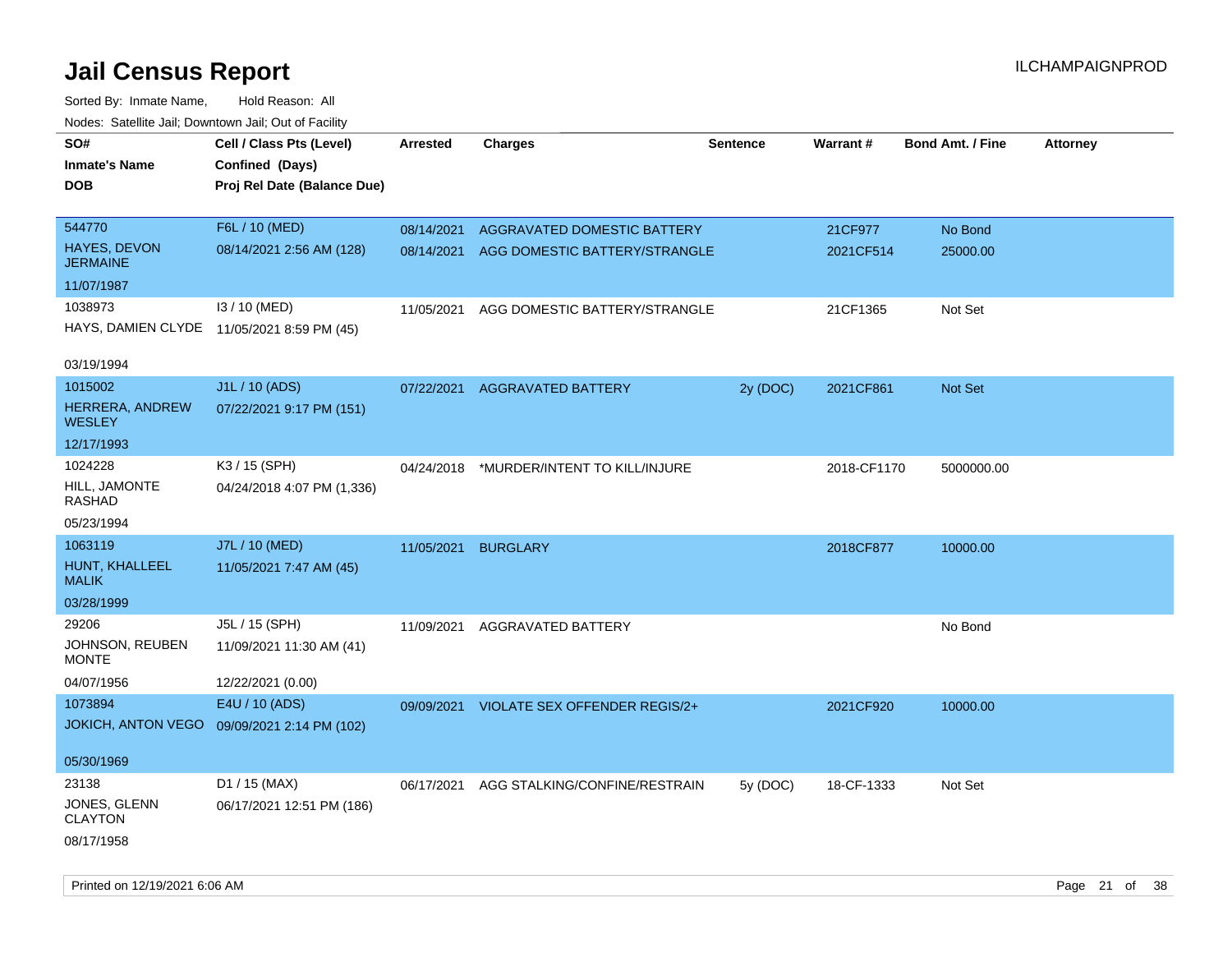| SO#                                 | Cell / Class Pts (Level)    | <b>Arrested</b> | <b>Charges</b>                     | <b>Sentence</b> | Warrant#   | <b>Bond Amt. / Fine</b> | <b>Attorney</b> |
|-------------------------------------|-----------------------------|-----------------|------------------------------------|-----------------|------------|-------------------------|-----------------|
| <b>Inmate's Name</b>                | Confined (Days)             |                 |                                    |                 |            |                         |                 |
| <b>DOB</b>                          | Proj Rel Date (Balance Due) |                 |                                    |                 |            |                         |                 |
|                                     |                             |                 |                                    |                 |            |                         |                 |
| 1017120                             | C7L / 5 (MIN)               |                 |                                    |                 |            |                         |                 |
| JONES, JOSHUA LYNN                  |                             | 10/29/2021      | AGG ASLT/USE DDLY WEAPON           |                 |            | No Bond                 |                 |
|                                     | 10/29/2021 3:15 AM (52)     |                 |                                    |                 |            |                         |                 |
| 05/16/1993                          | 1/25/2022 (0.00)            |                 |                                    |                 |            |                         |                 |
| 24308                               | D <sub>2</sub> / 15 (MAX)   | 06/03/2021      | <b>ROBBERY</b>                     |                 | 21CF625    | No Bond                 |                 |
| KWIATKOWSKI,                        | 06/03/2021 10:40 PM (200)   |                 |                                    |                 |            |                         |                 |
| ROBERT JOHN                         |                             |                 |                                    |                 |            |                         |                 |
| 08/08/1963                          |                             |                 |                                    |                 |            |                         |                 |
| 29681                               | J2L / 15 (ADS)              | 07/14/2020      | PREDATORY CRIMINAL SEX ASSLT/CHILD |                 | 20CF-781   | 250000.00               |                 |
| LENOIR, JOHN<br><b>CHRISTOPHER</b>  | 07/14/2020 12:51 PM (524)   |                 |                                    |                 |            |                         |                 |
| 04/20/1966                          |                             |                 |                                    |                 |            |                         |                 |
| 001078320                           | C6L / 10 (MED)              | 11/23/2021      | RESIST/OBSTRUCTING A PEACE OFFICEF |                 | 21CM539    | Not Set                 |                 |
| MARSH, PAUL<br>OLUFUNMILAYO         | 11/23/2021 2:32 PM (27)     |                 |                                    |                 |            |                         |                 |
| 07/13/1994                          |                             |                 |                                    |                 |            |                         |                 |
| 45113                               | E2L / 15 (MAX)              | 11/20/2021      | ARMED HABITUAL CRIMINAL            |                 | 21CF1424   | No Bond                 |                 |
| MARTIN, JEREMIAH<br><b>FRANCIS</b>  | 11/20/2021 1:18 AM (30)     |                 |                                    |                 |            |                         |                 |
| 01/18/1977                          |                             |                 |                                    |                 |            |                         |                 |
| 1066623                             | G6U / 5 (MIN)               | 11/17/2021      | MFG/DEL 15<100 GR COCA/ANALOG      |                 | 17CF1093   | 75000.00                |                 |
| MATA-OROZCO,                        | 11/17/2021 5:08 PM (33)     |                 |                                    |                 |            |                         |                 |
| <b>OLEGARIO</b>                     |                             |                 |                                    |                 |            |                         |                 |
| 03/06/1995                          |                             |                 |                                    |                 |            |                         |                 |
| 001078249                           | B3 / 10 (MED)               | 08/07/2021      | FELON POSS/USE WEAPON/FIREARM      |                 | 21CF947    | Not Set                 |                 |
| MCCLENDON, CALVIN<br>M              | 08/07/2021 8:56 AM (135)    |                 |                                    |                 |            |                         |                 |
| 04/29/1990                          |                             |                 |                                    |                 |            |                         |                 |
| 40235                               | G9U / 5 (MIN)               | 10/04/2021      | AGG DUI/4                          |                 | 2021CF1145 | 35000.00                |                 |
| MERRIWEATHER,<br><b>MARCUS TODD</b> | 10/04/2021 4:41 PM (77)     |                 |                                    |                 |            |                         |                 |
| 11/28/1967                          |                             |                 |                                    |                 |            |                         |                 |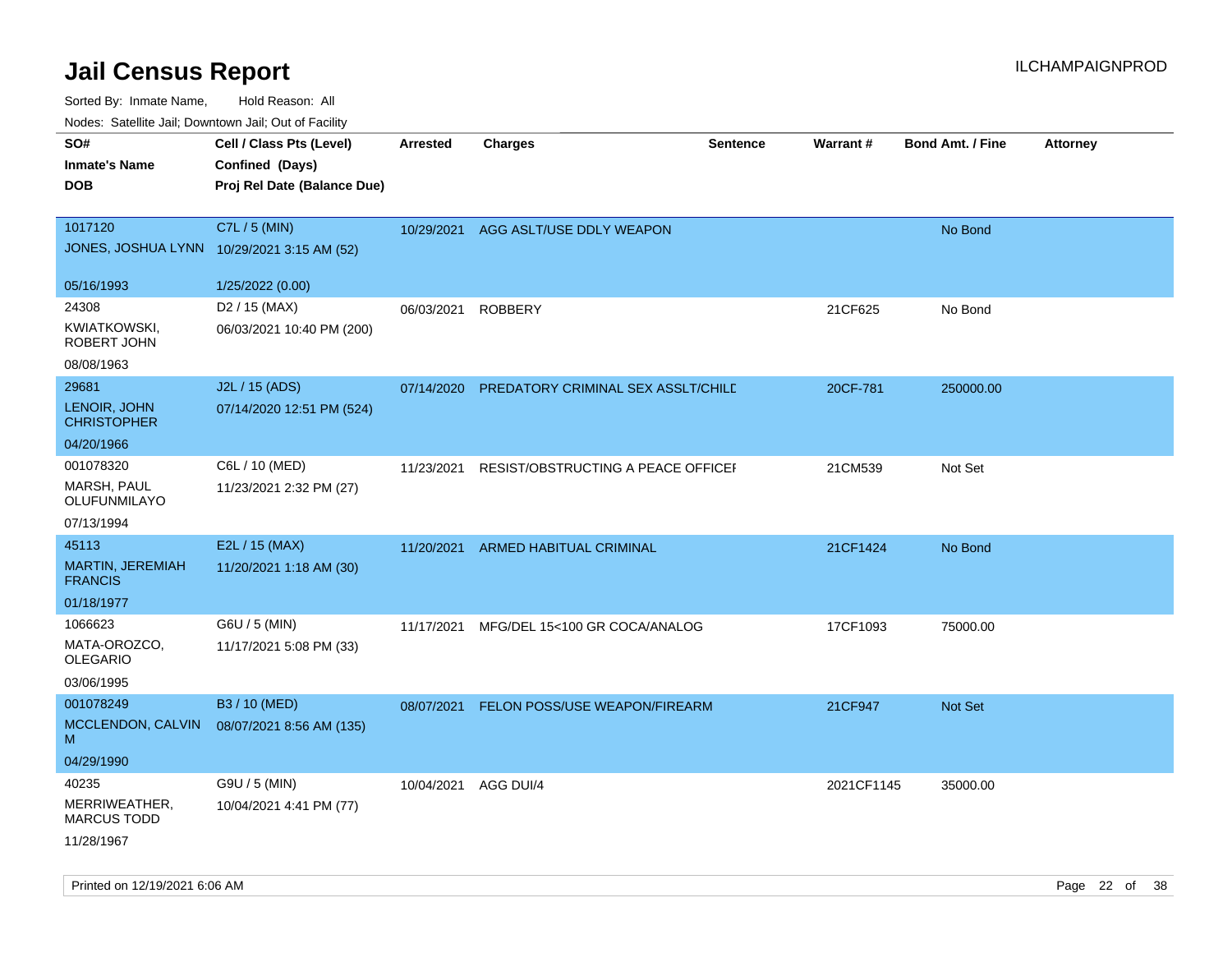| rouco. Calcinic Jan, Downtown Jan, Out of Facility                                                                             |                                                                                        |                                                                    |                                                                                                                                                           |                 |                                                                |                                                                          |                 |
|--------------------------------------------------------------------------------------------------------------------------------|----------------------------------------------------------------------------------------|--------------------------------------------------------------------|-----------------------------------------------------------------------------------------------------------------------------------------------------------|-----------------|----------------------------------------------------------------|--------------------------------------------------------------------------|-----------------|
| SO#<br>Inmate's Name<br><b>DOB</b>                                                                                             | Cell / Class Pts (Level)<br>Confined (Days)<br>Proj Rel Date (Balance Due)             | <b>Arrested</b>                                                    | <b>Charges</b>                                                                                                                                            | <b>Sentence</b> | <b>Warrant#</b>                                                | <b>Bond Amt. / Fine</b>                                                  | <b>Attorney</b> |
| 1040273<br>METCALFE, LANELL<br>JARON<br>09/22/1988                                                                             | E5U / 15 (ADS)<br>09/30/2021 11:32 PM (81)                                             | 09/30/2021                                                         | PRED CRIM SEX ASLT/VICTIM <13                                                                                                                             |                 | 21CF329                                                        | 500000.00                                                                |                 |
| 1075635<br>MILES, DEVLON VON,<br>Junior<br>11/04/2000                                                                          | B <sub>2</sub> / 10 (ADS)<br>05/11/2021 10:39 PM (223)                                 | 05/11/2021<br>05/11/2021                                           | MFG/DEL CANNABIS/30-500 GRAMS<br>AGG DISCHARGE FIREARM/OCC VEH                                                                                            |                 | 20CF1402<br>21CF538                                            | 100000.00<br>Not Set                                                     |                 |
| 1069209<br>MOORE, DEVONTE<br>JAMAL<br>09/24/1995                                                                               | H2L / 10 (ADS)<br>04/07/2021 6:25 PM (257)                                             | 04/07/2021                                                         | AGG BATTERY/GREAT BODILY HARM                                                                                                                             |                 | 21CF376                                                        | Not Set                                                                  |                 |
| 966887<br>NELSON, DARRYL<br>WAYNE<br>01/16/1984                                                                                | F7L / 15 (MAX)<br>11/05/2021 11:00 AM (45)                                             | 11/05/2021                                                         | DELIVERY OF OR POSSESSION OF W/IN110y/0m/0d (DC 19CF1425                                                                                                  |                 |                                                                | No Bond                                                                  |                 |
| 001078357<br>PETTIGREW, CAREY<br><b>CORNITRIAS DEOBLO</b><br>08/31/1986<br>1022441<br>PICKENS, DONTRELL<br>DEMAR<br>12/10/1993 | H6L / 15 (ADS)<br>09/17/2021 9:56 AM (94)<br>H3L / 10 (ADS)<br>10/27/2021 1:39 PM (54) | 09/17/2021<br>09/17/2021<br>09/17/2021<br>10/27/2021<br>10/27/2021 | ARMED ROBBERY/ARMED W/FIREARM<br>ARMED ROBBERY/ARMED W/FIREARM<br>ARMED ROBBERY/ARMED W/FIREARM<br>AGG BATTERY/PEACE OFFICER<br>AGG BATTERY/PEACE OFFICER |                 | 21CF1128<br>21CF1129<br>21CF1230<br>2021 CF 12<br>2020 CF 1488 | <b>Not Set</b><br><b>Not Set</b><br><b>Not Set</b><br>No Bond<br>No Bond |                 |
| 1072114<br>LEVON<br>10/23/2000                                                                                                 | A1U / 15 (SPH)<br>ROBINSON, DONNELL 01/17/2021 2:40 PM (337)                           | 01/17/2021<br>01/17/2021<br>02/17/2021                             | ATTEMPT (FIRST DEGREE MURDER)<br>ARMED ROBBERY/NO FIREARM<br><b>AGGRAVATED BATTERY</b>                                                                    | 4y (DOC)        | 2021CF65<br>2020CF824                                          | Not Set<br>75000.00<br>250000.00                                         |                 |
| 980761<br>ROBINSON, LEON<br>SOLOMON<br>10/22/1983                                                                              | B1 / 10 (MED)<br>06/07/2021 1:53 AM (196)                                              | 06/07/2021                                                         | DOMESTIC BATTERY/OTHER PRIOR                                                                                                                              | 5y (DOC)        |                                                                | Not Set                                                                  |                 |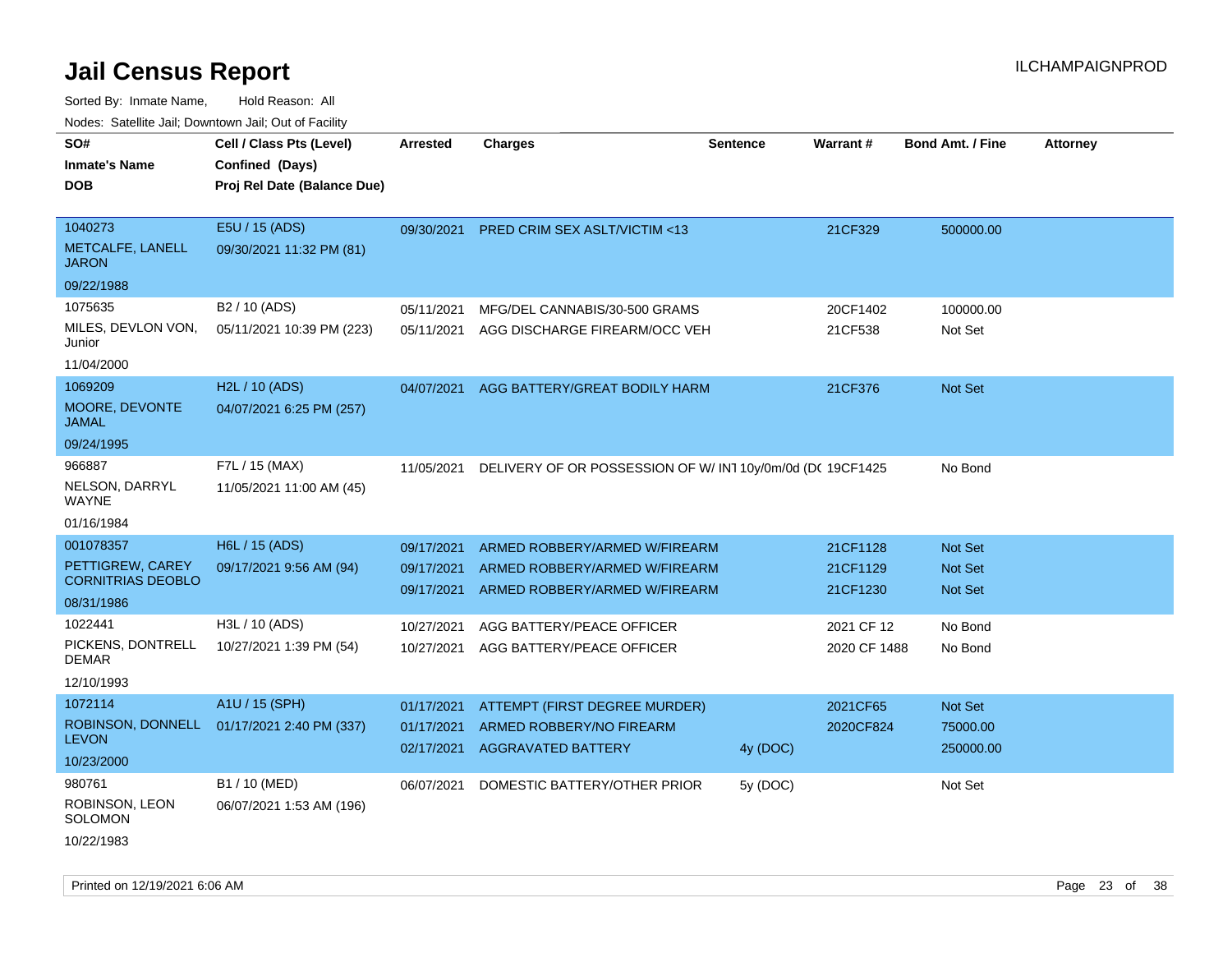| rougs. Calcinic Jan, Downtown Jan, Out of Facility |                                            |                  |                                      |                 |            |                         |                 |
|----------------------------------------------------|--------------------------------------------|------------------|--------------------------------------|-----------------|------------|-------------------------|-----------------|
| SO#                                                | Cell / Class Pts (Level)                   | <b>Arrested</b>  | <b>Charges</b>                       | <b>Sentence</b> | Warrant#   | <b>Bond Amt. / Fine</b> | <b>Attorney</b> |
| <b>Inmate's Name</b>                               | Confined (Days)                            |                  |                                      |                 |            |                         |                 |
| <b>DOB</b>                                         | Proj Rel Date (Balance Due)                |                  |                                      |                 |            |                         |                 |
|                                                    |                                            |                  |                                      |                 |            |                         |                 |
| 1006507                                            | C2L / 10 (MED)                             | 10/21/2021       | AGG ASLT/USE DDLY WEAPON             |                 | 21CM123    | 1000.00                 |                 |
| RODGERS, DYLAN                                     | 10/21/2021 12:34 AM (60)                   | 10/21/2021       | DOMESTIC BATTERY/OTHER PRIOR         |                 | 21CF1269   | Not Set                 |                 |
| <b>ROBERT</b>                                      |                                            | 10/21/2021       | PROBATION VIOLATION                  |                 | 2019CF1220 | 10000.00                |                 |
| 12/12/1991                                         |                                            |                  |                                      |                 |            |                         |                 |
| 1068592                                            | C8L / 15 (ADS)                             | 11/12/2021       | <b>BURGLARY</b>                      |                 | 21CF1393   | Not Set                 |                 |
| ROSS, TEVONTAE<br><b>TERRANCE</b>                  | 11/12/2021 8:41 AM (38)                    |                  |                                      |                 |            |                         |                 |
| 12/15/1998                                         |                                            |                  |                                      |                 |            |                         |                 |
| 001077488                                          | G8U / 5 (MIN)                              |                  | 11/30/2021 RETAIL THEFT              | 4y (DOC)        | 20CF1376   | No Bond                 |                 |
|                                                    | SESSUM, NICHOLAS C 11/30/2021 6:56 AM (20) |                  |                                      |                 |            |                         |                 |
| 06/22/1989                                         |                                            |                  |                                      |                 |            |                         |                 |
| 1069960                                            | G7L / 5 (MIN)                              | 09/28/2021       | IDENTITY THEFT/\$2K-\$10K            |                 | 21CF952    | 10000.00                |                 |
| SHELTON, JOSIAH<br><b>TIMOTHY</b>                  | 09/28/2021 2:04 AM (83)                    |                  |                                      |                 |            |                         |                 |
| 02/23/1980                                         |                                            |                  |                                      |                 |            |                         |                 |
| 960772                                             | G1L / 5 (MIN)                              | 11/11/2021       | <b>POSSESSION OF METH&lt;5 GRAMS</b> | 3y (DOC)        | 2020CF362  | No Bond                 |                 |
| <b>STARK, FARON</b><br><b>MICHAEL</b>              | 11/11/2021 10:28 PM (39)                   |                  |                                      |                 |            |                         |                 |
| 05/12/1988                                         |                                            |                  |                                      |                 |            |                         |                 |
| 1057312                                            | G <sub>2U</sub>                            | 11/10/2021       | HOME INVASION/FIREARM                |                 | 21CF1388   | Not Set                 |                 |
| STARKS, RAMEON<br><b>TAHZIER</b>                   | 11/10/2021 9:51 PM (40)                    | 11/30/2021 THEFT |                                      |                 | 21CF1194   | 100000.00               |                 |
| 12/18/1996                                         |                                            |                  |                                      |                 |            |                         |                 |
| 1051104                                            | $G1U / 5$ (MIN)                            | 05/26/2021       | METH DELIVERY/5<15 GRAMS             |                 | 21CF598    | Not Set                 |                 |
| STOVER, ANDREW<br><b>WADE</b>                      | 05/27/2021 12:59 AM (207)                  | 05/26/2021       | DRIVING ON REVOKED LICENSE           |                 | 21TR4000   | Not Set                 |                 |
| 07/20/1994                                         |                                            | 05/26/2021       | <b>BURGLARY</b>                      |                 | 21CF667    | <b>Not Set</b>          |                 |
| 1024184                                            | H5L / 10 (ADS)                             | 09/08/2021       | AGG ASLT PEACE OFF/FIRE/ER WRK       |                 | 20CF1051   | No Bond                 |                 |
| SULLIVAN, CODY<br><b>MICHAEL</b>                   | 09/08/2021 3:28 PM (103)                   |                  |                                      |                 |            |                         |                 |
| 08/15/1994                                         |                                            |                  |                                      |                 |            |                         |                 |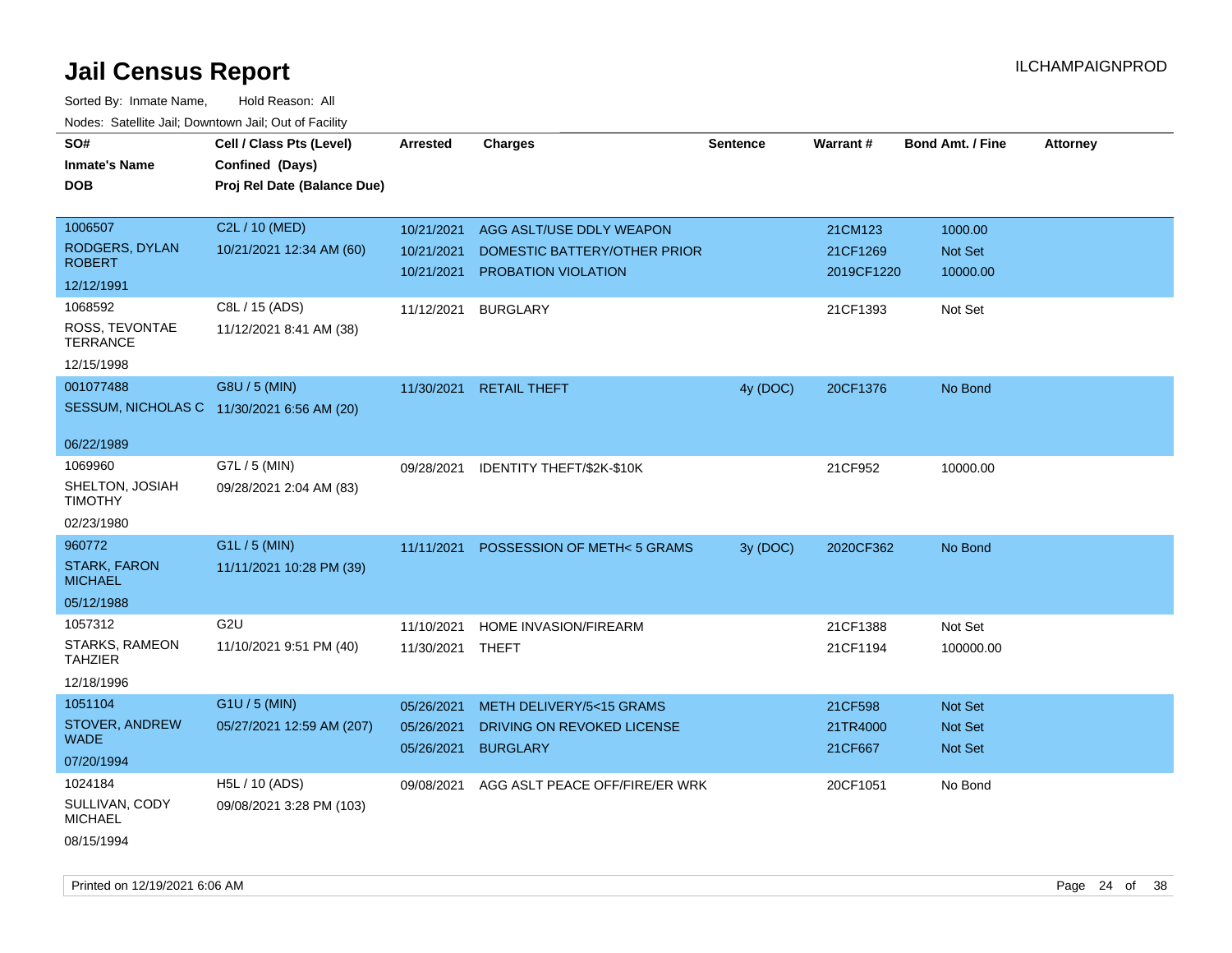| SO#<br><b>Inmate's Name</b><br><b>DOB</b>        | Cell / Class Pts (Level)<br>Confined (Days)<br>Proj Rel Date (Balance Due) | <b>Arrested</b> | <b>Charges</b>                    | <b>Sentence</b> | Warrant#   | <b>Bond Amt. / Fine</b> | <b>Attorney</b> |
|--------------------------------------------------|----------------------------------------------------------------------------|-----------------|-----------------------------------|-----------------|------------|-------------------------|-----------------|
| 1068839<br><b>TAYLOR, LONDON</b><br><b>JAVON</b> | F8L / 15 (MAX)<br>08/07/2020 10:30 AM (500)                                | 08/07/2020      | <b>HOMICIDE</b>                   |                 | 2020-CF851 | 1000000.00              |                 |
| 08/16/1999                                       |                                                                            |                 |                                   |                 |            |                         |                 |
| 1004142<br>TOY, KAYON LARENZ                     | F9L / 15 (MAX)<br>10/22/2021 1:01 PM (59)                                  | 10/27/2021      | POSSESSION OF METH/15<100GRAMS    |                 | 2021CF1298 | 1500000.00              |                 |
| 09/12/1991                                       |                                                                            |                 |                                   |                 |            |                         |                 |
| 1056971                                          | D6 / 10 (ADS)                                                              | 08/07/2021      | FELON POSS/USE WEAPON/FIREARM     |                 | 21CF948    | No Bond                 |                 |
| <b>TRAVIS, DENZEL</b><br><b>DANTRELL</b>         | 08/07/2021 7:36 AM (135)                                                   | 08/08/2021      | AGG BATTERY/PUBLIC PLACE          |                 | 2020CF647  | 25000.00                |                 |
| 03/21/1993                                       |                                                                            |                 |                                   |                 |            |                         |                 |
| 001078250<br>TRAVIS, JORDAN<br><b>TESHAUN</b>    | F2L / 10 (MED)<br>08/07/2021 10:27 AM (135)                                | 08/07/2021      | FELON POSS WEAPON/BODY ARMOR      |                 | 21CF950    | Not Set                 |                 |
| 03/03/1996                                       |                                                                            |                 |                                   |                 |            |                         |                 |
| 969709                                           | D3 / 5 (MIN)                                                               | 10/29/2021      | CRIM DMG TO PROP \$500-10K        |                 |            | Not Set                 |                 |
| TUFTE, BRYCE<br><b>MATTHEW</b>                   | 10/29/2021 3:14 PM (52)                                                    | 10/29/2021      | DRIVING ON SUSPENDED LICENSE      |                 | 20TR2181   | 5000.00                 |                 |
| 05/30/1988                                       | 12/20/2021 (0.00)                                                          |                 |                                   |                 |            |                         |                 |
| 30108                                            | J4L / 15 (ADS)                                                             | 07/30/2021      | <b>MURDER</b>                     |                 | 21CF902    | 2000000.00              |                 |
| VANDYKE, DARYL<br><b>ANTHONY</b>                 | 07/30/2021 8:29 PM (143)                                                   |                 |                                   |                 |            |                         |                 |
| 10/04/1965                                       |                                                                            |                 |                                   |                 |            |                         |                 |
| 968681                                           | D5 / 15 (ADS)                                                              | 08/27/2021      | AGG CRIM SX AB/VIC 13<18/TRUST    |                 | 2020CF499  | 250000.00               |                 |
| <b>WADE, DEMETRIUS</b><br><b>DARYL</b>           | 08/27/2021 2:25 AM (115)                                                   | 08/27/2021      | <b>INDIRECT CRIMINAL CONTEMPT</b> | 5y (DOC)        | 2021CC16   | No Bond                 |                 |
| 01/07/1987                                       |                                                                            |                 |                                   |                 |            |                         |                 |
| 1070904<br>WANKEL, JONAH<br>JAMES                | G7U / 5 (MIN)<br>10/28/2021 3:42 AM (53)                                   | 10/28/2021      | <b>BURGLARY</b>                   |                 | 2021CF321  | 15000.00                |                 |
| 12/15/1993                                       |                                                                            |                 |                                   |                 |            |                         |                 |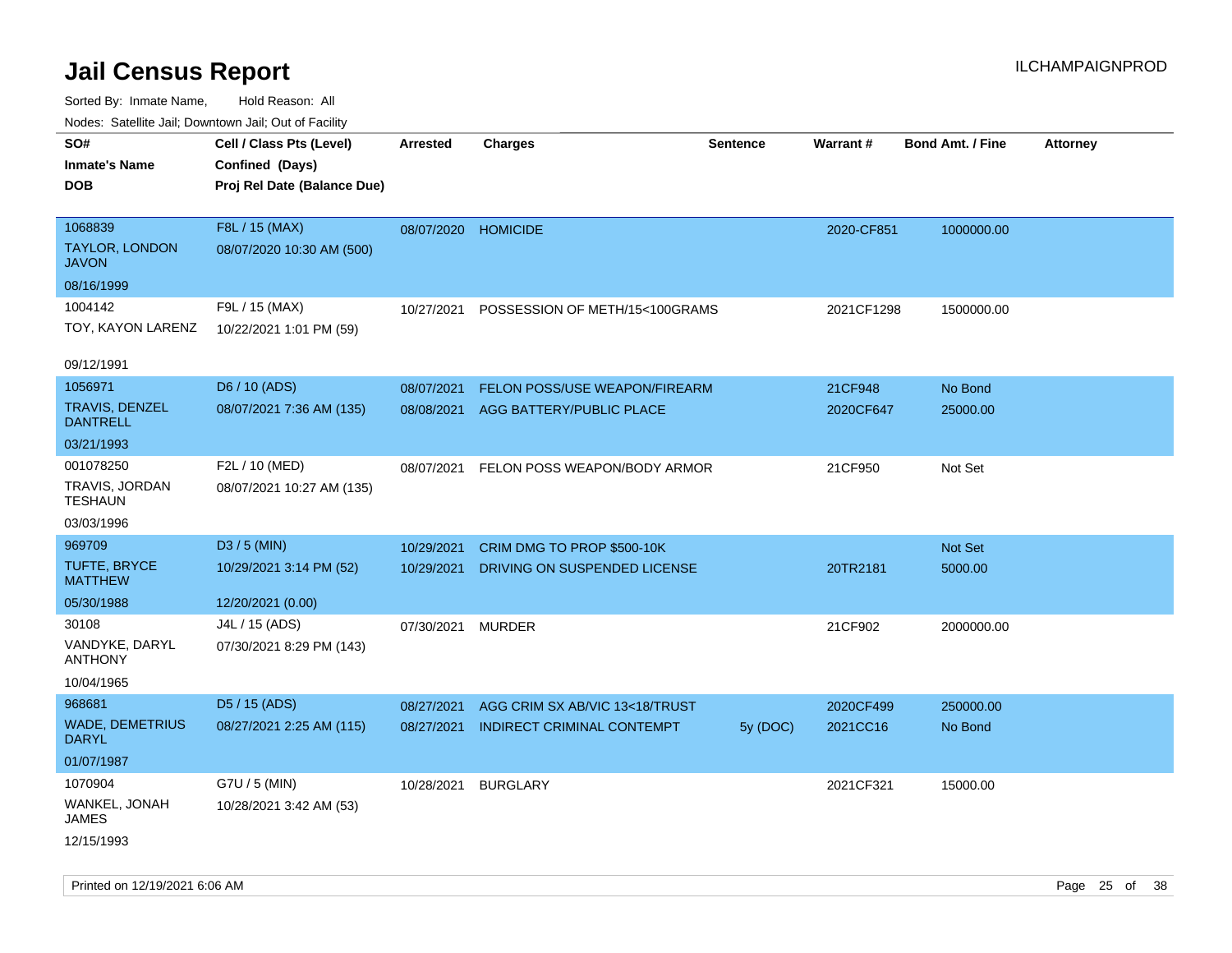| SO#                                        | Cell / Class Pts (Level)    | Arrested   | <b>Charges</b>           | <b>Sentence</b> | Warrant#    | <b>Bond Amt. / Fine</b> | <b>Attorney</b> |
|--------------------------------------------|-----------------------------|------------|--------------------------|-----------------|-------------|-------------------------|-----------------|
| <b>Inmate's Name</b>                       | Confined (Days)             |            |                          |                 |             |                         |                 |
| <b>DOB</b>                                 | Proj Rel Date (Balance Due) |            |                          |                 |             |                         |                 |
|                                            |                             |            |                          |                 |             |                         |                 |
| 1058072                                    | A2U / 15 (SPH)              | 02/25/2021 | ARMED HABITUAL CRIMINAL  |                 |             | Not Set                 |                 |
| <b>WILLIAMS, KENNETH</b><br><b>BERNARD</b> | 02/25/2021 3:24 PM (298)    |            |                          |                 |             |                         |                 |
| 10/04/1985                                 |                             |            |                          |                 |             |                         |                 |
| 53518                                      | 14 / 15 (ADS)               | 08/19/2021 | AGGRAVATED BATTERY       |                 | 21CF1014    | Not Set                 |                 |
| <b>WILLIAMS, TORREY</b><br><b>TOSHIBA</b>  | 08/19/2021 10:10 AM (123)   | 09/01/2021 | PROBATION VIOLATION      |                 | 20CF381     | Not Set                 |                 |
| 03/30/1975                                 |                             |            |                          |                 |             |                         |                 |
| 9326                                       | $12/5$ (ADS)                | 06/14/2021 | <b>BURGLARY</b>          |                 | 2020-CF-625 | Not Set                 |                 |
| YOUNG, ANTHONY<br><b>PAUL</b>              | 06/14/2021 12:07 PM (189)   |            |                          |                 |             |                         |                 |
| 03/13/1954                                 |                             |            |                          |                 |             |                         |                 |
| <b>Total Downtown Jail: 66</b>             |                             | Males: 66  | Unknown: 0<br>Females: 0 |                 |             |                         |                 |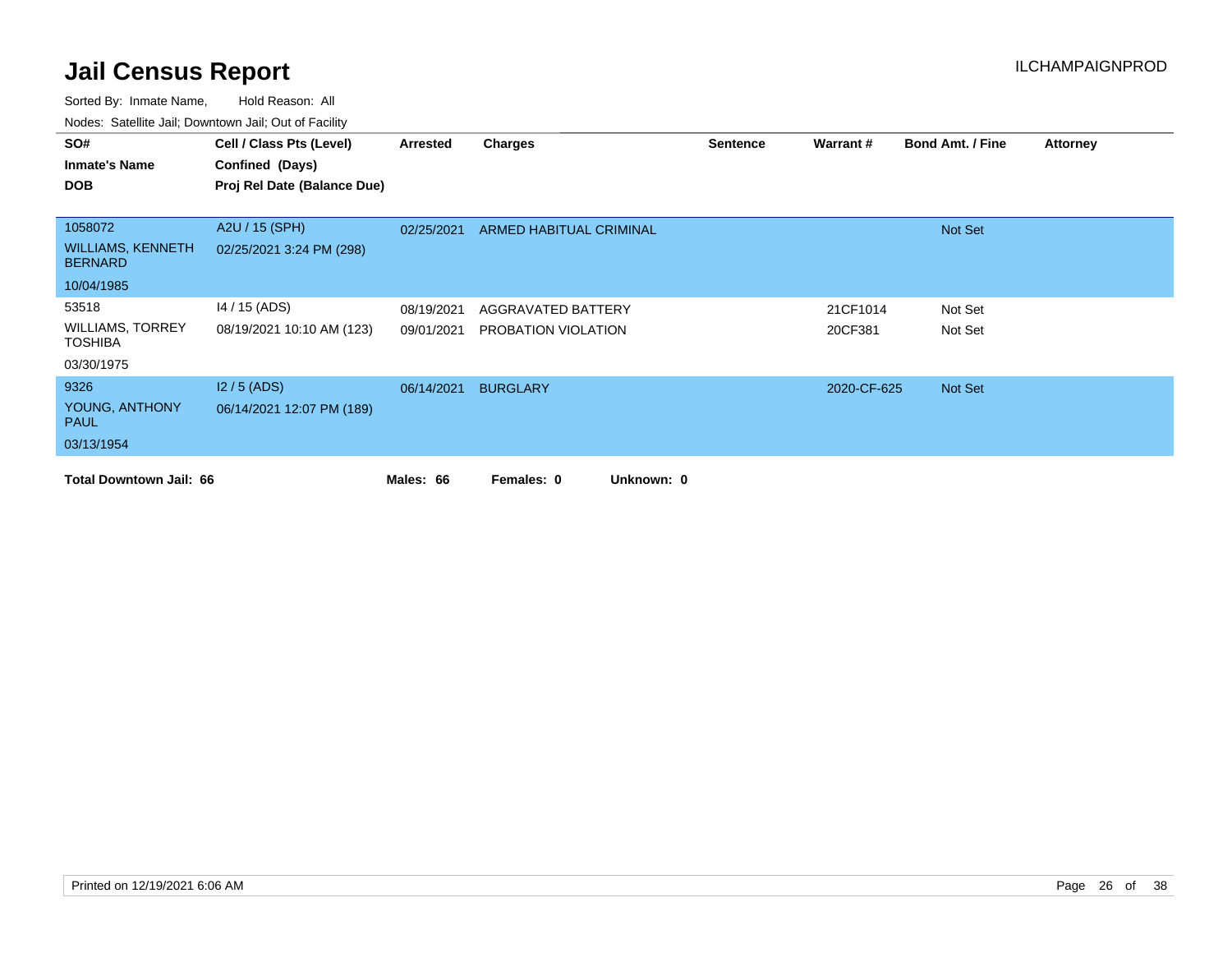|  | <b>Out of Facility</b> |  |
|--|------------------------|--|

| SO#<br><b>Inmate's Name</b><br><b>DOB</b>       | Cell / Class Pts (Level)<br>Confined (Days)<br>Proj Rel Date (Balance Due) | <b>Arrested</b>          | <b>Charges</b>                                        | <b>Sentence</b> | Warrant#             | <b>Bond Amt. / Fine</b> | <b>Attorney</b> |
|-------------------------------------------------|----------------------------------------------------------------------------|--------------------------|-------------------------------------------------------|-----------------|----------------------|-------------------------|-----------------|
| 61095<br>AMOS, DERRICK<br><b>JAMES</b>          | <b>DEW / 10 (ADS)</b><br>05/02/2021 9:02 PM (232)                          | 05/02/2021               | <b>HOME INVASION/CAUSE INJURY</b>                     |                 | 2021CF323            | 100000.00               |                 |
| 06/12/1985                                      |                                                                            |                          |                                                       |                 |                      |                         |                 |
| 19971<br><b>LYNN</b>                            | EHD<br>BARNESKE, RAYMOND 11/09/2021 9:32 AM (41)                           | 11/09/2021               | DRIVING RVK/SUSP DUI/SSS 4-9                          |                 | 2021CF968            | Not Set                 |                 |
| 08/17/1961                                      | 5/6/2022 (0.00)                                                            |                          |                                                       |                 |                      |                         |                 |
| 60268<br><b>BECKETT, JEFFREY</b><br><b>ALAN</b> | <b>EHD</b><br>12/14/2021 10:13 AM (6)                                      | 12/14/2021               | DRIVING ON REVOKED LICENSE                            |                 | 2021TR1451           | <b>Not Set</b>          |                 |
| 05/07/1963                                      | 12/23/2021 (0.00)                                                          |                          |                                                       |                 |                      |                         |                 |
| 516062                                          | DEW / 15 (MAX)                                                             | 02/22/2021               | PHONE HARASSMENT/2+                                   |                 | 20CF194              | 5000.00                 |                 |
| BENNETT, JOHN<br><b>MICHAEL</b>                 | 02/22/2021 10:47 AM (301)                                                  | 02/22/2021               | AGG DISCH FIR/VEH/PC OFF/FRMAN                        |                 | 21CF210              | No Bond                 |                 |
| 04/30/1986                                      |                                                                            |                          |                                                       |                 |                      |                         |                 |
| 976538                                          | <b>EHD</b><br>BLISSIT, WYATT TYRES 10/12/2021 10:05 AM (69)                | 10/12/2021               | DOMESTIC BATTERY/OTHER PRIOR                          |                 | 2020CF1095           | <b>Not Set</b>          |                 |
| 09/05/1989                                      | 1/6/2022 (0.00)                                                            |                          |                                                       |                 |                      |                         |                 |
| 974830<br><b>BOOK, RORY ALAN</b>                | <b>EHD</b><br>12/07/2021 9:37 AM (13)                                      | 12/07/2021               | AGG DUI/3                                             |                 | 2020CF791            | Not Set                 |                 |
| 08/13/1988                                      | 12/20/2021 (0.00)                                                          |                          |                                                       |                 |                      |                         |                 |
| 33993                                           | <b>DEW / 10 (MED)</b>                                                      | 06/14/2021               | AGGRAVATED DOMESTIC BATTERY                           |                 | 21CF688              | Not Set                 |                 |
| <b>BOOKER, STEPHON</b><br><b>MONTELL</b>        | 06/14/2021 7:42 PM (189)                                                   | 06/14/2021<br>06/14/2021 | POSSESSING A CONTROLLED SUBSTANC<br>PAROLE REVOCATION |                 | 21CF657<br>CH2103612 | Not Set<br>No Bond      |                 |
| 06/11/1971                                      |                                                                            |                          |                                                       |                 |                      |                         |                 |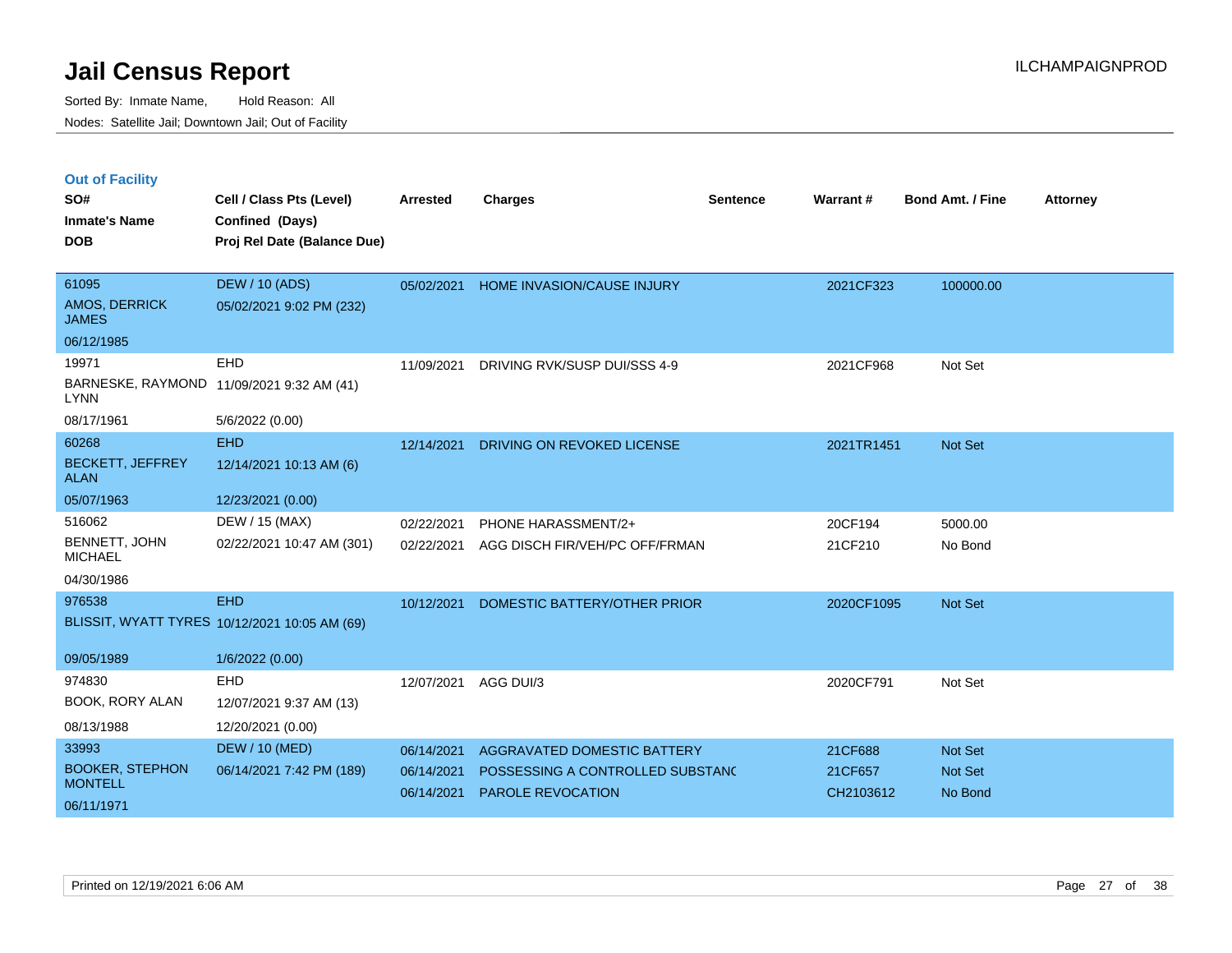| ivouss. Saleling Jali, Downtown Jali, Out of Facility |                                             |            |                                     |                 |                 |                         |                 |
|-------------------------------------------------------|---------------------------------------------|------------|-------------------------------------|-----------------|-----------------|-------------------------|-----------------|
| SO#<br><b>Inmate's Name</b>                           | Cell / Class Pts (Level)<br>Confined (Days) | Arrested   | <b>Charges</b>                      | <b>Sentence</b> | <b>Warrant#</b> | <b>Bond Amt. / Fine</b> | <b>Attorney</b> |
| <b>DOB</b>                                            | Proj Rel Date (Balance Due)                 |            |                                     |                 |                 |                         |                 |
| 1074315                                               | <b>DEW / 15 (MAX)</b>                       | 07/27/2021 | AGG DISCHARGE FIREARM/VEH/SCH       |                 | 21CF927         | Not Set                 |                 |
| <b>BRIGGS, PATRICK</b><br><b>MONTAY</b>               | 08/03/2021 4:56 PM (139)                    |            |                                     |                 |                 |                         |                 |
| 08/05/2001                                            |                                             |            |                                     |                 |                 |                         |                 |
| 001078065                                             | KAN / 10 (ADS)                              | 06/17/2021 | AGG BATTERY/DISCHARGE FIREARM       |                 | 21CF704         | 1000000.00              |                 |
| BROWN, CHARMAN<br>LAKEEF                              | 06/17/2021 12:32 PM (186)                   |            |                                     |                 |                 |                         |                 |
| 11/30/2002                                            |                                             |            |                                     |                 |                 |                         |                 |
| 1038554                                               | <b>KAN / 15 (MAX)</b>                       | 08/18/2021 | ARMED HABITUAL CRIMINAL             |                 | 21CF1162        | <b>Not Set</b>          |                 |
| <b>BROWN, CORRION</b><br><b>DEVONTAE</b>              | 08/18/2021 5:40 PM (124)                    | 08/18/2021 | DELIVERY OF OR POSSESSION OF W/ INT |                 | 21CF1009        | No Bond                 |                 |
| 04/19/1995                                            |                                             |            |                                     |                 |                 |                         |                 |
| 1062585                                               | EHD                                         | 11/30/2021 | AGG DUI/LIC SUSP OR REVOKED         |                 | 2020CF1152      | Not Set                 |                 |
| <b>BROWN, ERRICK</b><br>LAMONT, Junior                | 11/30/2021 9:39 AM (20)                     |            |                                     |                 |                 |                         |                 |
| 02/12/1994                                            | 12/20/2021 (0.00)                           |            |                                     |                 |                 |                         |                 |
| 1071662                                               | <b>KAN / 15 (MAX)</b>                       | 12/07/2020 | <b>FELON POSS/USE FIREARM PRIOR</b> | 7y (DOC)        | 20CF1418        | 250000.00               |                 |
| <b>BROWN, JAWON</b><br><b>EDWARD</b>                  | 12/14/2020 6:02 PM (371)                    |            |                                     |                 |                 |                         |                 |
| 04/21/2000                                            |                                             |            |                                     |                 |                 |                         |                 |
| 1038579                                               | KAN / 15 (MAX)                              | 08/18/2021 | FELON POSS/USE WEAPON/FIREARM       |                 | 21CF1010        | Not Set                 |                 |
| <b>BROWN, MARKEL</b><br><b>RIKKI</b>                  | 08/18/2021 2:05 PM (124)                    |            |                                     |                 |                 |                         |                 |
| 01/06/1995                                            |                                             |            |                                     |                 |                 |                         |                 |
| 1003006                                               | <b>KAN / 15 (MAX)</b>                       | 08/19/2021 | FELON POSS/USE MACHINE GUN          |                 | 21CF1011        | No Bond                 |                 |
| <b>BROWN, ROCKEITH</b><br><b>JAVONTE</b>              | 08/19/2021 12:55 AM (123)                   |            |                                     |                 |                 |                         |                 |
| 07/23/1991                                            |                                             |            |                                     |                 |                 |                         |                 |
| 987334                                                | DEW / 15 (MAX)                              | 03/10/2021 | ATTEMPT (FIRST DEGREE MURDER)       |                 | 19CF689         | Not Set                 |                 |
| CAIN, ISAIAH<br><b>DEPRIEST</b>                       | 03/10/2021 2:22 PM (285)                    |            |                                     |                 |                 |                         |                 |
| 12/23/1990                                            |                                             |            |                                     |                 |                 |                         |                 |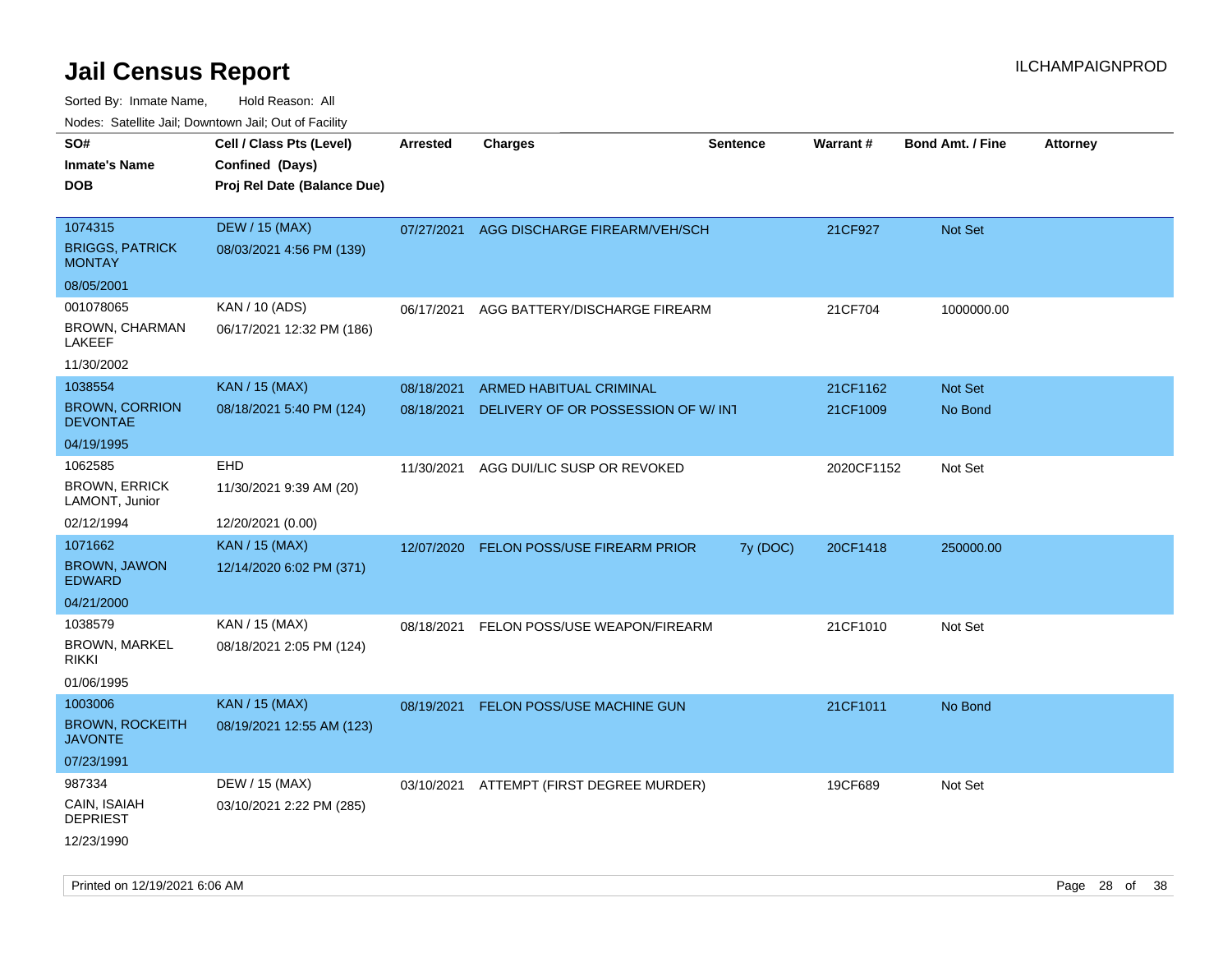| soupois catomic can, Dominomii can, Cat or I domt |                                             |                 |                                |                 |            |                         |                 |
|---------------------------------------------------|---------------------------------------------|-----------------|--------------------------------|-----------------|------------|-------------------------|-----------------|
| SO#<br><b>Inmate's Name</b>                       | Cell / Class Pts (Level)<br>Confined (Days) | <b>Arrested</b> | <b>Charges</b>                 | <b>Sentence</b> | Warrant#   | <b>Bond Amt. / Fine</b> | <b>Attorney</b> |
| <b>DOB</b>                                        | Proj Rel Date (Balance Due)                 |                 |                                |                 |            |                         |                 |
| 001078638                                         | <b>EHD</b>                                  | 12/15/2021      | DRIVING ON SUSPENDED LICENSE   |                 | 2021TR1120 | Not Set                 |                 |
| <b>CAMPBELL, CARLA</b><br><b>GISSELLE</b>         | 12/15/2021 11:03 AM (5)                     |                 |                                |                 |            |                         |                 |
| 08/12/1980                                        | 2/12/2022 (0.00)                            |                 |                                |                 |            |                         |                 |
| 992962                                            | DEW / 15 (ADS)                              | 05/25/2021      | MURDER/INTENT TO KILL/INJURE   |                 | 2018CF1045 | 1000000.00              |                 |
| CAMPBELL, KEITH<br><b>KNAQEEB</b>                 | 05/25/2021 1:19 PM (209)                    |                 |                                |                 |            |                         |                 |
| 07/22/1991                                        |                                             |                 |                                |                 |            |                         |                 |
| 001078576                                         | <b>KAN / 15 (MAX)</b>                       | 11/09/2021      | UNLAWFUL USE OF A WEAPON       |                 | 21CF1383   | <b>Not Set</b>          |                 |
| CARTER, DEMONDRE<br><b>DAVON</b>                  | 11/09/2021 6:01 PM (41)                     |                 |                                |                 |            |                         |                 |
| 05/27/2001                                        |                                             |                 |                                |                 |            |                         |                 |
| 1064992                                           | KAN / 15 (MAX)                              | 09/20/2021      | ARMED VIOLENCE/CATEGORY I      |                 | 21CF1137   | Not Set                 |                 |
| CARTER, KEJUAN<br><b>JAVONTE</b>                  | 09/20/2021 11:42 PM (91)                    |                 |                                |                 |            |                         |                 |
| 06/27/1998                                        |                                             |                 |                                |                 |            |                         |                 |
| 959420                                            | <b>EHD</b>                                  | 11/16/2021      | AGG DUI/NO VALID DL            |                 | 2021CF673  | Not Set                 |                 |
| CHAPPLE, RAYMOND<br><b>DEONTE</b>                 | 11/16/2021 9:49 AM (34)                     |                 |                                |                 |            |                         |                 |
| 06/30/1988                                        | 12/29/2021 (0.00)                           |                 |                                |                 |            |                         |                 |
| 1068848                                           | KAN / 15 (MAX)                              | 02/06/2020      | MURDER/INTENT TO KILL/INJURE   | 60y (DOC)       | 20CF-156   | No Bond                 |                 |
| CHATMAN, MICHAEL<br><b>DAISEAN</b>                | 02/06/2020 5:22 PM (683)                    |                 |                                |                 |            |                         |                 |
| 11/12/1999                                        |                                             |                 |                                |                 |            |                         |                 |
| 001078461                                         | <b>KAN / 10 (MED)</b>                       | 10/07/2021      | AGG UNLAWFUL USE WEAPON/PERSON |                 | 2021CF1209 | No Bond                 |                 |
| COLE, ERIC JOSE                                   | 10/08/2021 12:25 AM (73)                    | 10/07/2021      | AGG DOMESTIC BATTERY/STRANGLE  |                 | 2021CF1208 | Not Set                 |                 |
| 01/24/2002                                        |                                             | 10/08/2021      | HARASS WITNESS/FAMILY MBR/REP  |                 | 21CF1218   | <b>Not Set</b>          |                 |
| 57733                                             | KAN / 15 (SPH)                              | 02/25/2020      | <b>HOMICIDE</b>                |                 | 2020-CF250 | 2000000.00              |                 |
| <b>CRAIG, ANTOINE</b><br><b>DARRELL</b>           | 02/25/2020 4:08 PM (664)                    | 02/25/2020      | FELON POSS/USE WEAPON/FIREARM  |                 | 19CF-1827  | 80000.00                |                 |
| 10/09/1982                                        |                                             |                 |                                |                 |            |                         |                 |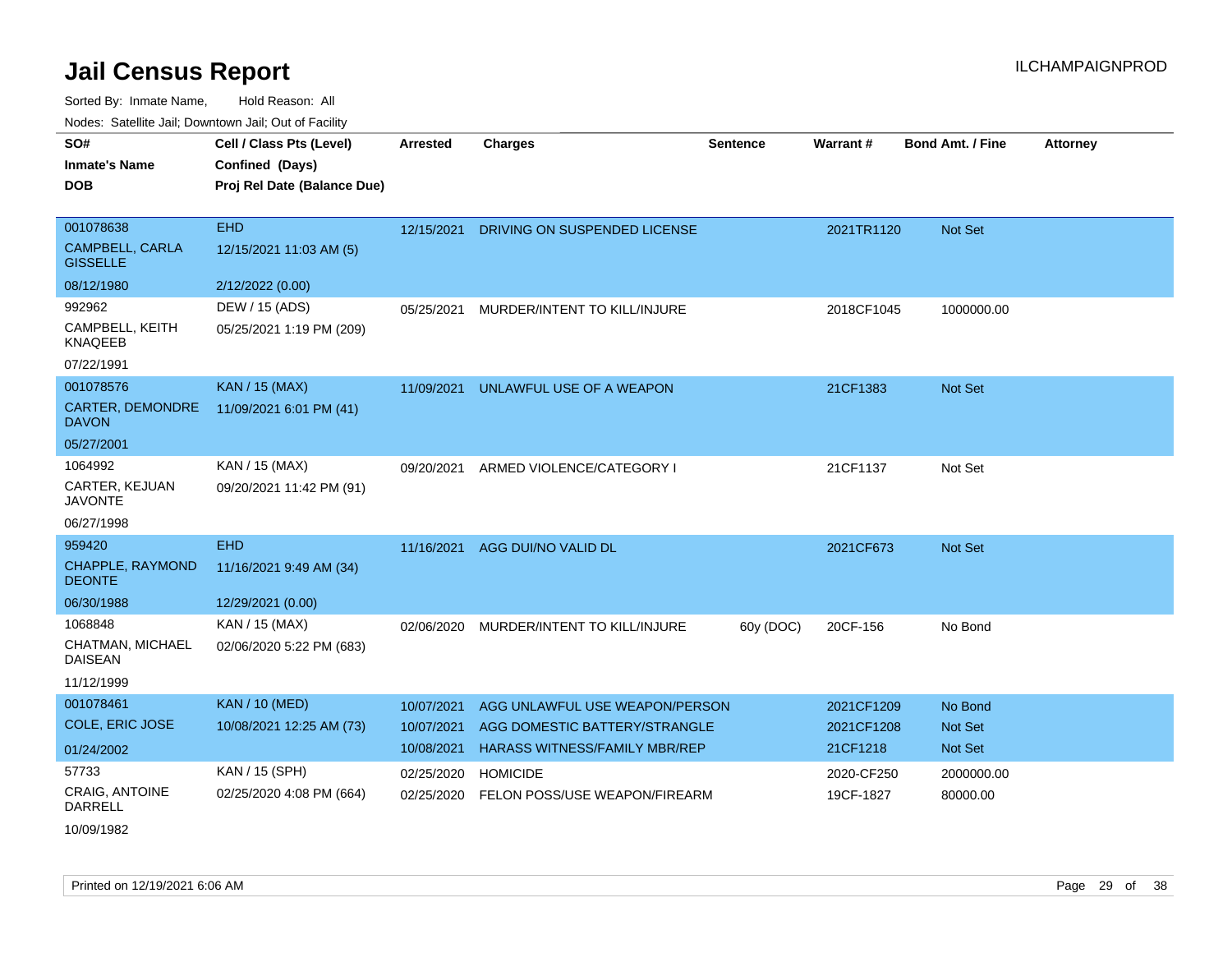| rouco. Calcinic Jan, Downtown Jan, Out of Facility |                                              |                 |                                |                 |            |                         |                 |
|----------------------------------------------------|----------------------------------------------|-----------------|--------------------------------|-----------------|------------|-------------------------|-----------------|
| SO#                                                | Cell / Class Pts (Level)                     | <b>Arrested</b> | <b>Charges</b>                 | <b>Sentence</b> | Warrant#   | <b>Bond Amt. / Fine</b> | <b>Attorney</b> |
| <b>Inmate's Name</b>                               | Confined (Days)                              |                 |                                |                 |            |                         |                 |
| <b>DOB</b>                                         | Proj Rel Date (Balance Due)                  |                 |                                |                 |            |                         |                 |
|                                                    |                                              |                 |                                |                 |            |                         |                 |
| 001077939                                          | <b>DEW / 10 (MED)</b>                        | 05/10/2021      | FIREARM/FOID INVALID/NOT ELIG  |                 | 21CF526    | No Bond                 |                 |
| <b>CROSS, PATRICK</b><br><b>DONTRELLE</b>          | 05/10/2021 7:31 PM (224)                     | 06/02/2021      | POSS STOLEN VEHICLE > \$25,000 |                 | 21CF612    | <b>Not Set</b>          |                 |
| 11/07/2001                                         |                                              |                 |                                |                 |            |                         |                 |
| 1061304                                            | DEW / 15 (MAX)                               | 10/11/2021      | ARMED HABITUAL CRIMINAL        |                 | 21CF1226   | No Bond                 |                 |
| DORRIS, KEMION                                     | 10/11/2021 7:30 PM (70)                      | 10/11/2021      | ARMED HABITUAL CRIMINAL        |                 | 21CF1227   | No Bond                 |                 |
| <b>DAETOCE</b>                                     |                                              | 10/11/2021      | HOME INVASION/FIREARM          |                 | 21CF1228   | No Bond                 |                 |
| 11/19/1997                                         |                                              |                 |                                |                 |            |                         |                 |
| 995885                                             | <b>EHD</b>                                   | 11/30/2021      | DRIVING ON SUSPENDED LICENSE   |                 | 2021TR4222 | Not Set                 |                 |
| FINLEY, KENON<br><b>MARQUIS</b>                    | 11/30/2021 10:33 AM (20)                     |                 |                                |                 |            |                         |                 |
| 09/13/1991                                         | 12/29/2021 (0.00)                            |                 |                                |                 |            |                         |                 |
| 27428                                              | <b>EHD</b>                                   | 09/21/2021      | DRIVING RVK/SUSP DUI/SSS 3RD   |                 | 2020CF1368 | Not Set                 |                 |
| FRANKLIN, TYRONE<br>Senior                         | 09/21/2021 9:27 AM (90)                      | 09/21/2021      | DRIVING RVK/SUSP DUI/SSS 3RD   |                 | 2021CF435  | Not Set                 |                 |
| 09/12/1966                                         | 12/19/2021 (0.00)                            |                 |                                |                 |            |                         |                 |
| 60154                                              | <b>EHD</b>                                   | 10/20/2021      | AGG DUI/LIC SUSP OR REVOKED    |                 | 2021cf261  | <b>Not Set</b>          |                 |
| GARCIA-MEZA,<br><b>CARLOS</b>                      | 10/20/2021 9:23 AM (61)                      |                 |                                |                 |            |                         |                 |
| 03/06/1983                                         | 1/16/2022 (0.00)                             |                 |                                |                 |            |                         |                 |
| 986642                                             | <b>EHD</b>                                   | 12/14/2021      | DRIVING ON SUSPENDED LICENSE   |                 | 2020TR8374 | Not Set                 |                 |
| GARELLI, SAMMY<br>JOSEPH                           | 12/14/2021 9:32 AM (6)                       |                 |                                |                 |            |                         |                 |
| 06/24/1982                                         | 1/12/2022 (0.00)                             |                 |                                |                 |            |                         |                 |
| 001077363                                          | <b>KAN / 25 (SPH)</b>                        | 10/30/2020      | <b>HOME INVASION/FIREARM</b>   |                 | 20CF1202   | 500000.00               |                 |
| GARY, DAKOTA<br><b>TREVON</b>                      | 10/30/2020 10:41 AM (416)                    |                 |                                |                 |            |                         |                 |
| 12/31/2001                                         |                                              |                 |                                |                 |            |                         |                 |
| 1013012                                            | KAN / 15 (MAX)                               | 07/08/2021      | FELON POSS/USE FIREARM PRIOR   |                 | 2020CF650  | 25000.00                |                 |
|                                                    | GARY, XAVIER LAMAR  07/08/2021 9:24 AM (165) | 07/08/2021      | ATTEMPT (FIRST DEGREE MURDER)  |                 | 2021CF790  | 1000000.00              |                 |
|                                                    |                                              | 07/08/2021      | FELON POSS/USE FIREARM PRIOR   |                 | 21CF798    | Not Set                 |                 |
| 12/14/1991                                         |                                              |                 |                                |                 |            |                         |                 |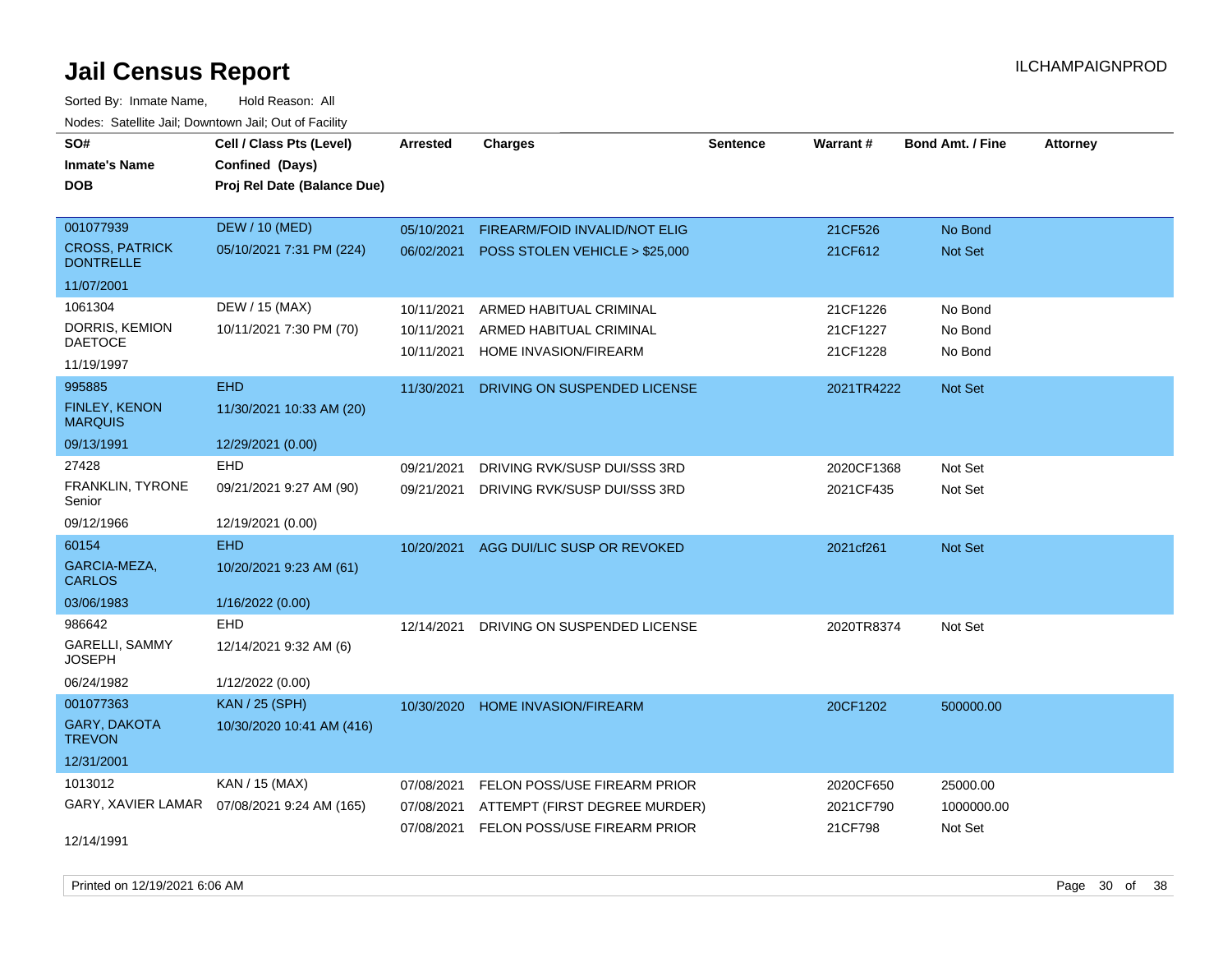| vouco. Catolino cali, Downtown cali, Out of Facility |                                             |                 |                                    |                 |          |                         |                 |
|------------------------------------------------------|---------------------------------------------|-----------------|------------------------------------|-----------------|----------|-------------------------|-----------------|
| SO#                                                  | Cell / Class Pts (Level)                    | <b>Arrested</b> | <b>Charges</b>                     | <b>Sentence</b> | Warrant# | <b>Bond Amt. / Fine</b> | <b>Attorney</b> |
| <b>Inmate's Name</b>                                 | Confined (Days)                             |                 |                                    |                 |          |                         |                 |
| DOB                                                  | Proj Rel Date (Balance Due)                 |                 |                                    |                 |          |                         |                 |
|                                                      |                                             |                 |                                    |                 |          |                         |                 |
| 1065946                                              | <b>KAN / 10 (MED)</b>                       | 09/04/2021      | AGG BATTERY/DISCHARGE FIREARM      |                 | 21CF1057 | 750000.00               |                 |
| GODBOLT, DESMOND<br><b>DEVONTAE</b>                  | 09/04/2021 1:17 AM (107)                    | 09/04/2021      | RESIST/OBSTRUCTING A PEACE OFFICEI |                 | 21CM407  | Not Set                 |                 |
| 11/15/1997                                           |                                             |                 |                                    |                 |          |                         |                 |
| 1070118                                              | KAN / 15 (MAX)                              | 08/31/2021      | AGGRAVATED DOMESTIC BATTERY        |                 | 21CF1049 | No Bond                 |                 |
| <b>GRAHAM, CORTEZ</b><br>LAMON                       | 08/31/2021 9:32 PM (111)                    | 09/02/2021      | PROBATION VIOLATION                |                 | 21CF55   | Not Set                 |                 |
| 03/31/1976                                           |                                             |                 |                                    |                 |          |                         |                 |
| 1000641                                              | <b>KAN / 10 (MED)</b>                       | 09/14/2021      | ARMED HABITUAL CRIMINAL            |                 | 21CF1116 | No Bond                 |                 |
| <b>GRANT, CEDRIC</b><br><b>DYSHAWN</b>               | 09/14/2021 6:32 PM (97)                     |                 |                                    |                 |          |                         |                 |
| 01/03/1991                                           |                                             |                 |                                    |                 |          |                         |                 |
| 1076506                                              | KAN / 15 (MAX)                              | 09/17/2021      | AGG UUW/PERSON/CM THREAT VIOL      |                 | 21CF1131 | Not Set                 |                 |
|                                                      | GRAY, JAMARH EMERE 09/17/2021 10:41 AM (94) | 09/20/2021      | DOMESTIC BATTERY                   |                 | 21CM430  | Not Set                 |                 |
|                                                      |                                             |                 |                                    |                 |          |                         |                 |
| 06/21/2003                                           |                                             |                 |                                    |                 |          |                         |                 |
| 1041176                                              | <b>DEW / 15 (MAX)</b>                       | 10/05/2021      | <b>PAROLE REVOCATION</b>           |                 |          | Not Set                 |                 |
| <b>HART, DAVEON</b><br>LATTEEF                       | 10/05/2021 10:35 AM (76)                    | 10/06/2021      | AGGRAVATED DOMESTIC BATTERY        |                 |          | <b>Not Set</b>          |                 |
| 03/15/1996                                           |                                             |                 |                                    |                 |          |                         |                 |
| 1045186                                              | DEW / 15 (MAX)                              | 08/16/2021      | ARMED VIOLENCE/CATEGORY I          |                 | 21CF934  | 1000000.00              |                 |
| HOLBROOK, JOHNNIE                                    | 08/16/2021 11:07 AM (126)                   | 08/16/2021      | FELON POSS/USE WEAPON/FIREARM      |                 | 19CF968  | Not Set                 |                 |
| <b>MATHIS</b>                                        |                                             | 08/16/2021      | AGG FLEEING POLICE/21 MPH OVER     |                 | 21CF988  | Not Set                 |                 |
| 07/19/1996                                           |                                             | 08/16/2021      | FELON POSS/USE WEAPON/FIREARM      |                 | 21CF989  | Not Set                 |                 |
| 001078146                                            | <b>DEW / 15 (MAX)</b>                       | 07/09/2021      | AGG BATTERY/DISCHARGE FIREARM      |                 | 21CF795  | 1000000.00              |                 |
| <b>HUNT, TEIGAN</b><br><b>JAZAIREO</b>               | 07/09/2021 12:41 PM (164)                   | 07/09/2021      | ARMED ROBBERY/ARMED W/FIREARM      |                 | 21CF806  | <b>Not Set</b>          |                 |
| 05/14/2003                                           |                                             |                 |                                    |                 |          |                         |                 |
| 989743                                               | DEW / 15 (ADS)                              | 04/13/2021      | AGG DISCHARGE FIREARM/VEH/SCH      |                 | 21CF400  | Not Set                 |                 |
| JACKSON, STEVE<br>ALLEN                              | 04/13/2021 2:45 AM (251)                    | 04/13/2021      | AGGRAVATED DOMESTIC BATTERY        |                 | 21CF399  | Not Set                 |                 |
| 06/04/1991                                           |                                             |                 |                                    |                 |          |                         |                 |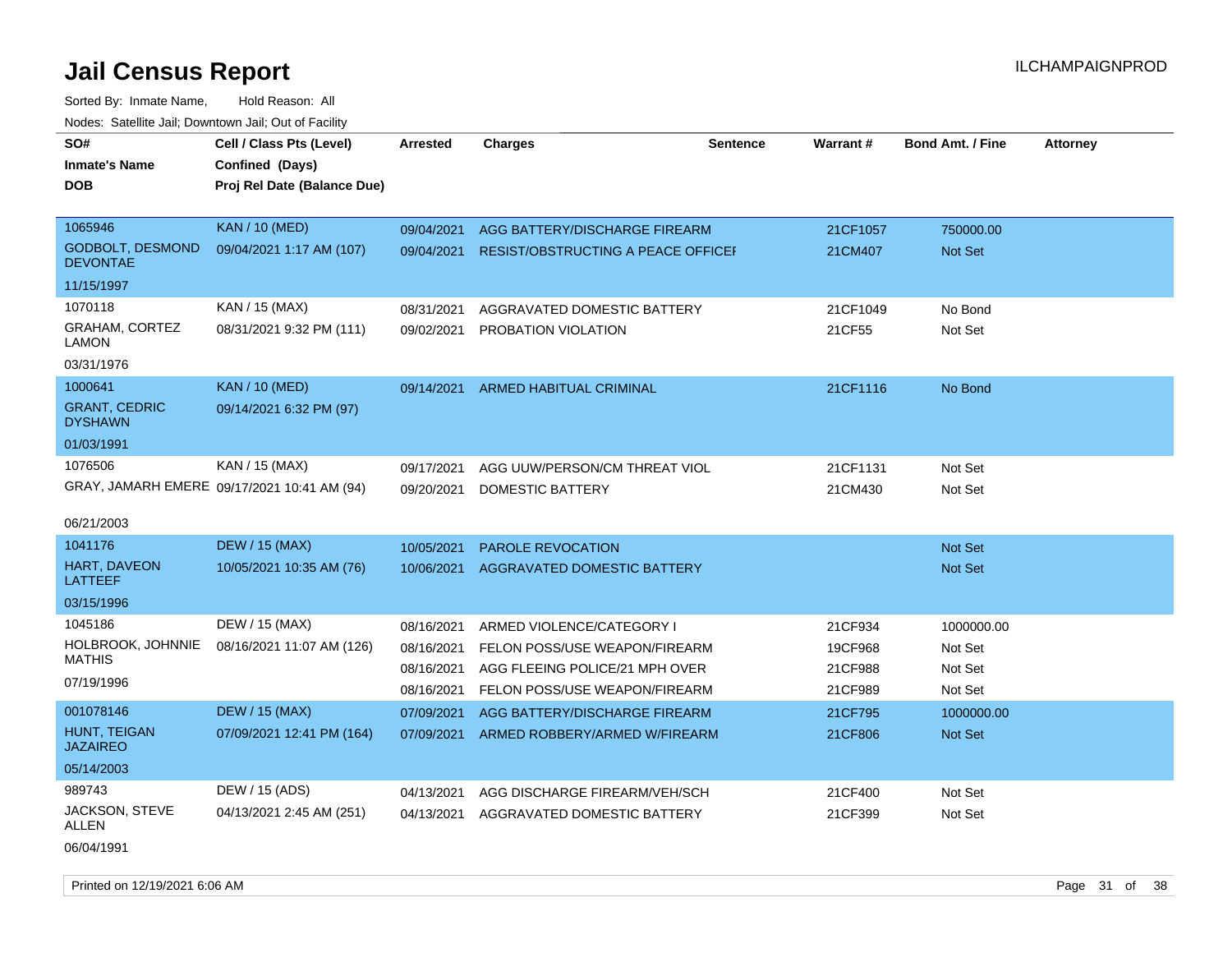| roaco. Catolino cali, Downtown cali, Out of Fability |                                                                            |                 |                                         |          |                 |                         |                 |
|------------------------------------------------------|----------------------------------------------------------------------------|-----------------|-----------------------------------------|----------|-----------------|-------------------------|-----------------|
| SO#<br><b>Inmate's Name</b><br>DOB                   | Cell / Class Pts (Level)<br>Confined (Days)<br>Proj Rel Date (Balance Due) | <b>Arrested</b> | <b>Charges</b>                          | Sentence | <b>Warrant#</b> | <b>Bond Amt. / Fine</b> | <b>Attorney</b> |
|                                                      |                                                                            |                 |                                         |          |                 |                         |                 |
| 50495                                                | <b>EHD</b>                                                                 | 08/10/2021      | DRIVING RVK/SUSP DUI/SSS 10-14          |          | 2020CF997       | Not Set                 |                 |
| <b>JENKINS, ARNOLD</b><br><b>FARRIS</b>              | 08/10/2021 9:08 AM (132)                                                   | 08/10/2021      | DRIVING RVK/SUSP DUI/SSS 10-14          |          | 2019CF1363      | Not Set                 |                 |
| 04/19/1962                                           | 2/4/2022 (0.00)                                                            |                 |                                         |          |                 |                         |                 |
| 001077709                                            | EHD                                                                        |                 | 07/06/2021 DRIVING RVK/SUSP DUI/SSS 4-9 |          | 2021CF167       | Not Set                 |                 |
| JINKINS, DEWAYNE<br>ALLEN                            | 07/06/2021 9:00 AM (167)                                                   |                 |                                         |          |                 |                         |                 |
| 01/02/1967                                           |                                                                            |                 |                                         |          |                 |                         |                 |
| 1076450                                              | <b>DEW / 15 (MAX)</b>                                                      | 06/25/2020      | MURDER/INTENT TO KILL/INJURE            |          | 2020-CF703      | 750000.00               |                 |
| <b>JONES, CARLOS</b><br><b>ANTONIO</b>               | 06/25/2020 2:13 PM (543)                                                   | 11/02/2020      | <b>HOME INVASION/FIREARM</b>            |          | 20CF1204        | 500000.00               |                 |
| 11/18/2001                                           |                                                                            |                 |                                         |          |                 |                         |                 |
| 998873                                               | EHD                                                                        | 10/12/2021      | DRIVING RVK/SUSP DUI/SSS 3RD            |          | 2021CF235       | Not Set                 |                 |
| KINCAID, AMANDA<br><b>MICHELLE</b>                   | 10/12/2021 11:31 AM (69)                                                   |                 |                                         |          |                 |                         |                 |
| 01/07/1990                                           | 1/9/2022 (0.00)                                                            |                 |                                         |          |                 |                         |                 |
| 001078401                                            | <b>DEW / 10 (ADS)</b>                                                      | 09/19/2021      | UNLAWFUL VEHICULAR INVASION             |          | 21CF1134        | Not Set                 |                 |
| <b>KNIGHT, ERIC</b>                                  | 09/19/2021 7:32 PM (92)                                                    | 09/19/2021      | HRSMT/THREATEN PERSON/KILL              |          | 2021CF561       | 50000.00                |                 |
| 07/11/1991                                           |                                                                            | 09/21/2021      | <b>BURGLARY</b>                         |          | 21CF1139        | <b>Not Set</b>          |                 |
| 1064445                                              | DEW / 15 (MAX)                                                             | 04/23/2021      | FELON POSS/USE FIREARM/PAROLE           |          | 21CF899         | Not Set                 |                 |
| LARUE, TERENCE                                       | 04/23/2021 11:18 AM (241)                                                  | 04/23/2021      | AGG DISCHARGE FIREARM/OCC VEH           |          | 2021CF295       | 500000.00               |                 |
| <b>TRAMEL</b>                                        |                                                                            | 04/23/2021      | POSSESS 15<100 GRAMS COCAINE            |          | 19CF1052        | 10000.00                |                 |
| 12/23/1998                                           |                                                                            |                 |                                         |          |                 |                         |                 |
| 001078237                                            | <b>KAN / 15 (ADS)</b>                                                      | 08/03/2021      | AGG DISCHARGE FIREARM/OCC VEH           |          | 21CF928         | No Bond                 |                 |
| LAWS, TERON<br><b>RAMONTE</b>                        | 08/03/2021 6:29 PM (139)                                                   |                 |                                         |          |                 |                         |                 |
| 04/03/2001                                           |                                                                            |                 |                                         |          |                 |                         |                 |
| 001078470                                            | DEW / 15 (MAX)                                                             | 10/10/2021      | MURDER/INTENT TO KILL/INJURE            |          | 21CF1221        | Not Set                 |                 |
| LEE, AMAHRION<br><b>JA'MERE</b>                      | 10/10/2021 1:23 PM (71)                                                    |                 |                                         |          |                 |                         |                 |
| 11/05/2002                                           |                                                                            |                 |                                         |          |                 |                         |                 |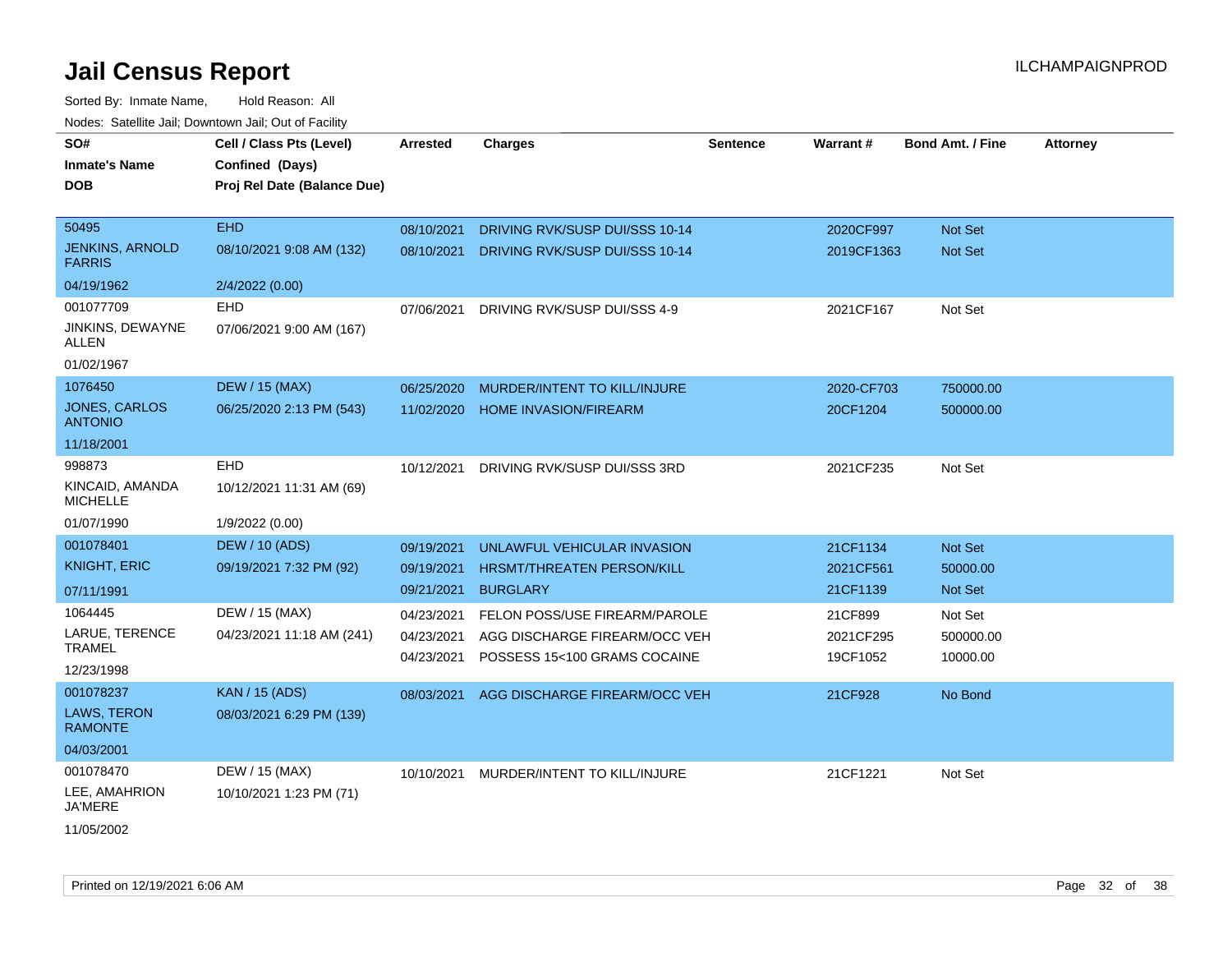| SO#                                             | Cell / Class Pts (Level)    | <b>Arrested</b> | <b>Charges</b>                           | <b>Sentence</b> | Warrant#     | <b>Bond Amt. / Fine</b> | <b>Attorney</b> |
|-------------------------------------------------|-----------------------------|-----------------|------------------------------------------|-----------------|--------------|-------------------------|-----------------|
| <b>Inmate's Name</b>                            | Confined (Days)             |                 |                                          |                 |              |                         |                 |
| <b>DOB</b>                                      | Proj Rel Date (Balance Due) |                 |                                          |                 |              |                         |                 |
|                                                 |                             |                 |                                          |                 |              |                         |                 |
| 001078170                                       | <b>KAN / 10 (MED)</b>       | 09/07/2021      | AGG UNLAWFUL USE OF WEAPON/VEH           |                 | 21CF1060     | Not Set                 |                 |
| LEMONS, DEANGELO<br><b>DEVELLE</b>              | 09/07/2021 12:49 AM (104)   |                 |                                          |                 |              |                         |                 |
| 05/29/2003                                      |                             |                 |                                          |                 |              |                         |                 |
| 56792                                           | DEW / 10 (MED)              | 02/02/2021      | ARMED HABITUAL CRIMINAL                  |                 | 2021CF141    | 500000.00               |                 |
| LILLARD, LAWRENCE<br><b>TYRONE</b>              | 02/02/2021 2:11 PM (321)    | 02/22/2021      | DRIVING ON REVOKED LICENSE               |                 | 21TR426      | 5000.00                 |                 |
| 10/20/1982                                      |                             |                 |                                          |                 |              |                         |                 |
| 001078407                                       | <b>EHD</b>                  | 09/21/2021      | DRIVING ON SUSPENDED LICENSE             |                 | 2019TR16777  | Not Set                 |                 |
| LOVE, BRANDON<br><b>TERRELL</b>                 | 09/21/2021 11:26 AM (90)    |                 |                                          |                 |              |                         |                 |
| 06/13/1994                                      | 12/19/2021 (0.00)           |                 |                                          |                 |              |                         |                 |
| 46837                                           | KAN / 15 (MAX)              | 09/07/2021      | <b>RESIDENTIAL BURGLARY</b>              |                 | 2019-CF-1207 | 25000.00                |                 |
| MARCRUM, JEFFERY<br><b>LEE</b>                  | 09/07/2021 11:43 AM (104)   |                 |                                          |                 |              |                         |                 |
| 11/17/1968                                      |                             |                 |                                          |                 |              |                         |                 |
| 1069949                                         | <b>EHD</b>                  | 11/30/2021      | DRIVING ON REVOKED LICENSE               |                 | 2021TR1726   | Not Set                 |                 |
| MARSHALL, ERIC<br><b>VONTREAL</b>               | 11/30/2021 3:13 PM (20)     |                 |                                          |                 |              |                         |                 |
| 04/28/1997                                      | 12/29/2021 (0.00)           |                 |                                          |                 |              |                         |                 |
| 001078575                                       | KAN / 10 (MED)              | 11/09/2021      | <b>GUNRUNNING</b>                        |                 | 21CF1330     | 750000.00               |                 |
| MCLAURIN, KEYON A                               | 11/09/2021 12:41 PM (41)    |                 |                                          |                 |              |                         |                 |
| 11/19/2002                                      |                             |                 |                                          |                 |              |                         |                 |
| 1011046                                         | <b>KAN / 15 (ADS)</b>       |                 | 04/10/2021 ATTEMPT (FIRST DEGREE MURDER) |                 | 21CF392      | Not Set                 |                 |
| <b>MILES, DARRION</b><br><b>ANTONIO KEVONTA</b> | 04/11/2021 12:46 AM (253)   |                 |                                          |                 |              |                         |                 |
| 03/18/1990                                      |                             |                 |                                          |                 |              |                         |                 |
| 001077278                                       | DEW / 15 (MAX)              | 10/06/2020      | AGG FLEEING POLICE/21 MPH OVER           |                 | 2019CF1171   | 50000.00                |                 |
| MILLER, D'ANDRE                                 | 10/06/2020 12:49 PM (440)   | 10/06/2020      | MURDER/INTENT TO KILL/INJURE             |                 | 2020CF146    | 2000000.00              |                 |
| 09/08/1986                                      |                             |                 |                                          |                 |              |                         |                 |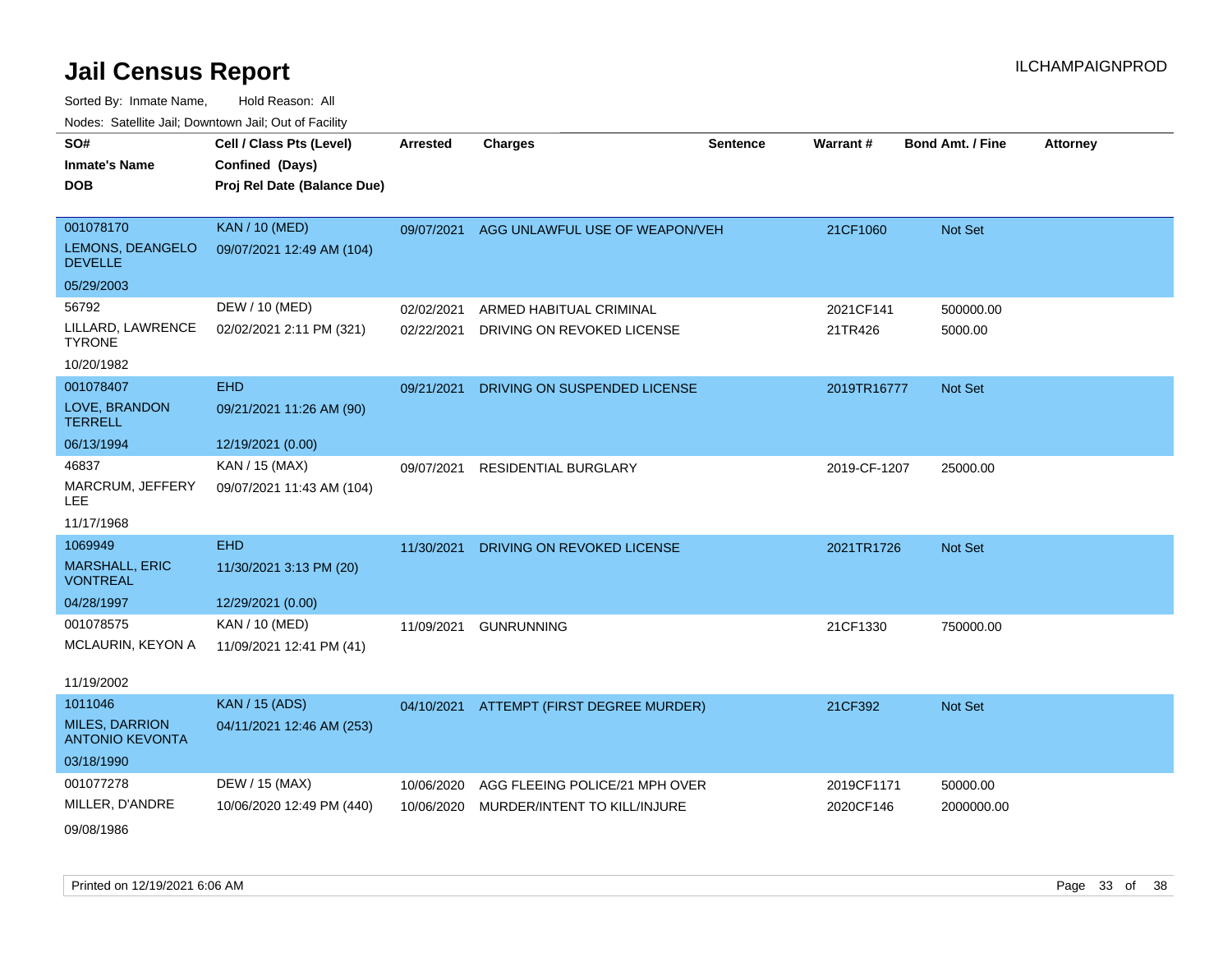| SO#                                   | Cell / Class Pts (Level)                      | <b>Arrested</b> | <b>Charges</b>                | Sentence | Warrant#    | <b>Bond Amt. / Fine</b> | <b>Attorney</b> |
|---------------------------------------|-----------------------------------------------|-----------------|-------------------------------|----------|-------------|-------------------------|-----------------|
| <b>Inmate's Name</b>                  | Confined (Days)                               |                 |                               |          |             |                         |                 |
| <b>DOB</b>                            | Proj Rel Date (Balance Due)                   |                 |                               |          |             |                         |                 |
|                                       |                                               |                 |                               |          |             |                         |                 |
| 1026477                               | <b>KAN / 15 (ADS)</b>                         | 09/21/2021      | AGG DISCHARGE FIREARM/OCC VEH |          | 21CF1138    | Not Set                 |                 |
| NEWBILL, DEVONTRE<br><b>LAMONT</b>    | 09/21/2021 2:27 AM (90)                       | 09/22/2021      | PROBATION VIOLATION           |          | 20CF577     | <b>Not Set</b>          |                 |
| 11/22/1993                            |                                               |                 |                               |          |             |                         |                 |
| 1072907                               | <b>KAN</b>                                    | 07/14/2021      | CRIMINAL DAMAGE <\$500/SCHOOL |          | 2021CF840   | 5000.00                 |                 |
| NIKOLAEV, YEVGENIY                    | 07/14/2021 10:10 PM (159)                     | 07/14/2021      | ATTEMPT (FIRST DEGREE MURDER) |          | 2021-CF-832 | 2000000.00              |                 |
|                                       |                                               |                 |                               |          |             |                         |                 |
| 10/06/1983                            |                                               |                 |                               |          |             |                         |                 |
| 001078558                             | <b>DEW / 10 (MED)</b>                         | 11/03/2021      | UNLAWFUL USE OF A WEAPON      |          | 21CF1352    | <b>Not Set</b>          |                 |
| PARRISH, DOMINIC<br><b>WALTER</b>     | 11/03/2021 1:25 PM (47)                       |                 |                               |          |             |                         |                 |
| 08/23/2001                            |                                               |                 |                               |          |             |                         |                 |
| 001077928                             | EHD                                           | 09/01/2021      | AGG DOMESTIC BATTERY/STRANGLE |          | 2021CF515   | Not Set                 |                 |
| PATTON, MICHAEL<br><b>RYAN</b>        | 09/01/2021 9:43 AM (110)                      |                 |                               |          |             |                         |                 |
| 08/15/1994                            | 12/31/2021 (0.00)                             |                 |                               |          |             |                         |                 |
| 001078063                             | <b>DEW / 15 (MAX)</b>                         | 06/15/2021      | AGG CRIM SEX ASSAULT/WEAPON   |          | 2021CF678   | 1000000.00              |                 |
|                                       | PERRY, ROBERT Junior 06/15/2021 4:37 PM (188) | 06/15/2021      | <b>ROBBERY</b>                |          | 2021CF159   | 25000.00                |                 |
|                                       |                                               |                 |                               |          |             |                         |                 |
| 12/21/1990                            |                                               |                 |                               |          |             |                         |                 |
| 001077614                             | KAN / 15 (MAX)                                | 01/17/2021      | ATTEMPT (FIRST DEGREE MURDER) |          | 21CF66      | Not Set                 |                 |
| <b>DEVON</b>                          | ROBINSON, DONTRELL 01/17/2021 3:08 PM (337)   |                 |                               |          |             |                         |                 |
| 09/22/2002                            |                                               |                 |                               |          |             |                         |                 |
| 1061216                               | <b>KAN / 10 (MED)</b>                         | 06/22/2021      | <b>HOME INVASION/FIREARM</b>  |          | 21CF727     | Not Set                 |                 |
| <b>RUNGE, ANDRE</b><br><b>MARSEAN</b> | 06/22/2021 4:42 PM (181)                      |                 |                               |          |             |                         |                 |
| 12/05/1997                            |                                               |                 |                               |          |             |                         |                 |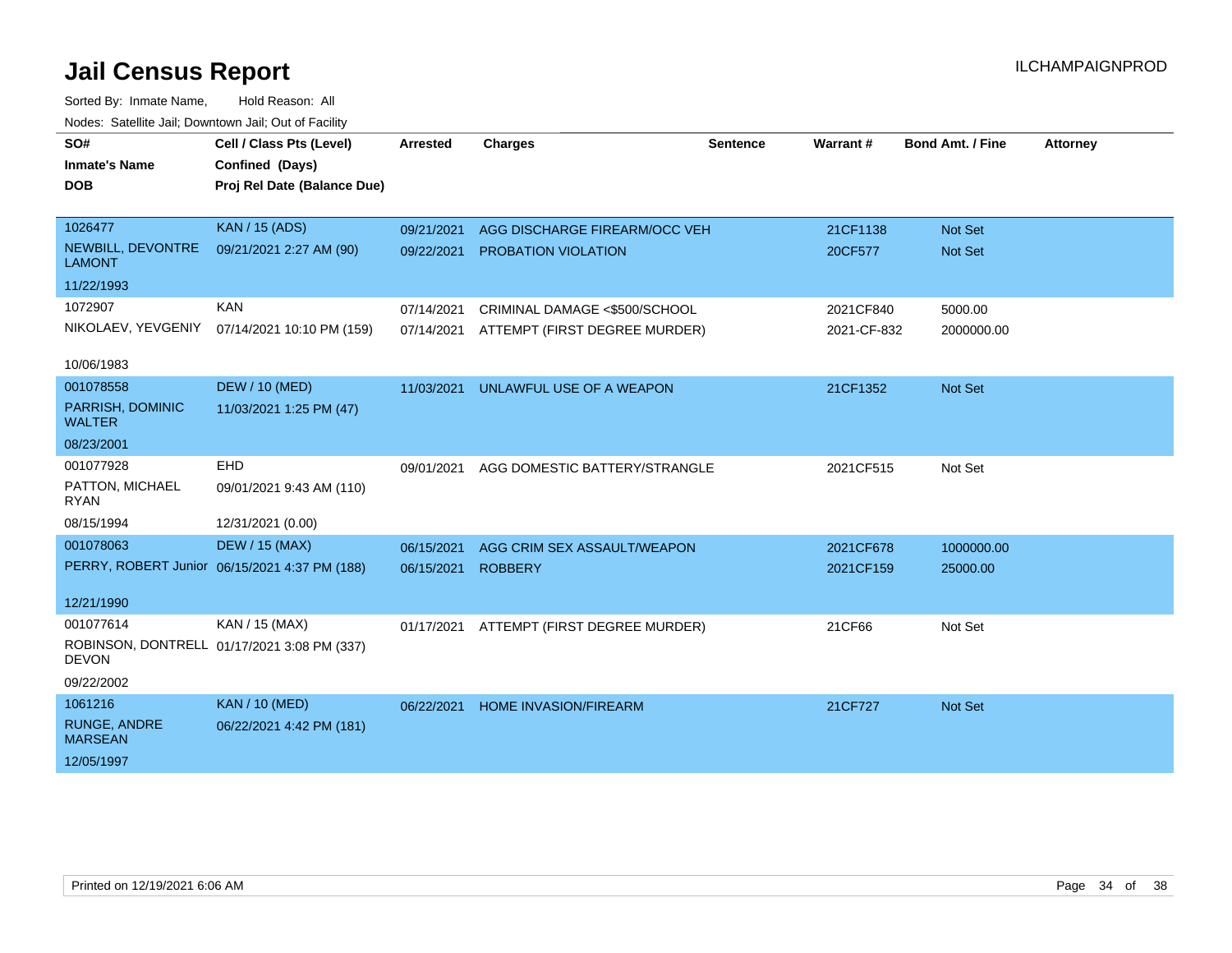| SO#                                     | Cell / Class Pts (Level)    | <b>Arrested</b> | <b>Charges</b>                 | <b>Sentence</b> | Warrant#    | <b>Bond Amt. / Fine</b> | <b>Attorney</b> |
|-----------------------------------------|-----------------------------|-----------------|--------------------------------|-----------------|-------------|-------------------------|-----------------|
| <b>Inmate's Name</b>                    | Confined (Days)             |                 |                                |                 |             |                         |                 |
| <b>DOB</b>                              | Proj Rel Date (Balance Due) |                 |                                |                 |             |                         |                 |
|                                         |                             |                 |                                |                 |             |                         |                 |
| 650295                                  | <b>PIA / 50 (MAX)</b>       | 04/22/2020      | <b>CRIMINAL SEXUAL ABUSE</b>   |                 | 2020-CF409  | 750000.00               |                 |
| SANDAGE, JERALD<br><b>EUGENE</b>        | 04/22/2020 6:30 AM (607)    | 04/22/2020      | <b>CRIMINAL SEXUAL ASSAULT</b> |                 | 2020-CF410  | 750000.00               |                 |
|                                         |                             | 04/22/2020      | OFFICIAL MISCONDUCT            |                 | 2019-CF1811 | 25000.00                |                 |
| 06/07/1971                              |                             | 04/22/2020      | <b>CRIMINAL SEXUAL ASSAULT</b> |                 | 2020-CF407  | 750000.00               |                 |
|                                         |                             | 04/22/2020      | <b>CRIMINAL SEXUAL ASSAULT</b> |                 | 2020-CF408  | 750000.00               |                 |
| 50614                                   | <b>EHD</b>                  | 12/15/2021      | DRIVING RVK/SUSP DUI/SSS 3RD   |                 | 2021CF677   | Not Set                 |                 |
| SANFORD, AMBER<br><b>NICOLE</b>         | 12/15/2021 10:18 AM (5)     |                 |                                |                 |             |                         |                 |
| 12/07/1979                              | 1/12/2022 (0.00)            |                 |                                |                 |             |                         |                 |
| 1062194                                 | <b>DEW / 15 (MAX)</b>       | 02/27/2020      | MURDER/OTHER FORCIBLE FELONY   |                 | 20CF-247    | 1000000.00              |                 |
| <b>SIMMONS, MICHAEL</b><br><b>JAMAL</b> | 02/27/2020 1:11 PM (662)    | 09/23/2020      | AGG BATTERY/DISCHARGE FIREARM  |                 | 20CF1061    | Not Set                 |                 |
| 11/03/1997                              |                             |                 |                                |                 |             |                         |                 |
| 001078115                               | KAN / 15 (MAX)              | 07/01/2021      | ARMED VIOLENCE/CATEGORY I      |                 | 21CF772     | Not Set                 |                 |
| SMITH, JAMES<br>NASHAUN, Junior         | 07/01/2021 2:44 PM (172)    | 07/30/2021      | DRIVING ON SUSPENDED LICENSE   |                 | 21TR5804    | 1500.00                 |                 |
| 09/18/2000                              |                             |                 |                                |                 |             |                         |                 |
| 55331                                   | <b>DEW / 15 (MAX)</b>       | 07/31/2021      | <b>ARMED HABITUAL CRIMINAL</b> | 10y/0m/0d (DC   |             | Not Set                 |                 |
| <b>SMITH, TARRIO</b><br><b>TERRELLE</b> | 07/31/2021 2:22 AM (142)    |                 |                                |                 |             |                         |                 |
| 04/25/1982                              |                             |                 |                                |                 |             |                         |                 |
| 001077868                               | DEW / 15 (MAX)              | 04/21/2021      | ARMED ROBBERY/ARMED W/FIREARM  |                 | 21CF445     | Not Set                 |                 |
| SPEARMENT,<br><b>KENTRELL</b>           | 04/21/2021 9:48 PM (243)    | 08/19/2021      | FLEEING/ATTEMPT ELUDE OFFICER  |                 | 2021TR1053  | 1000.00                 |                 |
| 01/21/2002                              |                             |                 |                                |                 |             |                         |                 |
| 001077854                               | <b>EHD</b>                  | 09/15/2021      | DRIVING RVK/SUSP DUI/SSS 4-9   |                 | 2021CF306   | <b>Not Set</b>          |                 |
| STUKINS, DANNY RAY                      | 09/15/2021 10:17 AM (96)    |                 |                                |                 |             |                         |                 |
| 07/05/1985                              | 3/13/2022 (0.00)            |                 |                                |                 |             |                         |                 |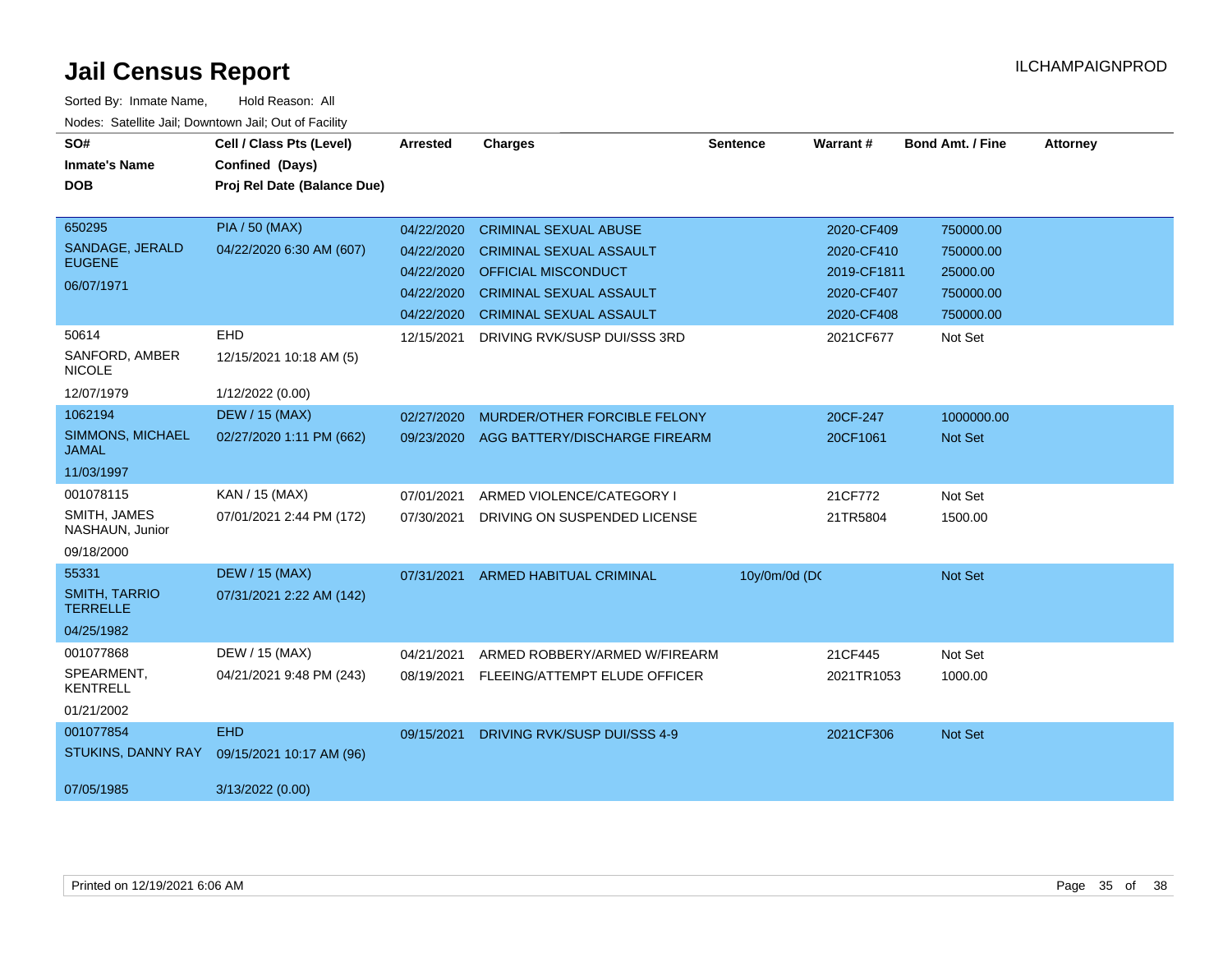| <b>Nouro:</b> Catoline Jan, Downtown Jan, Out of Fability |                                              |                 |                               |                 |            |                         |                 |
|-----------------------------------------------------------|----------------------------------------------|-----------------|-------------------------------|-----------------|------------|-------------------------|-----------------|
| SO#                                                       | Cell / Class Pts (Level)                     | <b>Arrested</b> | <b>Charges</b>                | <b>Sentence</b> | Warrant#   | <b>Bond Amt. / Fine</b> | <b>Attorney</b> |
| <b>Inmate's Name</b>                                      | Confined (Days)                              |                 |                               |                 |            |                         |                 |
| <b>DOB</b>                                                | Proj Rel Date (Balance Due)                  |                 |                               |                 |            |                         |                 |
|                                                           |                                              |                 |                               |                 |            |                         |                 |
| 1046632                                                   | <b>KAN / 15 (MAX)</b>                        | 09/14/2021      | ARMED VIOLENCE/CATEGORY II    |                 | 21CF912    | 750000.00               |                 |
|                                                           | TATE, JAVON MARQUIS 09/14/2021 12:10 PM (97) |                 |                               |                 |            |                         |                 |
| 08/10/1996                                                |                                              |                 |                               |                 |            |                         |                 |
| 1033031                                                   | KAN / 15 (MAX)                               | 08/19/2020      | *AGG BATTERY W/FIREARM/PERSON |                 | 2020-CF923 | 500000.00               |                 |
| TOMS, ANDREW<br><b>CHUCKY</b>                             | 08/19/2020 5:59 PM (488)                     |                 |                               |                 |            |                         |                 |
| 09/28/1978                                                |                                              |                 |                               |                 |            |                         |                 |
| 27007                                                     | <b>KAN / 15 (MAX)</b>                        | 09/19/2021      | DOMESTIC BATTERY/OTHER PRIOR  |                 | 21CF1133   | No Bond                 |                 |
| <b>TUELL, ROBERT</b><br><b>STEPHEN</b>                    | 09/19/2021 9:51 AM (92)                      |                 |                               |                 |            |                         |                 |
| 09/25/1967                                                |                                              |                 |                               |                 |            |                         |                 |
| 001078263                                                 | KAN / 10 (ADS)                               | 08/11/2021      | AGG BATTERY/PUBLIC PLACE      |                 | 2020CF420  | 7500.00                 |                 |
| <b>TURK, BRANDON</b><br>LARSHAWN                          | 08/11/2021 6:23 PM (131)                     | 08/11/2021      | RECEIVE/POSS/SELL STOLEN VEH  |                 | 2020CF928  | 200000.00               |                 |
| 10/18/1995                                                |                                              |                 |                               |                 |            |                         |                 |
| 001078386                                                 | <b>KAN / 10 (MED)</b>                        | 09/14/2021      | POSSESSION OF STOLEN FIREARM  |                 | 2021CF1099 | 250000.00               |                 |
| <b>TURNER, AMARIO</b>                                     | 09/14/2021 11:42 PM (97)                     |                 |                               |                 |            |                         |                 |
| 09/23/2002                                                |                                              |                 |                               |                 |            |                         |                 |
| 1050636                                                   | KAN / 15 (MAX)                               | 09/24/2021      | FELON POSS/USE WEAPON/FIREARM | 4y (DOC)        | 21CF1154   | Not Set                 |                 |
| <b>TURNER, TIMOTHY</b><br><b>SEANTEZ</b>                  | 09/24/2021 9:18 PM (87)                      |                 |                               |                 |            |                         |                 |
| 09/27/1994                                                |                                              |                 |                               |                 |            |                         |                 |
| 1040925                                                   | <b>KAN / 10 (MED)</b>                        | 10/05/2021      | AGG BATTERY/DISCHARGE FIREARM |                 | 2021CF1105 | 1000000.00              |                 |
| <b>WEATHERALL,</b><br><b>JOHNNY EARL JAMES</b>            | 10/05/2021 4:17 PM (76)                      |                 |                               |                 |            |                         |                 |
| 04/29/1994                                                |                                              |                 |                               |                 |            |                         |                 |
| 1062558                                                   | DEW / 10 (MED)                               | 10/02/2021      | FELON POSS/USE WEAPON/FIREARM |                 | 21CF1185   | Not Set                 |                 |
| WELLS, JIAMANTE<br><b>AMORE</b>                           | 10/02/2021 8:29 PM (79)                      |                 |                               |                 |            |                         |                 |
| 09/02/1995                                                |                                              |                 |                               |                 |            |                         |                 |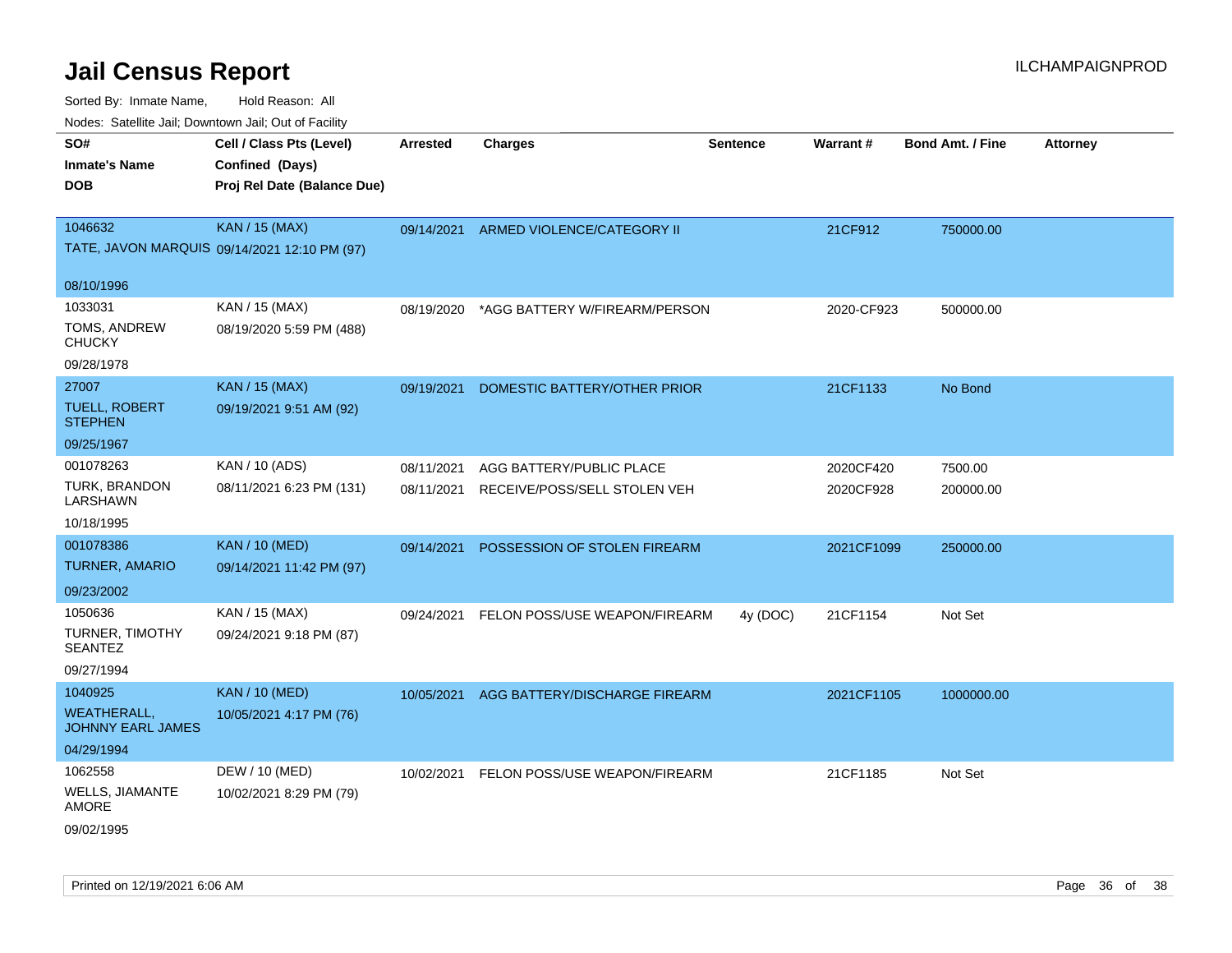| SO#<br><b>Inmate's Name</b><br>DOB         | Cell / Class Pts (Level)<br>Confined (Days)<br>Proj Rel Date (Balance Due) | Arrested   | <b>Charges</b>                     | <b>Sentence</b> | Warrant#      | <b>Bond Amt. / Fine</b> | <b>Attorney</b> |
|--------------------------------------------|----------------------------------------------------------------------------|------------|------------------------------------|-----------------|---------------|-------------------------|-----------------|
|                                            |                                                                            |            |                                    |                 |               |                         |                 |
| 1002033                                    | <b>KAN / 15 (MAX)</b>                                                      | 09/08/2021 | DRIVING ON SUSPENDED LICENSE       |                 | 2019-TR-11944 | 5000.00                 |                 |
| <b>WEST, ANTONIO</b>                       | 09/08/2021 11:01 PM (103)                                                  | 09/08/2021 | ARMED ROBBERY/ARMED W/FIREARM      |                 | 2020-CF-1406  | 500000.00               |                 |
| <b>DEONTA</b>                              |                                                                            | 09/08/2021 | AGG UNLAWFUL USE OF WEAPON/VEH     |                 | 2021-CF-AWOW  | <b>Not Set</b>          |                 |
|                                            |                                                                            | 09/08/2021 | <b>OBSTRCT JUSTICE/LEAVE STATE</b> |                 | 2021-CF-AWOW  | <b>Not Set</b>          |                 |
|                                            |                                                                            | 09/08/2021 | ARMED VIOLENCE/CATEGORY I          |                 | 2021-CF-AWOW  | <b>Not Set</b>          |                 |
| 04/15/1992                                 |                                                                            |            |                                    |                 |               |                         |                 |
| 1022068                                    | DEW / 15 (ADS)                                                             | 10/10/2021 | FELON POSS/USE WEAPON/FIREARM      |                 | 21CF1212      | Not Set                 |                 |
| <b>WILKINS, MICHAEL</b><br>CARL            | 10/10/2021 5:07 AM (71)                                                    |            |                                    |                 |               |                         |                 |
| 07/10/1992                                 |                                                                            |            |                                    |                 |               |                         |                 |
| 001077508                                  | <b>DEW / 15 (ADS)</b>                                                      | 12/10/2020 | MURDER/STRONG PROB KILL/INJURE     | 55y (DOC)       | 2020CF1293    | No Bond                 |                 |
| <b>WILLIAMS, CALVIN</b><br><b>TIMOTHY</b>  | 12/10/2020 8:55 PM (375)                                                   |            |                                    |                 |               |                         |                 |
| 10/23/2002                                 |                                                                            |            |                                    |                 |               |                         |                 |
| 539662                                     | KAN / 10 (MED)                                                             | 08/14/2021 | <b>AGGRAVATED BATTERY</b>          |                 | 21CF979       | No Bond                 |                 |
| WILLIAMS, JAVONTAE                         | 08/14/2021 1:28 AM (128)                                                   | 08/14/2021 | AGGRAVATED DOMESTIC BATTERY        |                 | 2020CF1098    | 25000.00                |                 |
| <b>DEMAR</b>                               |                                                                            | 08/14/2021 | DOM BTRY/CONTACT/1-2 PRECONV       |                 | 2021CF770     | 250000.00               |                 |
| 07/28/1991                                 |                                                                            | 08/14/2021 | <b>CITY OV ARREST</b>              |                 | 2017OV893     | 1000.00                 |                 |
| 1037579                                    | <b>KAN / 10 (MED)</b>                                                      | 08/17/2021 | FELON POSS/USE WEAPON/FIREARM      |                 | 2019CF73      | No Bond                 |                 |
| <b>WILLIAMS, STEVEN</b><br>PATRICK, Second | 08/17/2021 8:16 PM (125)                                                   |            |                                    |                 |               |                         |                 |
| 11/25/1994                                 |                                                                            |            |                                    |                 |               |                         |                 |
| 001078632                                  | EHD                                                                        | 12/01/2021 | DRIVING ON SUSPENDED LICENSE       |                 | 2021TR1420    | Not Set                 |                 |
| WILSON, CIERRA<br>LYNAI                    | 12/01/2021 10:27 AM (19)                                                   |            |                                    |                 |               |                         |                 |
| 03/24/1992                                 | 1/14/2022 (0.00)                                                           |            |                                    |                 |               |                         |                 |
| 545746                                     | <b>KAN / 15 (ADS)</b>                                                      | 08/07/2021 | FELON POSS/USE WEAPON/FIREARM      |                 | 21CF949       | Not Set                 |                 |
| <b>WOODS, MICHAEL</b>                      | 08/07/2021 8:40 AM (135)                                                   | 08/07/2021 | <b>BURGLARY</b>                    |                 | 2020CF597     | 50000.00                |                 |
| <b>LACKENDRICK</b><br>10/06/1996           |                                                                            | 08/07/2021 | <b>WARRANT OUT OF COUNTY</b>       |                 | 2020TR9119    | 5000.00                 |                 |
|                                            |                                                                            |            |                                    |                 |               |                         |                 |